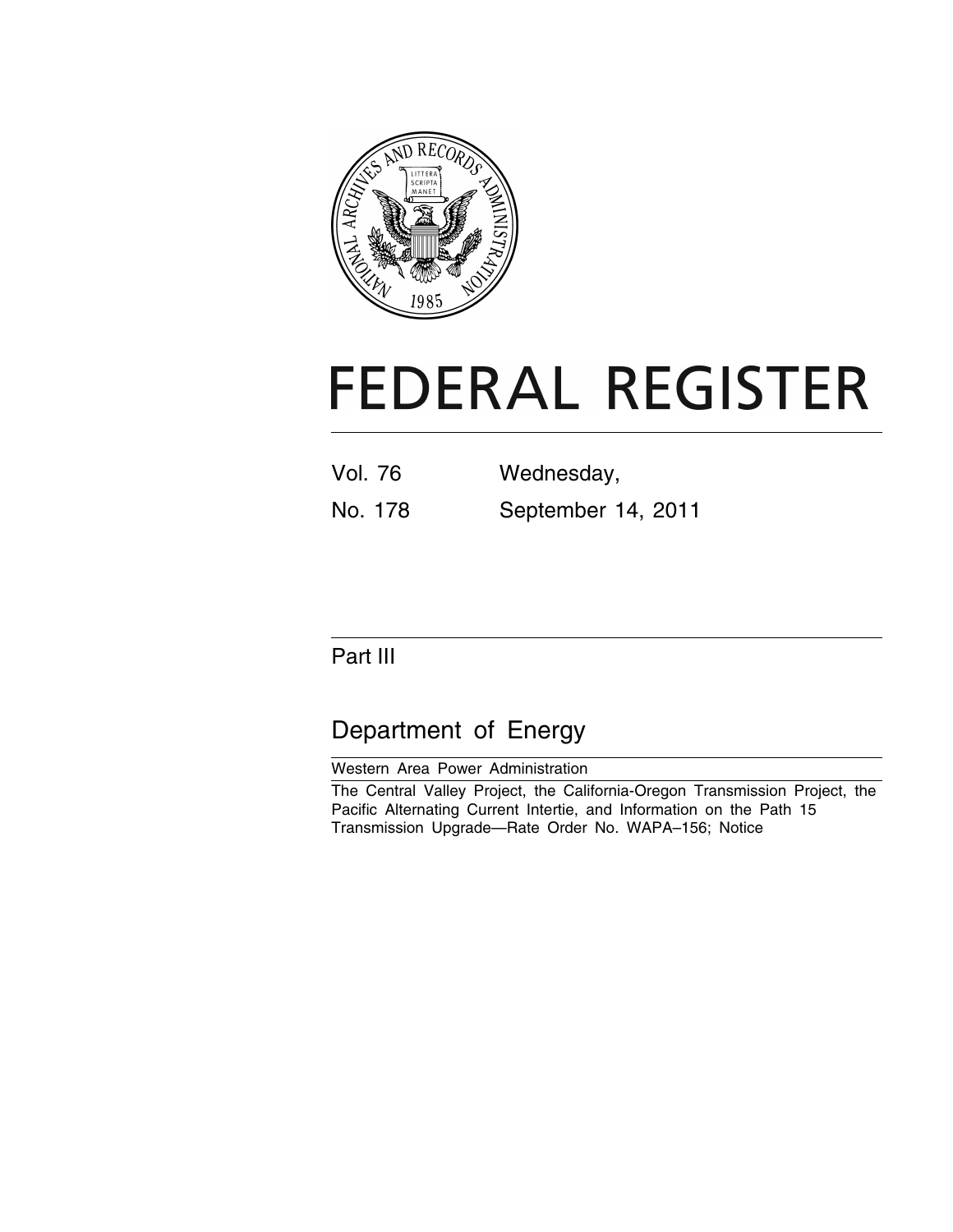# **DEPARTMENT OF ENERGY**

#### **Western Area Power Administration**

## **The Central Valley Project, the California-Oregon Transmission Project, the Pacific Alternating Current Intertie, and Information on the Path 15 Transmission Upgrade—Rate Order No. WAPA–156**

**AGENCY:** Western Area Power Administration, DOE. **ACTION:** Notice of Rate Order.

**SUMMARY:** The Deputy Secretary of Energy confirmed and approved Rate Order No. WAPA–156 and Rate Schedules CV–F13, CPP–2, CV–T3, CV– NWT5, COTP–T3, PACI–T3, CV–TPT7, CV–UUP1, CV–SPR4, CV–SUR4, CV– RFS4, CV–EID4, and CV–GID1, placing formula rates for power, transmission, and ancillary services for the Central Valley Project (CVP), transmission service on the California-Oregon Transmission Project (COTP), transmission service on the Pacific Alternating Current Intertie (PACI), and third-party transmission service into effect on an interim basis. The Rate Order also provides information on the Western Area Power Administration's (Western) transmission capacity entitlement on the Path 15 Transmission Upgrade. The provisional formula rates will be in effect until the Federal Energy Regulatory Commission (FERC) confirms, approves, and places them into effect on a final basis or until superseded. The provisional formula rates will provide sufficient revenue to pay all annual costs, including interest expense, repayment of power investments and aid to irrigation, within the allowable periods.

**DATES:** Rate Schedules CV–F13, CPP–2, CV–T3, CV–NWT5, COTP–T3, PACI– T3, CV–TPT7, CV–UUP1, CV–SPR4, CV–SUR4, CV–RFS4, CV–EID4, and CV–GID1 will be placed into effect on an interim basis on the first day of the first full billing period beginning October 1, 2011, and will remain in effect until FERC confirms, approves, and places the rate schedules into effect on a final basis for a 5-year period ending September 30, 2016, or until the rate schedules are superseded.

## **FOR FURTHER INFORMATION CONTACT:**

Mr. Thomas R. Boyko, Regional Manager, Sierra Nevada Customer Service Region, Western Area Power Administration, 114 Parkshore Drive, Folsom, CA 95630–4710, (916) 353– 4418, or Ms. Regina Rieger, Rates Manager, Sierra Nevada Customer Service Region, Western Area Power Administration, 114 Parkshore Drive,

Folsom, CA 95630–4710, (916) 353– 4629, e-mail *rieger@wapa.gov.* 

**SUPPLEMENTARY INFORMATION:** This **Federal Register** notice (FRN) replaces the existing formula rates for power, transmission, and ancillary services under Rate Order No. 115, noticed on November 22, 2004,<sup>1</sup> as amended under Rate Order No. 128, noticed on July 26, 2006,2 and as extended by Rate Order No. 139, noticed on August 12, 2008.3 These rate schedules (CV–F12, CPP–1, CV–T2, CV–NWT4, COTP–T2, PACI– T2, CV–TPT6, CV–SPR3, CV–SUR3, CV–RFS3, and CV–EID3) expire on September 30, 2011. The Deputy Secretary of Energy, under Delegation Order No. 00–037.00 and 00–001.00c, 10 CFR 903 and 18 CFR part 300, confirms, approves, and places into effect on October 1, 2011, on an interim basis, Rate Order WAPA–156, which includes rate schedules CV–F13, CPP–2, CV–T3, CV–NWT5, COTP–T3, PACI– T3, CV–TPT7, CV–UUP1, CV–SPR4, CV–SUR4, CV–RFS4, CV–EID4, and CV–GID1. The provisional formula rates shall be in effect until FERC confirms, approves, and places them into effect on a final basis through September 30, 2016, or until they are superseded.

#### **Changes From Existing Rates**

After considering all comments submitted during the public consultation and comment period, Western determined that the provisional rates should continue the existing formula rate methodologies for power; CVP, COTP, and PACI transmission; transmission of Western power by others; Custom Product Power (CPP); and ancillary services with the following summarized exceptions:

1. Two new rate schedules: Unreserved Use Penalties (UUP) and Generator Imbalance (GI);

2. Annual true-up for First Preference (FP) percentages;

3. In addition to the existing 150 percent penalty on the California Independent System Operator's (CAISO) market price, Western will adopt a 150 percent penalty on Western's actual cost when charging for ancillary services and will charge the greater of the two;

4. Costs incurred under Energy Imbalance (EI)/GI when disposing of surplus energy, including negative pricing of such energy, will be charged to the responsible party;

5. For intermittent resources interconnected to Western's system, Western will not charge the 150 percent penalty and will charge the greater of

CAISO market price or Western's actual cost;

6. Western added Components 2 and 3, standard cost recovery language, to CPP formula rate; and

7. Rate Schedules include

miscellaneous language changes and billing clarifications.

Detailed explanations of changes to the provisional formula rate methodologies are described in the rate order below.

#### **Provisional Power Rates**

Under the provisional formula rates, prior to the start of each fiscal year (FY), Western calculates and publishes an annual Power Revenue Requirement (PRR) to determine the total cost of power to be allocated to Preference Customers. As part of the rate development, Western prepares a Power Repayment Study (PRS) each FY to determine if the expected revenue will be sufficient to repay, within the required time periods, all costs assigned to the commercial power function. Repayment criteria are based on legislation and applicable policies, including DOE Order RA 6120.2. Generally, the PRR includes estimated operation and maintenance (O&M) expenses, purchase power for Project Use (PU) and FP Customers' loads, interest, and other expenses (including any other statutorily-required costs or charges), investment repayment, and the Washoe Project annual costs that remain after project use loads are met. Revenues from PU, transmission, ancillary services, and other services are offset against expenses in the PRR. The remainder is collected from Base Resource (BR) and FP Customers. The PRR is reviewed during March of each year; and if the review results in a change of \$5 million or more, the PRR is adjusted. The PRR is an estimate of revenue and costs including investment and repayment projections from the PRS. Any deviation from estimate to actual will increase or decrease capital project repayment. Project repayment is analyzed and measured over the long term to ensure repayment is met and to maintain rate stability.

The PRR is allocated first to FP Customers then to BR Customers. The FP Customers are defined in the Trinity River Division Act of 1955 4 and the Flood Control Act of 1962.5 Western provides first preference of CVP power to customers in Trinity, Tuolumne, and Calaveras Counties, as provided under those acts and as implemented under Western's 2004 Marketing Plan. A BR

<sup>1</sup>*See* 69 FR 70510 (2004).

<sup>2</sup>*See* 71 FR 45821 (2006).

<sup>3</sup>*See* 73 FR 48381 (2008).

<sup>4</sup>*See* 69 Stat. 719 (1955).

<sup>5</sup>*See* 76 Stat. 1173, 1191–1192 (1962).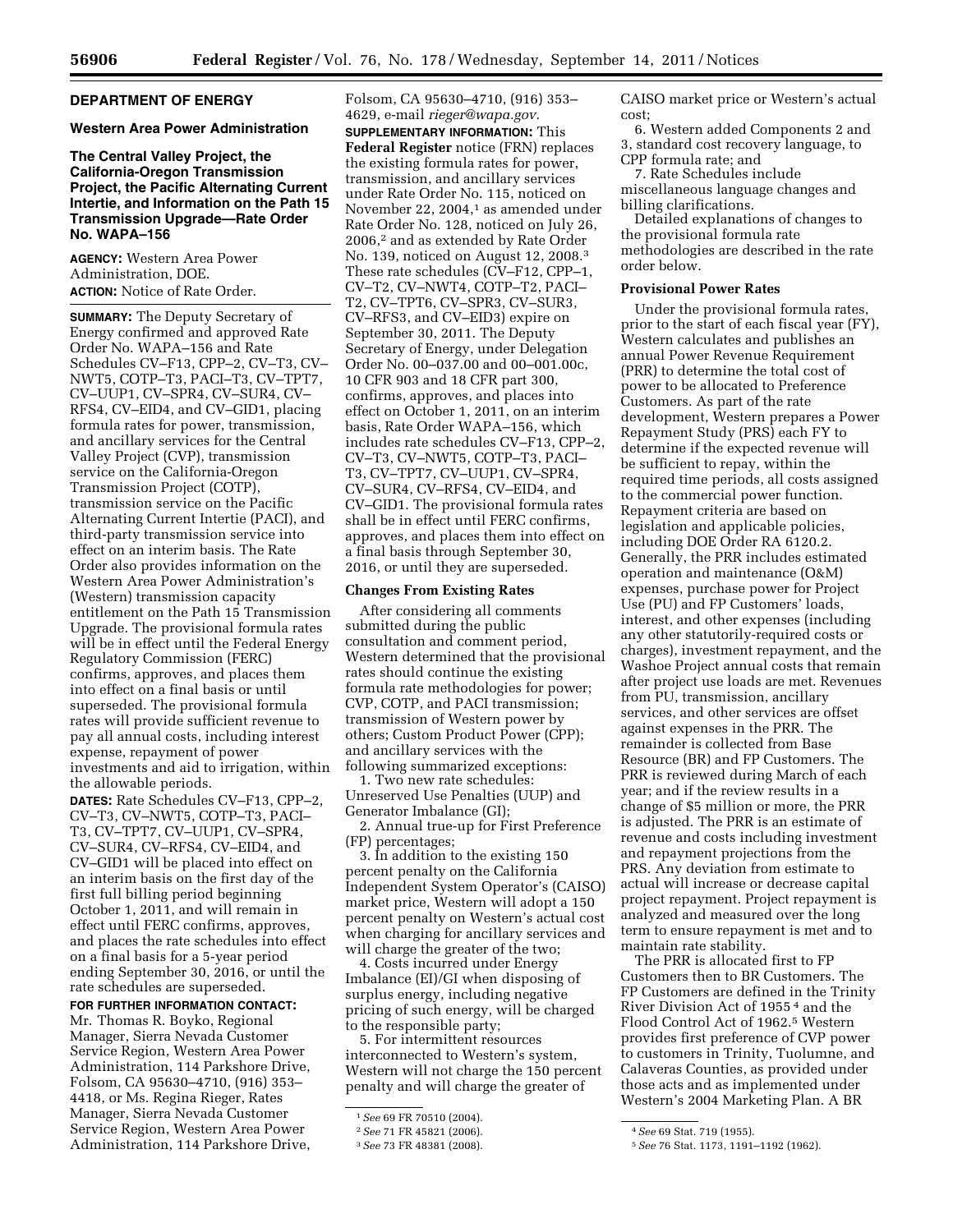Customer, under the 2004 Marketing Plan, is an entity that has executed a BR contract and is allocated a percentage of the BR. The FP percentages are reviewed during March of each year; and if the review results in a change of one-half of 1 percent for any FP Customer, the PRR obligation is reallocated to both FP and BR Customers. Based on customer comments received during this rate process, Western agreed to perform an annual true-up of FP percentages and adjust FP and BR revenue requirements each October.

In order for Western to meet the loads of Full Load Service (FLS) Customers or any portion of the loads of Variable Resource (VR) Customers not met by BR, Western may make supplemental power purchases pursuant to the CPP rate schedule. The FLS and VR Customers who contract with Western for such service pay all supplemental power costs. The FLS Customers pay a portfolio management charge pursuant to their FLS contract, whereas VR Customers pay a scheduling charge for any CPP pursuant to the provisional rate schedule.

#### **Provisional Transmission and Ancillary Service Rates**

At least annually, Western will publish the CVP transmission rates for point-to-point (PTP) and network integration transmission service (NITS), the seasonal COTP and PACI transmission rates, and CVP regulation and frequency response service rates. Rates are based on a cost-of-service (COS) study to determine the costs, by project, that support the transfer capability of each transmission system and the costs that support the generation capability of the CVP system. Generally, the costs allocated through the COS study for the transmission systems include O&M, interest, and depreciation expenses. Western's costs for scheduling, system control and dispatch service associated with CVP, COTP, and PACI transmission service are included and recovered through the respective transmission system's revenue requirements (RR). Third-party transmission service costs are passed through directly to each customer. Spinning and supplemental reserve services are priced consistent with the CAISO market price plus all costs incurred for the sale of these reserves. Customers who have a contractual obligation to self-provide spinning and supplemental reserves, and do not fulfill their obligation, will be assessed a penalty equal to the greater of 150 percent of Western's actual cost or 150 percent of the market price. Similarly,

for EI service, customers operating outside of their contractual bandwidth (under-delivery) will pay the greater of 150 percent of Western's actual cost or 150 percent of the market price. Given that Western's EI Customers are and will continue to operate under existing agreements, Western will continue its existing rate methodology for EI. During or after the applicable rate period, Western will review FERC Order No. 890, as well as Western's existing settlements and billing processes, and will reconsider transitioning to FERC's methodology.

Finally, in response to FERC's Order No. 890, Western added two new rate schedules to be effective during the new rate period: UUP and GI. The UUP will be assessed at 200 percent of the effective PTP transmission rate when transmission service is used and not reserved or when used in excess of reservation. The GI rate will use the same methodology as Western's EI service rate. Currently, Western has no customers subject to this provisional GI rate.

## **Information on Path 15 Transmission Upgrade**

The Path 15 Transmission Upgrade was completed in 2005. Western turned over the operational control of Western's Path 15 Transmission Upgrade to the CAISO. Western maintains the transmission line and is compensated by Atlantic Path 15, LLC for maintenance costs. The CAISO charges for use of the Path 15 Transmission Upgrade in accordance with the CAISO tariff. Western does not sell transmission capacity on Path 15 Transmission Upgrade. Western collects revenues from the CAISO under its agreements with the CAISO. Under Amendment No. 48, the CAISO remits to Western, wheeling, congestion, and Congestion Revenue Rights revenues associated with Western's rights on the Path 15 Transmission Upgrade.

#### **Confirmation, Approval, and Placing Rate Order WAPA–156 in Place**

By Delegation Order No. 00–037.00, effective December 6, 2001, the Secretary of Energy delegated: (1) The authority to develop power and transmission rates to Western's Administrator; (2) the authority to confirm, approve, and place such rates into effect on an interim basis to the Deputy Secretary of Energy; and (3) the authority to confirm, approve, and place into effect on a final basis, to remand or to disapprove such rates to FERC. Existing DOE procedures for public participation in power rate adjustments

(10 CFR part 903) were published on September 18, 1985.

Under Delegation Order Nos. 00– 037.00 and 00–001.00C, 10 CFR part 903, and 18 CFR part 300, I hereby confirm, approve, and place into effect on October 1, 2011, on an interim basis, Rate Order No. WAPA–156, which includes Rate Schedules CV–F13, CPP– 2, CV–T3, CV–NWT5, COTP–T3, PACI– T3, CV–TPT7, CV–UUP1, CV–SPR4, CV–SUR4, CV–RFS4, CV–EID4, and CV–GID1, for the CVP, COTP, and PACI of Western. By this Order, I am placing the rates into effect in less than 30 days to meet contract deadlines, to avoid financial difficulties and to provide a rate for a new service. The provisional rates shall be in effect until FERC confirms, approves, and places the rates in effect on a final basis through September 30, 2016, or until the rates are superseded.

Dated: September 2, 2011.

**Daniel B. Poneman,** 

#### *Deputy Secretary.*

# **DEPARTMENT OF ENERGY**

#### *Deputy Secretary*

Rate Order No. WAPA–156

In the matter of: Western Area Power Administration Rate Adjustment for the Central Valley Project, the California-Oregon Transmission Project, and the Pacific Alternating Current Intertie

These power, transmission, and ancillary services formula rates are established in accordance with section 302 of the Department of Energy (DOE) Organization Act (42 U.S.C. 7152). This Act transferred to and vested in the Secretary of Energy the power marketing functions of the Secretary of the Department of the Interior (DOI) and the Bureau of Reclamation (Reclamation) under the Reclamation Act of 1902 (ch. 1093, 32 Stat. 388), as amended and supplemented by subsequent laws, particularly section 9(c) of the Reclamation Project Act of 1939,  $(43 \text{ U.S.C. } 485h(c))$ , and other acts that specifically apply to the project involved.

By Delegation Order No. 00–037.00, effective December 6, 2001, the Secretary of Energy delegated: (1) The authority to develop power and transmission rates to the Administrator of Western Area Power Administration (Western); (2) the authority to confirm, approve, and place such rates into effect on an interim basis to the Deputy Secretary of Energy; and (3) the authority to confirm, approve, and place into effect on a final basis, to remand or to disapprove such rates to Federal Energy Regulatory Commission (FERC).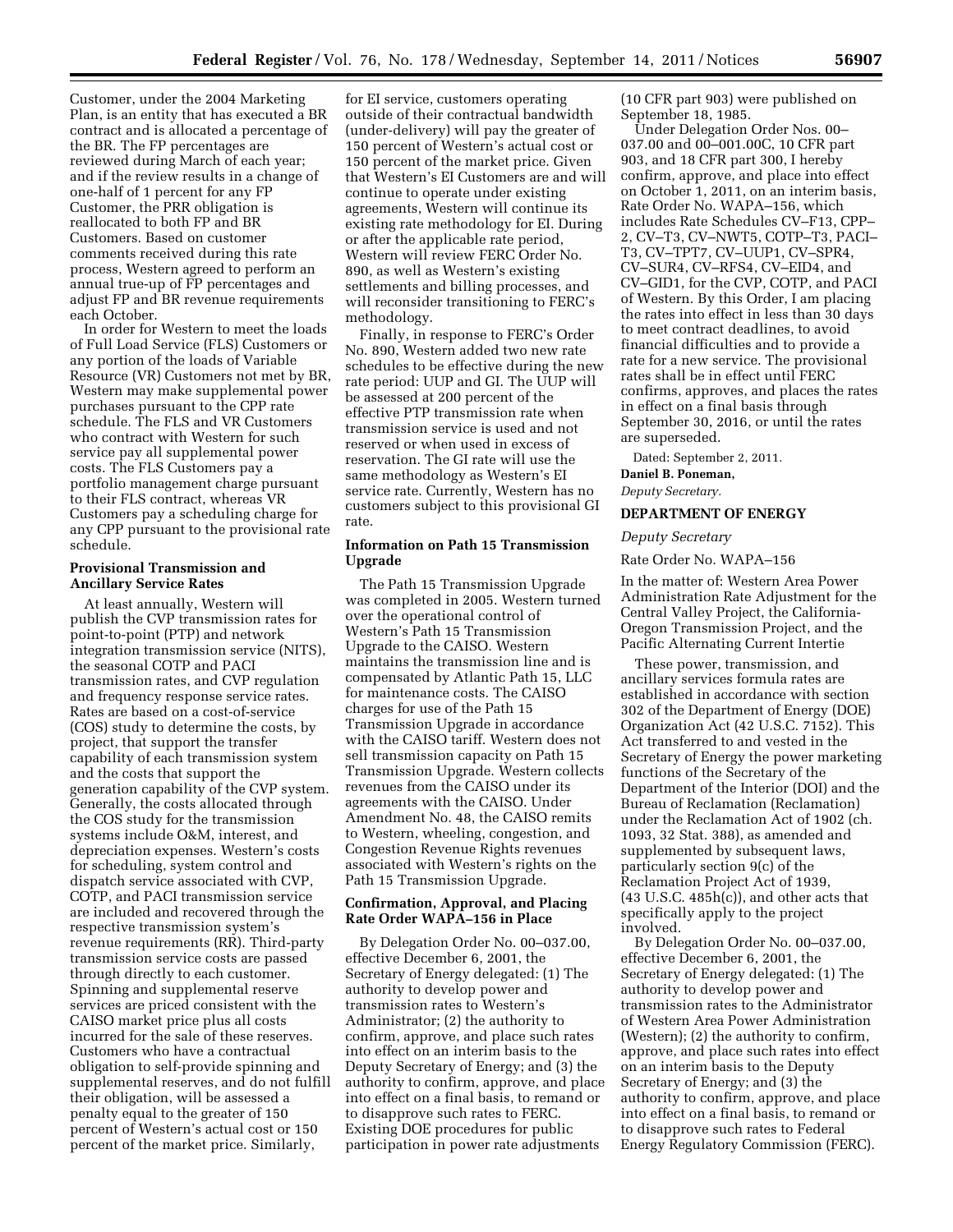Existing DOE procedures for public participation in power rate adjustments (10 CFR 903) were published on September 18, 1985.

#### **Acronyms and Definitions**

As used in this Rate Order, the following acronyms and definitions apply:

- 2004 Power Marketing Plan: The 2004 Central Valley Project (CVP) Power Marketing Plan effective January 1, 2005.6 The final marketing program for the Sierra Nevada Region (SNR) power after 2004 established through a public process and published in the **Federal Register** at 64 FR 34417.
- *Administrator:* Administrator for the Western Area Power Administration (Western)
- *Ancillary Services:* Those services necessary to support the transfer of electricity while maintaining reliable operation of the transmission provider's transmission system in accordance with standard utility practice. Ancillary services are generally described in Federal Energy Regulatory Commission (FERC) Orders 888 and 890, including: spinning reserve, supplemental reserve, regulation, Energy Imbalance (EI), and Generator Imbalance (GI).
- *Balancing Authority (BA):* The responsible entity that integrates resource plans ahead of time, maintains load-interchangegeneration balance within a BA area, and supports interconnection frequency in real-time.
- *Balancing Authority of Northern California (BANC):* A joint power agency composed of Sacramento Municipal Utility District (SMUD), Redding Electric Utility, Roseville Electric, and Modesto Irrigation District. The BANC is a legal structure, and it contracts SMUD to act as the BA operator for the BANC as of May 1, 2011.
- *Base Resource (BR):* The Central Valley and Washoe Project power output and existing power purchase contracts extending beyond 2004 as determined by Western to be available for marketing after meeting the requirements of Project Use (PU) and First Preference (FP) Customers, and any adjustments for maintenance, reserves, transformation losses, and certain ancillary services. The BR, as defined above, will include CVP and Washoe Project generation supported by certain power purchases. *BR%:* Base Resource Percentage.

*California Independent System Operator (CAISO):* The FERC- regulated, state-chartered, non-profit corporation, independent system operator and BA area of most of California's transmission grid.

- *California-Oregon Intertie (COI):*  Consists of three 500-kilovolt (kV) lines linking California and Oregon, the California Oregon Transmission Project, and the Pacific Alternating Current Intertie (PACI) (two lines). The Western Electricity Coordinating Council (WECC) establishes the seasonal transfer capability for the COI.
- *California-Oregon Transmission Project (COTP):* A 500-kV transmission project stretching from Captain Jack Substation to Tesla Substation in which Western has part ownership.
- *Capacity:* The electric capability of a generator, transformer, transmission circuit, or other equipment expressed in kilowatt (kW).
- *Central Valley Project (CVP):* A multipurpose Federal water development project extending from the Cascade Range in northern California to the plains along the Kern River south of the city of Bakersfield, California.
- *CFR:* Code of Federal Regulations.
- *COI Rating Seasons:* Consists of summer, June through October; winter, November through March; and spring, April through May.
- *Component 1:* A part of a formula rate. Component 1 is the variable portion of Western's rate schedules. Component 1 is the methodology used to determine revenue requirements or rates that recover the costs for a specific service or product.
- *Component 2:* A part of a formula rate. Component 2 is a pass-through provision of Western's rate schedules. The language is the same in each rate schedule.
- *Component 3:* A part of a formula rate. Component 3 is a pass-through provision of Western's rate schedules. The language is the same in each rate schedule.
- *Contract 2948A:* Contract No. 14–06– 200–2948A was the Integration Contract between PG&E and the United States of America, which expired on December 31, 2004. The contract provided for integrating Western's resources with Pacific Gas and Electric's (PG&E) and required PG&E to serve the combined PG&E/ Western load with the integrated resource.
- *COS:* Cost of Service.
- *Custom Product Power (CPP):* Refers to power purchased by Western to meet a customer's load.
- *Customer:* An entity with a contract that receives service from the Western's SNR.
- *DOE:* United States Department of Energy.
- *DOE Order RA 6120.2:* A DOE order outlining power marketing administration financial reporting and ratemaking procedures.
- *EI:* Energy Imbalance.
- *Federal Energy Regulatory Commission (FERC):* Referred to as the FERC. FERC is an independent agency that regulates the interstate transmission of electricity.
- *First Preference (FP):* Refers to an entity qualified to use Preference Power within a county of origin (Trinity, Calaveras, and Tuolumne) as specified under the Trinity River Division Act of August 12, 1955 (69 Stat. 719) and the Flood Control Act of 1962 (76 Stat. 1173, 1191–1192).
- *Fiscal Year (FY):* Refers to the Federal Fiscal Year, October 1 through September 30.
- *Full Load Service (FLS):* The BR customer that will have its entire load at the delivery point(s) met with Western power and Third-Party Power, and whose Portfolio Management functions for said delivery will be performed by Western.
- *GI:* Generator Imbalance.
- *HE:* Hourly Exchange.
- *Host Balancing Authority (HBA):*  Confirms and implements transactions that operate generation or serves customers directly within the BA's metered boundaries. The BA within whose metered boundaries a jointly-owned unit is physically located. Western operates as a Sub-Balancing Authority (SBA) under the BANC which operates the HBA.
- *Kilovolt (kV):* The electrical unit of measure of electric potential that equals 1,000 volts.
- *Kilowatt (kW):* The electrical unit of capacity that equals 1,000 watts.
- *Kilowatthour (kWh):* The electrical unit of energy that equals 1,000 watts produced or delivered in 1 hour.
- *Kilowattmonth (kWmonth):* The electrical unit equal to one kW produced or delivered for 1 month.
- *Load:* The amount of electric power or energy delivered or required at any specified point(s) on a transmission or distribution system.
- *Megawatt (MW):* The electrical unit of capacity that equals one million watts or 1,000 kW.
- *Megawatt hour (MWh):* The electrical unit of energy that equals 1,000,000 watts produced or delivered for 1 hour.
- *MRR:* Monthly Revenue Requirement.

<sup>6</sup>*See* 64 FR 34417 (1999).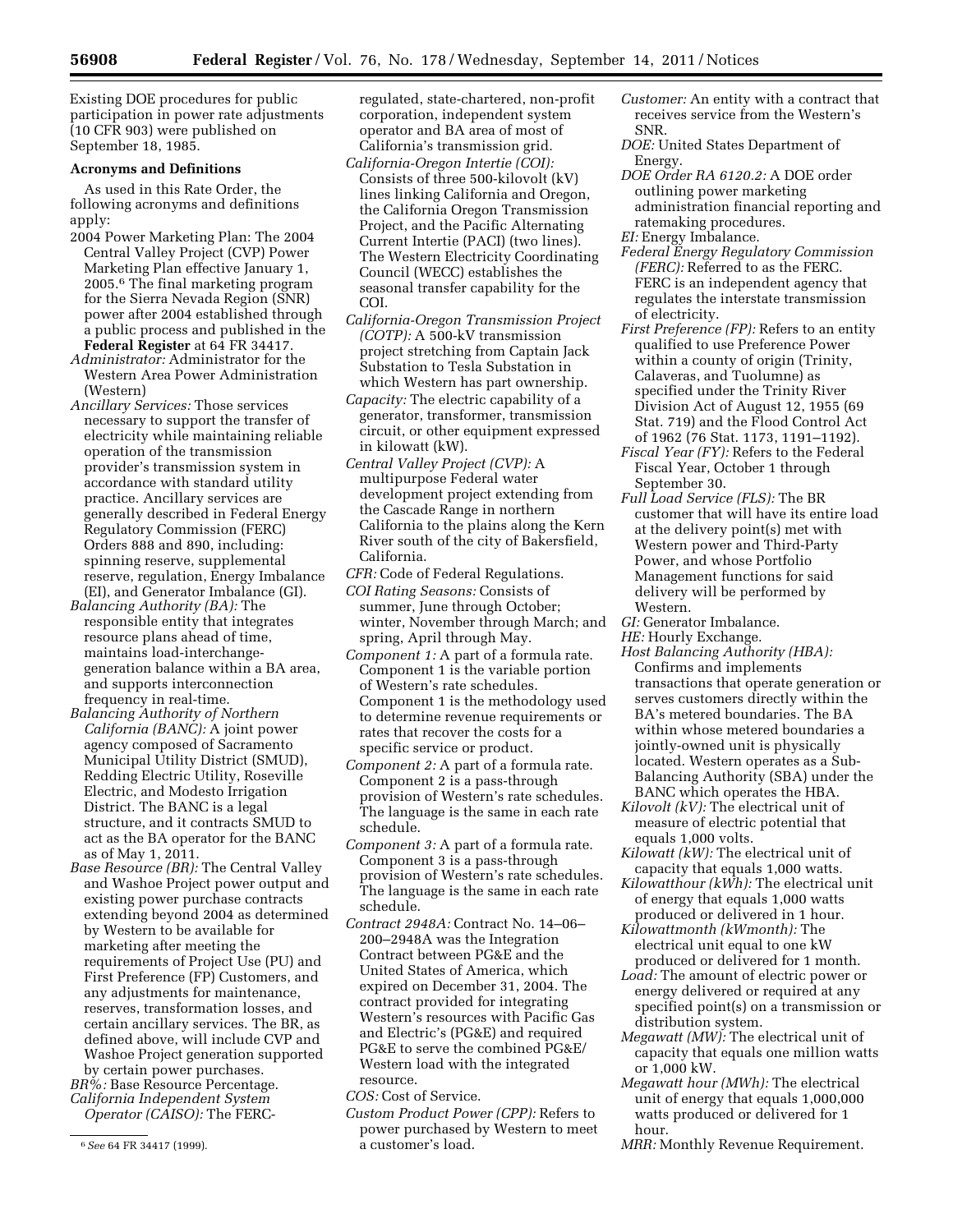- *NERC:* The North American Electric Reliability Corporation's (NERC) is the electric reliability organization certified by FERC to establish and enforce reliability standards for the bulk-power system.
- *NEPA:* National Environmental Policy Act.
- *Network Integration Transmission Service (NITS):* Firm transmission service for the delivery of capacity and energy from designated network resources to designated network loads not using one specific path.
- *Open Access Same Time Information System (OASIS):* The information system and standards of conduct contained in Part 37 of FERC's regulations that Western utilized in developing its electronic posting system for transmission access data.
- *Open Access Transmission Tariff (OATT):* Western's open access transmission tariff accepted by the FERC, as it may be amended and supplemented.
- *O&M:* Operations and Maintenance.
- *Pacific Alternating Current Intertie (PACI):* A 500-kV transmission project of which Western owns a portion of the facilities.
- *PG&E:* Pacific Gas and Electric Company.
- *Power:* Capacity and energy, and it is measured in watts and often expressed in kW or MW.
- *Power Repayment Study (PRS):* The PRS is used to calculate how much revenue is needed to meet annual investment obligations, O&M expenses, and repayment requirements (including repayment periods).
- *Preference:* Refers to the provisions of Reclamation Law that requires Western to first make Federal power available to certain entities. For example, section 9(c) of the Reclamation Project Act of 1939 states that preference in the sale of Federal power shall be given to municipalities and other public corporations or agencies and also to cooperatives and other non-profit organizations financed in whole or in part by loans made under the Rural Electrification Act of 1936 (43 U.S.C. 485h(c)).
- *Project Use (PU):* Power designated by Reclamation Law to be used to operate CVP and Washoe Project facilities.
- *Provisional Rate:* A rate which has been confirmed, approved, and placed into effect on an interim basis by the Deputy Secretary.
- *PRR:* Power Revenue Requirement. *PTP:* Point-to-Point.
- 
- *Reclamation:* The U.S. Department of the Interior, Bureau of Reclamation.
- *Reclamation Law:* A series of Federal laws. Viewed as a whole, these laws create the originating framework under which Western markets power. *Regulation and Frequency Response:*
- The ancillary service under which a BA maintains moment-by-moment load interchange-generation balance with the BA area and supports interconnection frequency.
- *RR:* Revenue Requirement.
- *SMUD:* Sacramento Municipal Utility District.
- *SNR:* Sierra Nevada Customer Service Region.
- *Sub-Balancing Authority (SBA):*  Western's contract-based BA within the SMUD's BA, now BANC.
- *Supplemental Power:* The firm capacity and energy, provided by Western, that a customer(s) needs in addition to its BR for use in meeting its load.
- *Transmission:* The movement or transfer of electric energy between points of supply and points at which it is transformed for delivery to customers or is delivered to other electric systems.
- *Transmission Service Provider (TSP):*  The entity that administers the transmission tariff and provides transmission service to transmission customers under applicable transmission service agreements.
- *TRR:* Transmission Revenue Requirement.
- *UUP:* Unreserved Use Penalties.
- *VR:* Variable Resource.
- *Western:* Western Area Power Administration.
- *Washoe Project:* A Reclamation project located in the Lahontan Basin in westcentral Nevada and east-central California.
- *WECC:* The Western Electricity Coordinating Council (WECC) is the regional entity responsible for coordinating and promoting bulk electric system reliability in the Western Interconnection.

## **Effective Date**

The provisional formula rates will take effect on the first day of the first full billing period beginning on or after October 1, 2011, and will remain in effect through September 30, 2016, pending approval by the Federal Energy Regulatory Commission (FERC) on a final basis.

#### **Public Notice and Comment**

Western Area Power Administration (Western) has followed the Procedures for Public Participation in Power and Transmission Rate Adjustments and Extensions, 10 CFR 903, in developing these formula rates and schedules. The steps Western took to involve interested parties in the rate process were:

1. The rate adjustment process began June 10, 2008, when Western mailed a notice announcing an informal meeting to all Sierra Nevada Region (SNR) Preference Customers and interested parties.

2. Western held 14 public informal rate meetings beginning June 2008 through April 2010, in Folsom, California, to discuss the formula rate methodologies, components, and rationale for formula rates, to discuss possible formula rate changes, and to answer questions and seek customer input or proposed changes. Meeting agendas, notes, and handouts are posted on Western's Web site: *http:// www.wapa.gov/sn/marketing/rates/ ratesProcess/informalProcess/index.asp*.

3. A **Federal Register** notice (FRN) published on January 3, 2011,7 which announced the proposed rates for Central Valley Project (CVP), California-Oregon Transmission Project (COTP), and Pacific Alternating Current Intertie (PACI), began the public consultation and comment period and set forth the dates and location of public information and public comment forums.

4. On January 5, 2011, Western sent an e-mail notification to all SNR Preference Customers and interested parties transmitting the FRN and reiterating the dates and locations of the public information and comment forums.

5. On January 14, 2011, Western sent an e-mail notification to all SNR Preference Customers and interested parties that the 2012 Rates Brochure for Proposed Rates was available upon request and posted on Western's Web site at *http://www.wapa.gov/sn/ marketing/rates/*.

6. On January 14, 2011, Western sent an e-mail notification to all SNR Preference Customers and interested parties reminding them of the January 25, 2011, Public Information Forum (PIF).

7. On January 25, 2011, Western held a PIF at the Lake Natoma Inn in Folsom, California. Western provided explanations of the proposed rates for CVP, COTP, PACI, and Path 15 information, responded to questions, and explained the differences between the existing and the proposed rates. Western provided rate brochures and informational handouts.

8. On February 8, 2011, Western sent an e-mail notification to all SNR Preference Customers and interested parties announcing the location of Western's Web site to view all comments received during the comment period. That Web site also contained

<sup>7</sup>*See* 76 FR 127 (2011).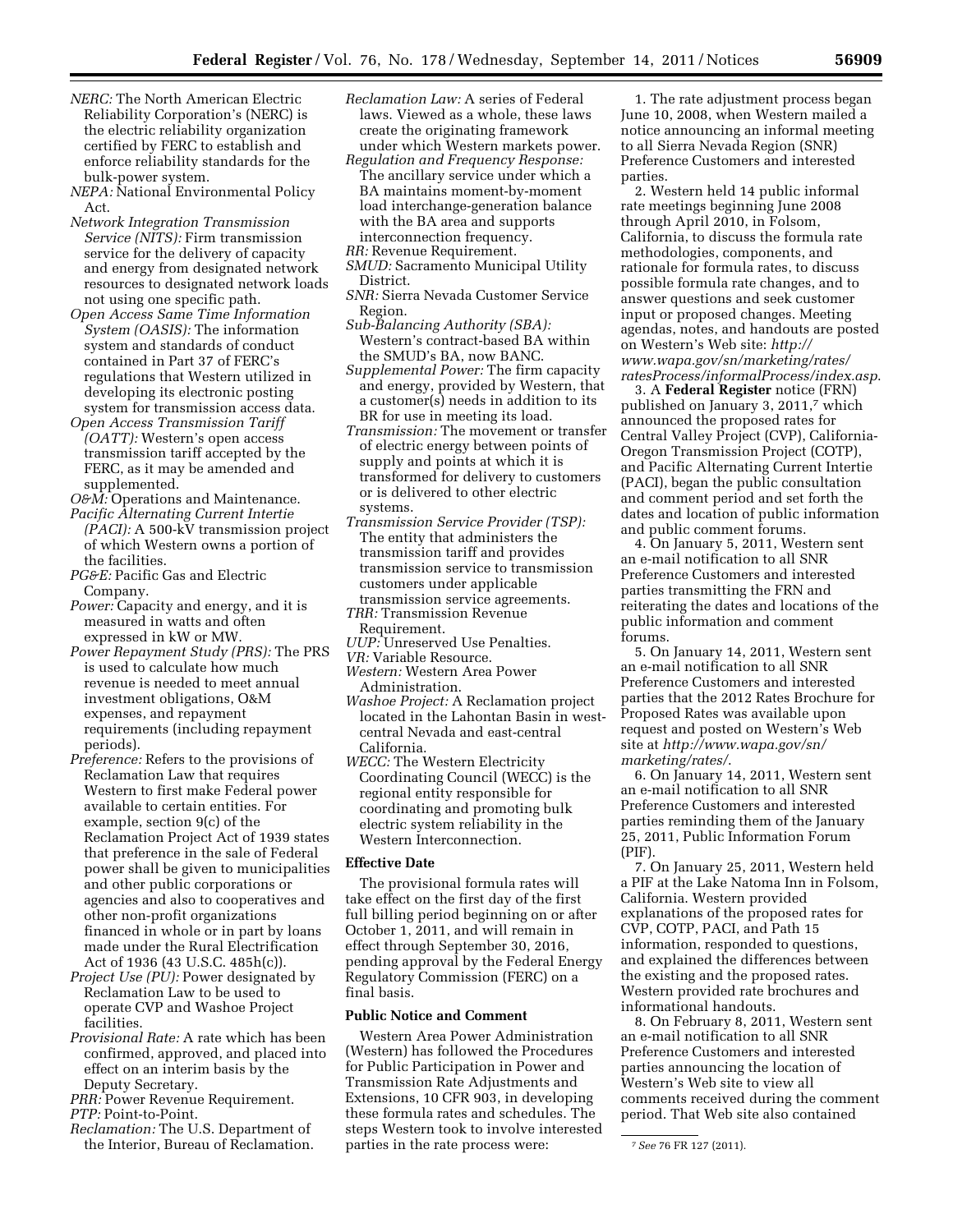information on how to obtain a copy of the PIF transcript.

9. On February 23, 2011, Western sent an e-mail notification to all SNR Preference Customers and interested parties reminding them of the March 1, 2011, Public Comment Forum (PCF).

10. On March 1, 2011, Western held a PCF to give Preference Customers and interested parties an opportunity to comment for the record. Three individuals commented at this forum.

11. On March 23, 2011, Western sent e-mail notification to all SNR Preference Customers and interested parties that the PCF transcript was received and a Summary of Comments from the PCF was posted on Western's Web site. In addition to comments received at Western's PCF, Western received 17 comment letters during the consultation and comment period, which ended on April 4, 2011. All comments received prior to the close of the consultation and comment period have been considered in preparing this Rate Order. All written comments received are posted on Western's Web site: *http:// www.wapa.gov/sn/marketing/rates/ ratesProcess/formalProcess/CIL2011/ index.asp*.

12. On April 12, 2011, Western sent an e-mail notification to all SNR Preference Customers and interested parties announcing the end of the public consultation and comment period.

## Comments

Written comments were received from the following organizations: Alameda Municipal Power, California; Bay Area Rapid Transit, California; Calaveras Public Power Agency, California; Calpine Corporation, California; City of Biggs, California; City of Lodi, California; City of Palo Alto, California; City of Santa Clara (dba Silicon Valley Power), California; Eastside Power Authority, California; Northern California Power Agency (representing the Bay Area Rapid Transit District, Truckee-Donner Public Utility District, the Plumas-Sierra Rural Electric Cooperative, the Port of Oakland, and the cities of Alameda, Biggs, Fallon, Gridley, Healdsburg, Lodi, Lompoc, Palo Alto, Redding, Roseville, and Ukiah), California; Plumas-Sierra Rural Electric Cooperative, California; Power and Water Resources Pooling Authority (representing the Arvin-Edison Water Storage District, Banta-Carbona Irrigation District, Byron-Bethany Irrigation District,8 Cawelo Water District, Glenn-Colusa Irrigation District,

8Byron Bethany Irrigation District withdrew from the Power and Water Resources Pooling Authority effective June 30, 2011.

James Irrigation District, Lower Tule River Irrigation District, Provident/ Princeton Irrigation District, Reclamation District 108, Santa Clara Valley Water District, Sonoma County Water Agency, West Side Irrigation District, West Stanislaus Irrigation District, and the Westlands Water District), California; Redding Electric Utility, California; Roseville Electric, California: Sacramento Municipal Utility District, California; Trinity Public Utility District, California; Tuolumne Public Power Agency, California.

Representatives of the following organizations made oral comments:

Calpine Corporation, California. Northern California Power Agency (representing the Bay Area Rapid Transit District, Truckee-Donner Public Utility District, the Plumas-Sierra Rural Electric Cooperative, the Port of Oakland, and the cities of Alameda, Biggs, Fallon, Gridley, Healdsburg, Lodi, Lompoc, Palo Alto, Redding, Roseville, and Ukiah), California

Redding Electric Utility, California.

#### **Project Description**

## *A. History and Description of the CVP, PACI, and COTP*

The CVP is located within the Central Valley and Trinity River basins of California. The CVP includes 18 constructed dams and reservoirs with a total storage capacity of 13 million acre feet. The system includes 615 miles of canals, five pumping facilities, and ten power plants with a maximum operating capability of about 2,113 megawatts (MW), approximately 865 circuit-miles of high-voltage transmission lines, 22 substations, and 19 communication sites. The Bureau of Reclamation (Reclamation) operates the water control and delivery system and all of the power plants with the exception of the San Luis Pump-Generator (also known as W.R. Gianelli), which is operated by the State of California for Reclamation.

The Emergency Relief Appropriations Act of 1935 initially authorized the CVP.9 Congress reauthorized the CVP in 1937 in the Rivers and Harbors Act.10 As part of the CVP, Congress authorized Reclamation to construct the Shasta Dam on the Sacramento River and Friant Dam on the San Joaquin River. Between the two dams are the Tracy Pumping Plant and the Delta-Mendota Canal, the Contra Costa Canal, the Friant-Kern Canal, the Madera Canal,

and the Delta Cross Channel.11 Power plants at Shasta and Keswick Dams were also included in the authorization, along with high-voltage transmission lines designed to transmit power from Shasta and Keswick Power Plants to the Tracy pumps and to integrate the Federal hydropower into other electric systems.12 Through various acts, Congress authorized the construction and integration of numerous other facilities into the CVP. For instance, in 1944, Congress authorized the American River Division (Division) to be constructed by the United States Army Corps of Engineers (Corps).13 In 1949, the Division was reauthorized for integration into the CVP.14 The Division included Folsom Dam and Power Plant, Nimbus Dam and Power Plant, and the Sly Park Unit, all located on the American River.15 In 1955, Congress authorized the Trinity River Division (Trinity Division) to include Trinity Dam and Power Plant, Lewiston Dam and Power Plant, and the Lewiston Fish Facilities, all located on the Trinity River.16 The Trinity Division also includes Judge Francis Carr Power Plant, Whiskeytown Dam, and the Spring Creek Power Plant. In 1960, Congress authorized the San Luis Unit, including the B.F. Sisk San Luis Dam and San Luis Reservoir, San Luis Canal, Coalinga Canal, O'Neill and Dos Amigos Pumping Plants, and William R. Gianelli Pump-Generator.17 In 1965, Congress authorized construction of the Auburn-Folsom South Unit (Unit) as an addition to the CVP.18 This Unit included four sub-units, three of which have been constructed: Foresthill, Folsom-Malby, and Folsom South Canal sub-units. Congress has not authorized funding to complete the construction of the Auburn Dam, which is part of the fourth sub-unit. Congress authorized the San Felipe Division in 1967.19

Three Corps projects—Buchanan, Hidden, and New Melones—were authorized for integration into the CVP in 1962.20 The Black Butte Integration Act added Black Butte, another Corps project completed in the 1960's, to the CVP in 1970.

In 1964, Congress authorized construction of the 500-kilovolt (kV)

- 13*See* 58 Stat. 887, 901 (1944).
- 14*See* 63 Stat. 852 (1949).
- 15*See Id.*
- 16*See* 69 Stat. 719 (1955). 17*See* 74 Stat. 156 (1960).
- 18*See* 79 Stat. 615 (1965).
- 19*See* 81 Stat. 173 (1967).

<sup>9</sup>*See* 49 Stat. 115 (1935).

<sup>10</sup>*See* 50 Stat. 844, 850 (1937).

<sup>11</sup>*See* Plans set forth in Rivers and Harbors Committee Document Numbered 35, 75th Cong., as adopted in 49 Stat. 1028, 1038 (1935).

<sup>12</sup>*See* Id.

<sup>20</sup>*See* 76 Stat. 1173, 1191 (1962).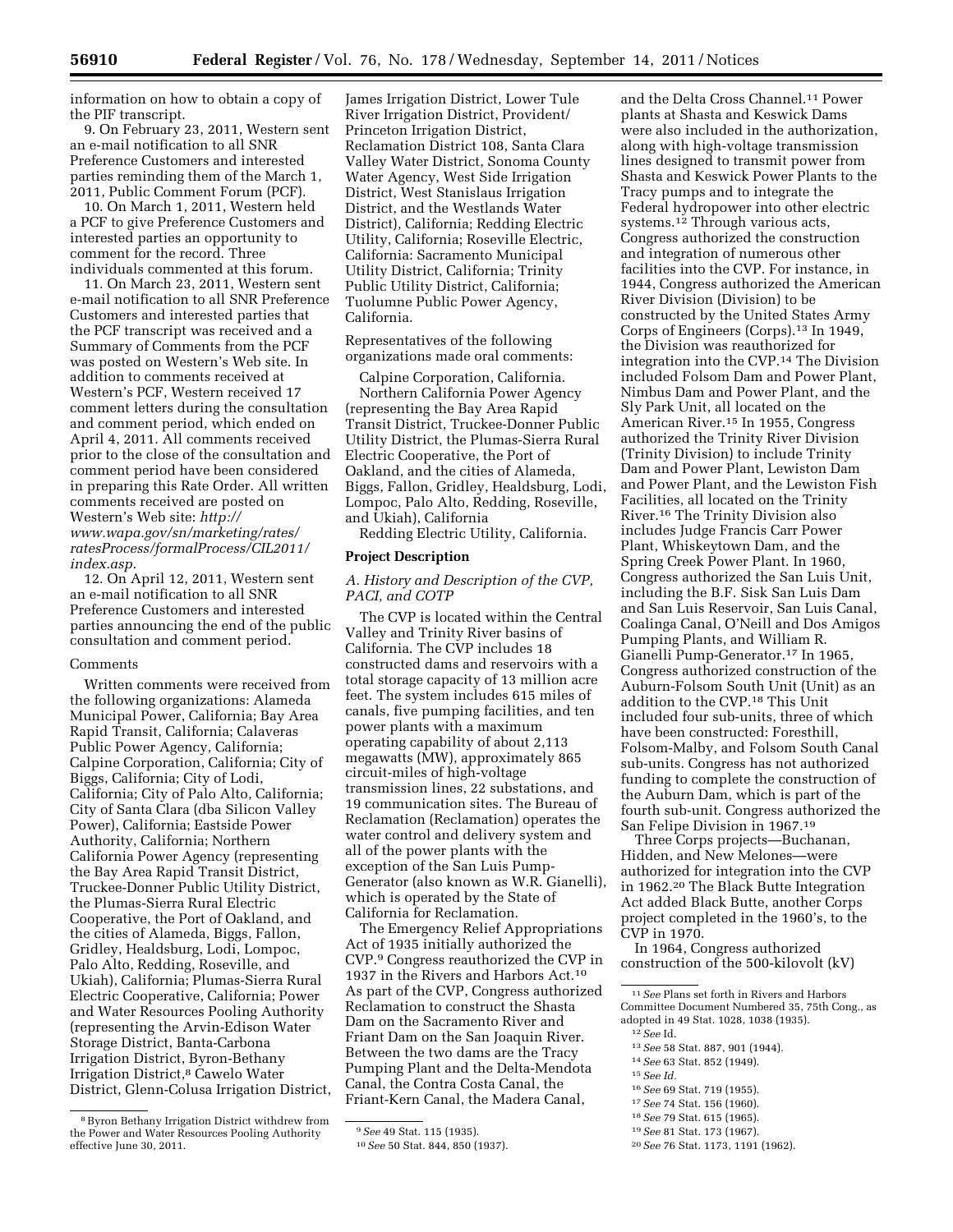weekly, monthly, and annual basis depending on hydrological conditions and other constraints that govern CVP operations. CVP generation must be adjusted for PU, FP entitlements, operations, maintenance, reserves, transformation losses, and certain ancillary services before determining the net CVP generation amount available for marketing. During some months, purchases may be required to meet PU and FP Customers' obligations, and only a negligible amount, if any, of BR will be available during some hours

According to the Marketing Plan, Western markets the BR separately or in combination with custom products. These custom products could include Western acting on behalf of a customer to: (1) Purchase some level of firming power; (2) manage a portfolio of power resources; (3) provide scheduling services per balancing authority (BA) operator protocols; and (4) procure ancillary services. For those BR Customers desiring custom products,

of such months.

Pacific Northwest-Pacific Southwest Intertie (Intertie). In northern California, Western owns the Malin to Round Mountain portion of the PACI.21 In 1984, Congress authorized Western to construct or participate in the construction of the COTP.22 In 2001, Congress authorized Western to complete the Path 15 portion originally authorized under the COTP.23 Western, in marketing the Federal hydroelectric power generated from the CVP, has approximately 47 wholesale customers serving an estimated two million people. Western power customers include four First Preference (FP) Customers, public utility districts, state agencies, Federal agencies, irrigation districts, municipalities, and Native American tribes.

#### *B. The 2004 Marketing Plan*

Western's SNR markets hydropower generation of the CVP and Washoe Projects. From 1967 through 2004, under the terms of Contract 14–06–200– 2948A (Contract 2948A) with the Pacific Gas and Electric Company (PG&E), the CVP resources, along with other Western resources, were integrated with PG&E resources. PG&E served the combined Western/PG&E load with the integrated resource. Under this contract, PG&E delivered power to both the Project Use (PU) and Preference Power Customers. Contract 2948A expired on December 31, 2004, and PG&E informed Western it intended not to extend the contract beyond that date. As a result of the pending termination, Western worked with its customers to develop and implement the 2004 Power Marketing Plan (Marketing Plan). Western published the Marketing Plan in the **Federal Register** on June 25, 1999.24 It established the criteria for marketing CVP and Washoe Project power output for a 20-year period from January 1, 2005, through December 31, 2024.

The Base Resource (BR) is a fundamental component and the primary power product marketed under this Marketing Plan. Under previous marketing plans, customers received a fixed capacity and load factor energy allocation. Under the Marketing Plan, Preference Customers (other than FP) receive an allocated percentage of the BR. Each BR Customer signed a BR contract under the Marketing Plan.25

The Marketing Plan acknowledges the BR may vary widely on an hourly, daily,

Western developed additional contracts detailing these requirements. Western classified customers who contract for custom products into two different customer groups: Variable Resource (VR) and Full Load Service

(FLS) Customers. VR Customers schedule their Federal power from Western into their own ''resource portfolios'' to meet their load requirements. The FLS Customers are those who require some additional products and services to meet their fullload requirements and who contracted with Western for such service. The Marketing Plan also stipulated

that Western would establish and manage an exchange program to allow all customers to fully and efficiently use their power allocations. Western developed both hourly and seasonal exchange programs. Further specifics and stipulations of this program are available in Exhibit B of the BR contract.

Pursuant to the Marketing Plan, BR Customers pay for CVP network transmission service with their BR. Western also provides operating reserves to its customers per the BA area operator's protocols to support BR, PU, and FP deliveries. For all other products, such as a custom product, separate transmission arrangements must be made by the applicable customer with the appropriate transmission service provider (TSP). Customers interested in acquiring transmission service from the CVP system above that provided for BR deliveries will need to request transmission through Western's Open Access Transmission Tariff (OATT). A

copy of the OATT can be obtained at Western's Web site at *http:// www.wapa.gov/transmission/oatt.htm*. To the extent possible, if Western has sufficient transmission rights, Western's merchant will use its rights to meet custom product transmission requirements.

#### *C. Path 15 Information*

In May 2001, DOE released its National Energy Policy recommending Western take action to explore relieving the constraints on Path 15. Western analyzed the feasibility to construct the Path 15 Transmission Upgrade Project which included building a third transmission line and other upgrades that would allow about 1,500 MW of additional electricity to be transmitted across the state. The path upgrade was intended to relieve constraints on the existing north-south transmission lines. In order to increase the path rating, Western determined a new 84-mile long, 500-kV transmission line was needed between PG&E's Los Banos and Gates Substations. Additionally, the Los Banos and Gates Substations needed to be modified to accommodate the new equipment and a second 230-kV circuit between Gates and Midway.

Western and the Path 15 participants completed the Path 15 Transmission Upgrade in 2005. Western turned over the operational control of Western's Path 15 Transmission Upgrade to the California Independent System Operator (CAISO). Western maintains the transmission lines and is compensated by Atlantic Path 15, LLC, for the maintenance work costs. The CAISO charges for use on the Path 15 Transmission Upgrade as part of its rates. Western does not sell transmission capacity on the Path 15 Transmission Upgrade. Western collects revenues from the CAISO under its agreements with the CAISO. Under Amendment No. 48, the CAISO remits revenue to Western from wheeling, congestion, and Congestion Revenue Rights associated with Western's rights on the Path 15.26

## **Power Repayment Study**

Western prepares a power repayment study (PRS) each fiscal year (FY) to determine if revenues will be sufficient to repay, within the required time, all costs assigned to the commercial power

<sup>21</sup>*See* 78 Stat. 756 (1964).

<sup>22</sup>*See* 98 Stat. 403 (1984).

<sup>23</sup>*See* 115 Stat. 174 (2001).

<sup>24</sup>*See* 64 FR 34417 (1999). 25*Se*e 75 FR 76975 (2010).

<sup>26</sup>Amendment No. 48 amended CAISO's tariff to provide congestion revenues, wheeling revenues, and firm transmission rights auction revenues to entities other than CAISO's Participating Transmission Owners, if any such entities fund transmission facility upgrades on the CAISO grid. *See generally* Federal Energy Regulatory Commission Docket No. ER03–407–000.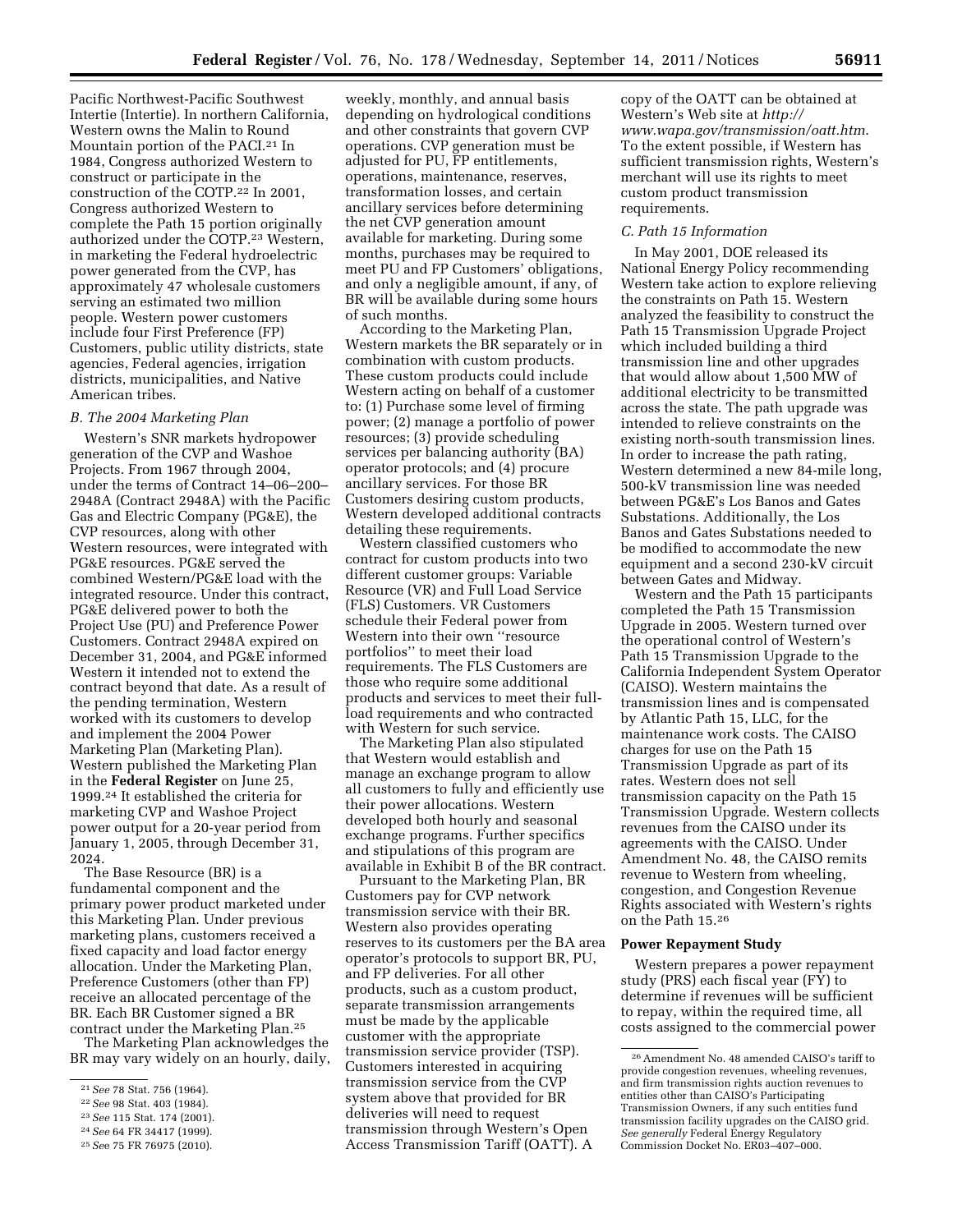function. Repayment criteria are based on law, applicable policies (including DOE Order RA 6120.2), and authorizing legislation.

# **Existing and Provisional Rates**

The Deputy Secretary of Energy approved the existing formula rates for power, transmission, and ancillary services under Rate Order No. 115 on November 22, 2004.27 FERC confirmed and approved the rates and placed them

into effect on a final basis on October 4, 2005.28 The rates were amended by Rate Order No. 128 on July 26, 2006 29 and extended by Rate Order No. 139 on August 12, 2008.30 The existing formula rates expire on September 30, 2011. The provisional rates continue the existing formula rate methodologies for power; CVP, COTP, and PACI transmission; transmission of Western power by others: Custom Product Power (CPP): and ancillary services. The only changes between the provisional rates and the existing rates are described in more detail in the section titled ''Rate Discussion.'' The tables below compare the current rates (FY 2011) for power, transmission, and ancillary services under the existing rate formulas to estimated rates (FY 2012) under the provisional rate formula methodologies as well as any changes to the formula rate methodology. All rates are subject to change prior to October 1, 2011.

# RATE COMPARISON

| Service                                                   | Actual<br>FY 2011          | Estimated<br>FY 2012                         | Percent<br>change<br>(%) | Financial change                                                                                                | Methodology change                                                                                   |  |  |  |
|-----------------------------------------------------------|----------------------------|----------------------------------------------|--------------------------|-----------------------------------------------------------------------------------------------------------------|------------------------------------------------------------------------------------------------------|--|--|--|
|                                                           | <b>Power Service Rates</b> |                                              |                          |                                                                                                                 |                                                                                                      |  |  |  |
| PRR                                                       | $$75,751,929$              | $$73,468,299$                                | $(3.01)$                 | Forecasted financial<br>and/or operational                                                                      | None, billing clarifica-<br>tion only.                                                               |  |  |  |
| FP Percentage                                             |                            |                                              | $(0.63)$                 | data.<br>Change due to fore-<br>casted operational<br>data.                                                     | Adopt a FP% true-up.                                                                                 |  |  |  |
| Maximum FP Allocation                                     |                            |                                              | 17.30                    | Change due to fore-<br>casted operational<br>data.                                                              | None.                                                                                                |  |  |  |
| FP RR                                                     |                            |                                              | $(3.62)$                 | Change due to fore-<br>casted financial and/<br>or operational data.                                            | Adopt a FP% true-up.                                                                                 |  |  |  |
| BR RR                                                     | $$72,115,836$              |                                              | $(2.98)$                 | Change due to fore-<br>casted financial and/<br>or operational data.                                            | Adopt a FP% true-up.                                                                                 |  |  |  |
| CPP                                                       | Pass through               | Pass through                                 | N/A                      | N/A                                                                                                             | <b>Added Components 2</b><br>and $3.$                                                                |  |  |  |
| VR Scheduling Charge<br>(per schedule).                   |                            |                                              |                          | Updated financial data                                                                                          | None, charges set for<br>5-year rate period.                                                         |  |  |  |
|                                                           |                            | <b>Transmission &amp; Ancillary Services</b> |                          |                                                                                                                 |                                                                                                      |  |  |  |
| <b>CVP PTP Transmission</b><br>(\$/kW—Month).             | \$1.04 (April 2011)        |                                              | 25.96                    | Rate change due to the<br>anticipated comple-<br>tion of new assets<br>that support trans-<br>mission function. | None.                                                                                                |  |  |  |
| CVP NITS (\$/monthly)                                     |                            |                                              |                          | Rate change due to an-<br>ticipated completion<br>of new assets that<br>support transmission<br>function.       | None.                                                                                                |  |  |  |
| <b>CVP PTP Transmission</b><br>$($/MWh)$ .                | \$2.74 (Spring)            | \$2.72 (Winter)                              | $(0.37)$                 | Rate decrease due to<br>estimated change in<br>financial data.                                                  | None.                                                                                                |  |  |  |
| <b>PACI PTP Transmission</b><br>$(S/MWh)$ .               | \$1.21 (Spring)            | \$1.22 (Winter)                              | $0.83$                   | Rate increase due to<br>estimated change in<br>financial data.                                                  | None.                                                                                                |  |  |  |
| COTP PTP Trans-<br>mission (\$/MWh).                      | \$2.74 (Spring)            | \$2.72 (Winter)                              | $(0.73)$                 | Rate decrease due to<br>estimated change in<br>financial data.                                                  | None.                                                                                                |  |  |  |
| Third-Party Trans-<br>mission.                            | Pass through               | Pass through                                 | N/A                      | N/A                                                                                                             | None.                                                                                                |  |  |  |
| Unreserved Use Pen-<br>alties.                            |                            | 200%                                         | New                      | New penalty charge                                                                                              | New.                                                                                                 |  |  |  |
| Regulation and Fre-<br>quency Response (\$/<br>kW-month). |                            |                                              | $(6.47)$                 | Decrease due to<br>change in financial<br>data.                                                                 | If self-provided, the<br>penalty charge is the<br>greater of 150% of<br>actual or 150% of<br>market. |  |  |  |

27*See* 69 FR 70510 (2004). 28*See Western Area Power Admin.,* 113 FERC ¶ 61,026 (2005).

29*See* 71 FR 45821 (2006).

30*See* 73 FR 48381 (2008).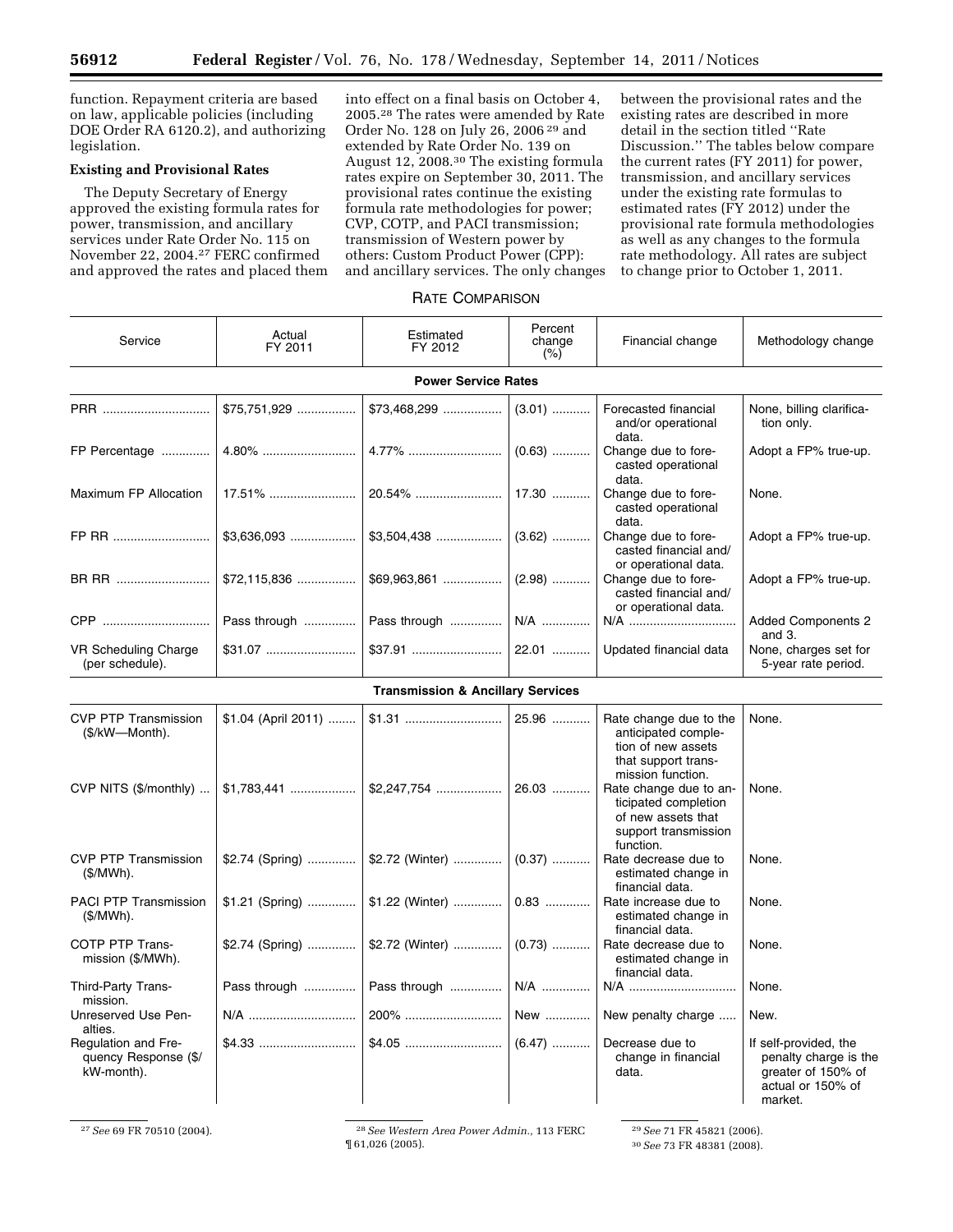## RATE COMPARISON—Continued

| Service                            | Actual<br>FY 2011               | Estimated<br>FY 2012            | Percent<br>change<br>(%) | Financial change | Methodology change                                                                                   |
|------------------------------------|---------------------------------|---------------------------------|--------------------------|------------------|------------------------------------------------------------------------------------------------------|
| Spinning/Supplemental<br>Reserves. | Price consistent with<br>CAISO. | Price consistent with<br>CAISO. | $N/A$                    |                  | If self-provided, the<br>penalty charge is the<br>greater of 150% of<br>actual or 150% of<br>market. |
| El Service                         | Tiered                          | Tiered                          | N/A                      | N/A              | Charge greater of<br>150% of actual or<br>150% of market.<br>Variable rate.                          |
| GI Service                         | NA.                             | New                             | New                      | New              | New tiered method-<br>ology similar to El.                                                           |

## **Certification of Rates**

Western's Administrator certified that the provisional rates, Rate Schedules CV–F13, CPP–2, CV–T3, CV–NWT5, COTP–T3, PACI–T3, CV–TPT7, CV– UUP1, CV–SPR4, CV–SUR4, CV–RFS4, CV–EID4, and CV–GID1, for CVP firm power, transmission, and ancillary services are at the lowest possible rates consistent with sound business principles. The provisional rates were developed following administrative policies and applicable laws.

#### **Rates Discussion**

Following is a discussion comparing the existing formula rates to the provisional formula rates. Unless otherwise noted, the formula rate methodologies for power; CVP, COTP, and PACI transmission; transmission of Western power by others; CPP; and ancillary services have not changed. The percentage differences in rates noted in the table above are due to estimated or forecasted data factors (costs, investments, generation, load, *etc.*) and not due to a change to the formula rate methodology. All FY 2012 rates are estimates and subject to change prior to publication of the final FY 2012 rate. Having considered all comments

submitted during the public consultation and comment period, the current rate action adopts existing formula rate methodologies for power; CVP, COTP, and PACI transmission; transmission of Western power by others; CPP; and ancillary services with the following exceptions:

1. Two new rate schedules: Unreserved Use Penalties (UUP) and Generator Imbalance (GI);

2. Annual true-up for FP percentages;

3. In addition to the existing 150 percent penalty on the CAISO market price, Western will adopt a 150 percent penalty on Western's actual cost when charging for ancillary services and will charge the greater of the two;

4. Costs incurred under Energy Imbalance (EI)/GI when disposing of surplus energy, including negative pricing of such energy, will be charged to the responsible party;

5. For intermittent resources interconnected to Western's system, Western will not charge the 150 percent penalty, and charge the greater of CAISO market price or Western's actual cost;

6. Added Components 2 and 3, standard cost recovery language, to CPP formula rate; and

7. Rate Schedules include miscellaneous language changes and billing clarifications. Formula rates methodologies are included in the attached provisional rate schedules. All the formula rates contain three components. Component 1 is the methodology used to develop the rate and is specific to each rate. Components 2 and 3 are applicable to all rate formulas.

# *A. Power Rate Discussion FP and BR*

The difference in the forecasted FY 2012 revenue requirement (RR) and the existing RR is the result of a change in projected revenue and expenses and not a formula rate methodology change. The only change to this formula rate is the adoption of an annual FP percentage true-up. A change resulting from the FP percentage prior period true-up will impact both FP and BR RR to ensure full recovery of the Power Revenue Requirement (PRR).

Both the existing formula rate and the provisional formula rate for FP Customers consist of three components:

*Component 1:* 

 $FP$  Customer Percentage =  $\_\_$ FP Customer Load

 $Gen + Power Purchases - PU$ 

# $FP$  Customer Charge =  $FP$  Customer Percentage x MRR

#### *Where:*

- FP Customer Load = An FP Customer's forecasted annual load in megawatthours (MWh).
- Gen = The forecasted annual CVP and Washoe generation (MWh).
- Power Purchases = Power purchases for PU and FP loads (MWh).
- PU = The forecasted annual PU loads (MWh). MRR = Monthly PRR.

The formula rate also contains Components 2 and 3.

Both the existing formula rate and the provisional rate for BR consist of three components:

# *Component 1:*

BR Customer Allocation =  $(BR RR \times BR)$ *Where:* 

BR RR = BR Monthly RR.

 $BR% = BR$  percentage for each customer as indicated in the BR contract after adjustments for programs, such as hourly exchange (HE), if applicable.

The formula rate also contains Components 2 and 3.

The table below compares the existing RR for FY 2011 to the estimated RR for FY 2012 under the provisional formula rates.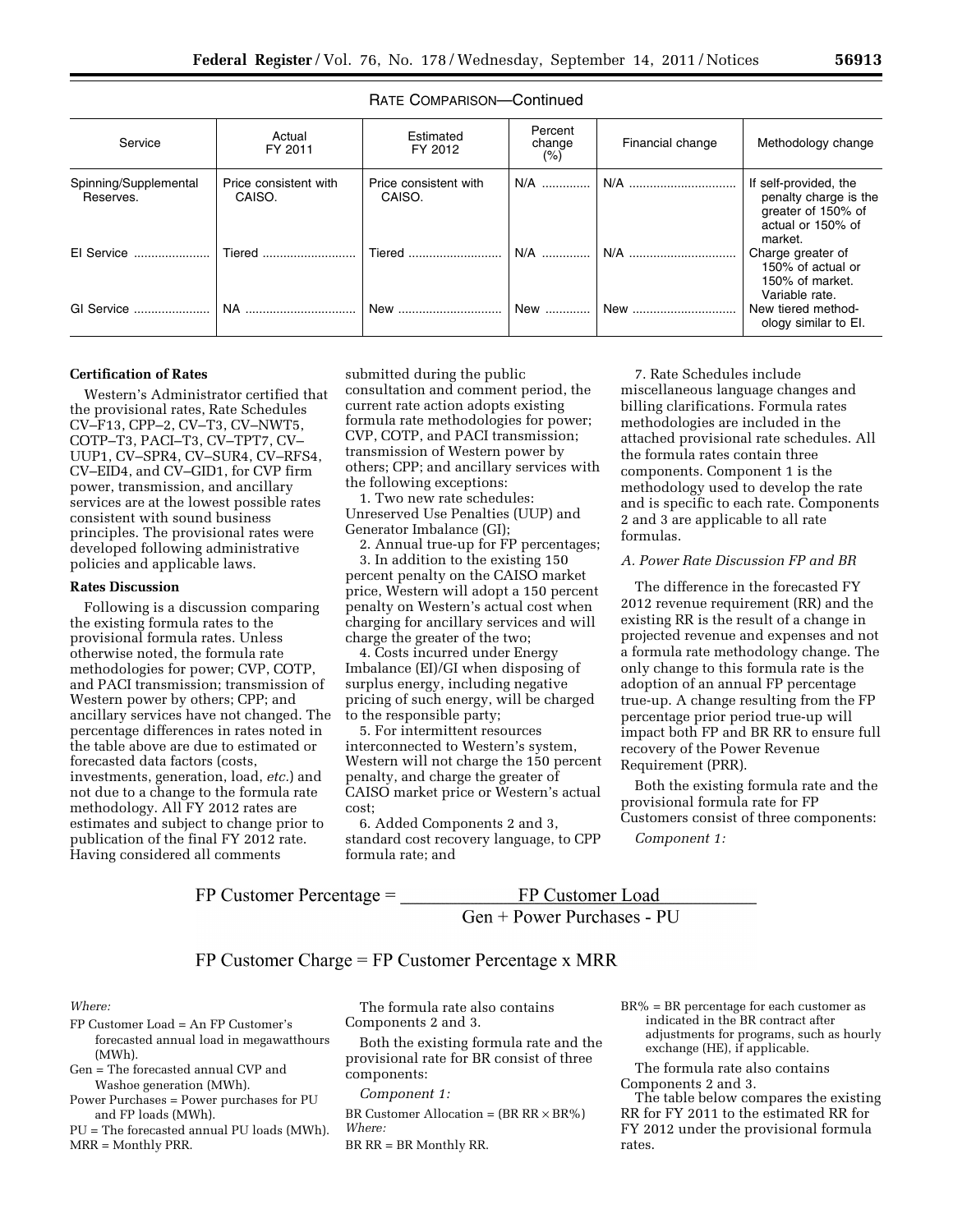# COMPARISON OF EXISTING TO PROVISIONAL PRR, AND ALLOCATION TO FP AND BR CUSTOMERS

| Service                             | <b>Existing RR</b><br>FY 2011           | Estimated RR for<br>the provisional<br>formula rate<br>(effective FY<br>2012) | Percent Change             |
|-------------------------------------|-----------------------------------------|-------------------------------------------------------------------------------|----------------------------|
| <b>PRR</b><br>FP RR<br><b>BR RR</b> | \$75,751,929<br>3,636,093<br>72,115,836 | \$73,468,299<br>3,504,438<br>69,963,861                                       | (3.01)<br>(3.62)<br>(2.98) |

The 3.01 percent forecasted decrease in the PRR is due primarily to a decrease in other expenses and increase in transmission revenues, which offsets expenses in the PRR. The increase in transmission revenue is driven by the anticipated completion of assets supporting the transmission function. As indicated in the current rate structure, the power rates are published annually by September 30 and reviewed during March of each year. The annual PRR is allocated to FP Customers based

on each FP Customer's percentage, as adjusted for prior period true-up, and the remainder to BR Customers based on their contractual percentage.

Western will continue to maintain its current policy and perform a FP percentage midyear review and adjust the FP percentages if necessary. Any adjustment to the FP percentages at midyear will be applied to the annual PRR and billed during the remainder of the FY. In addition, Western is adopting an annual true-up methodology for each

FP customer's percentage to ensure FP Customers pay their proportionate share of the annual PRR. Following the completion of the true-up, Western will allocate the charge or credit through the PRR at the beginning of the following FY. Also, according to current policy, FP maximum percentage changes will be established once at the beginning of each 5-year rate period.

The table below compares the FP percentages as well as their maximum percentages for the two periods.

|  |  |  | FP PERCENTAGE COMPARISON, AND ACTUAL MAXIMUM PERCENTAGES FOR EFFECTIVE RATE PERIOD |
|--|--|--|------------------------------------------------------------------------------------|
|--|--|--|------------------------------------------------------------------------------------|

|                     |          | FP percentages<br>(annual) | Maximum FP customer percentage<br>applied to the RR |                |  |
|---------------------|----------|----------------------------|-----------------------------------------------------|----------------|--|
| <b>FP Customers</b> | Existing | Estimated                  | Existing                                            | Actual         |  |
|                     | FY 2011  | FY 2012                    | (FY 2005-2011)                                      | (FY 2012-2016) |  |
|                     | (%)      | (%)                        | (%)                                                 | (%)            |  |
|                     | 0.37     | 0.37                       | 1.39                                                | 1.58           |  |
|                     | 0.90     | 0.90                       | 3.49                                                | 3.81           |  |
|                     | 2.80     | 2.80                       | 9.21                                                | 12.01          |  |
|                     | 0.73     | 0.70                       | 3.42                                                | 3.16           |  |
| T∩tal               | 4.80     | 4.77                       | 17.51                                               | 20.56          |  |

The change in FP percentages is due to changes in generation and FP customer loads and not a formula rate methodology change. The increase in FP maximum percentage is due to a collective increase in FP customer loads.

During the effective rate period, if deemed appropriate, Western will reevaluate the FP maximum percentage based on new data.

As stated above, the BR RR is the remainder of the PRR less FP RR. When the FP percentage is adjusted for a prior period true-up, the BR will also be adjusted. An example calculation is shown in the comments section as well as in the rate schedule.

The provisional formula rates for the PRR as allocated to BR and FP Customers includes: (1) Operations and maintenance (O&M) expense; (2) annual investment and replacement repayment; (3) aid-to-irrigation costs; (4) interest expense; (5) power purchases for firming BR; (6) Washoe Project annual costs after PU loads are met; (7) other

miscellaneous expenses allocated to power, such as settlements, California-Oregon Intertie (COI) path operator costs, etc.; (8) the pass through of FERC's or other regulatory bodies' accepted or approved charges or credits; (9) the pass through of the Host Balancing Authority's (HBA) charges or credits; (10) any other statutorilyrequired costs or charges; and (11) any other costs including uncollectible debt.

Expenses are offset by revenues from PU energy, transmission revenue, ancillary service revenue, scheduling coordinator (SC), portfolio management (PM) and VR charge administrative fees or scheduling charge, all pass-through revenue, and any other miscellaneous revenue.

The PRR will be allocated first to FP Customers based on their percentages and prior year true-up, subject to the maximum cap, then the remaining PRR amount will be allocated to BR Customers based on their BR allocation percentages and prior year FP true-up,

as adjusted for programs, such as HE if applicable.

The BR RR will be collected in two, 6-month periods: 25 percent for October through March and 75 percent for April through September. However, the FP RR is not subject to the 25/75 percent split; and it will be collected evenly over a 12 month period.

The formula rates will be effective at the beginning of each FY and reviewed in March of each year. If the March midyear review reflects a change of \$5 million or more, the annual PRR will be revised. The FP percentages are also reviewed at midyear. If the midyear review reflects a change to a FP customer's percentage of more than onehalf of 1 percent, that customer's percentage will be revised for the entire FY. Also, any adjustments as a result of the FP true-up will be incorporated in the PRR each October following the true-up.

The formula rates apply to CVP BR and FP Customers. The estimated RRs and FP percentages are subject to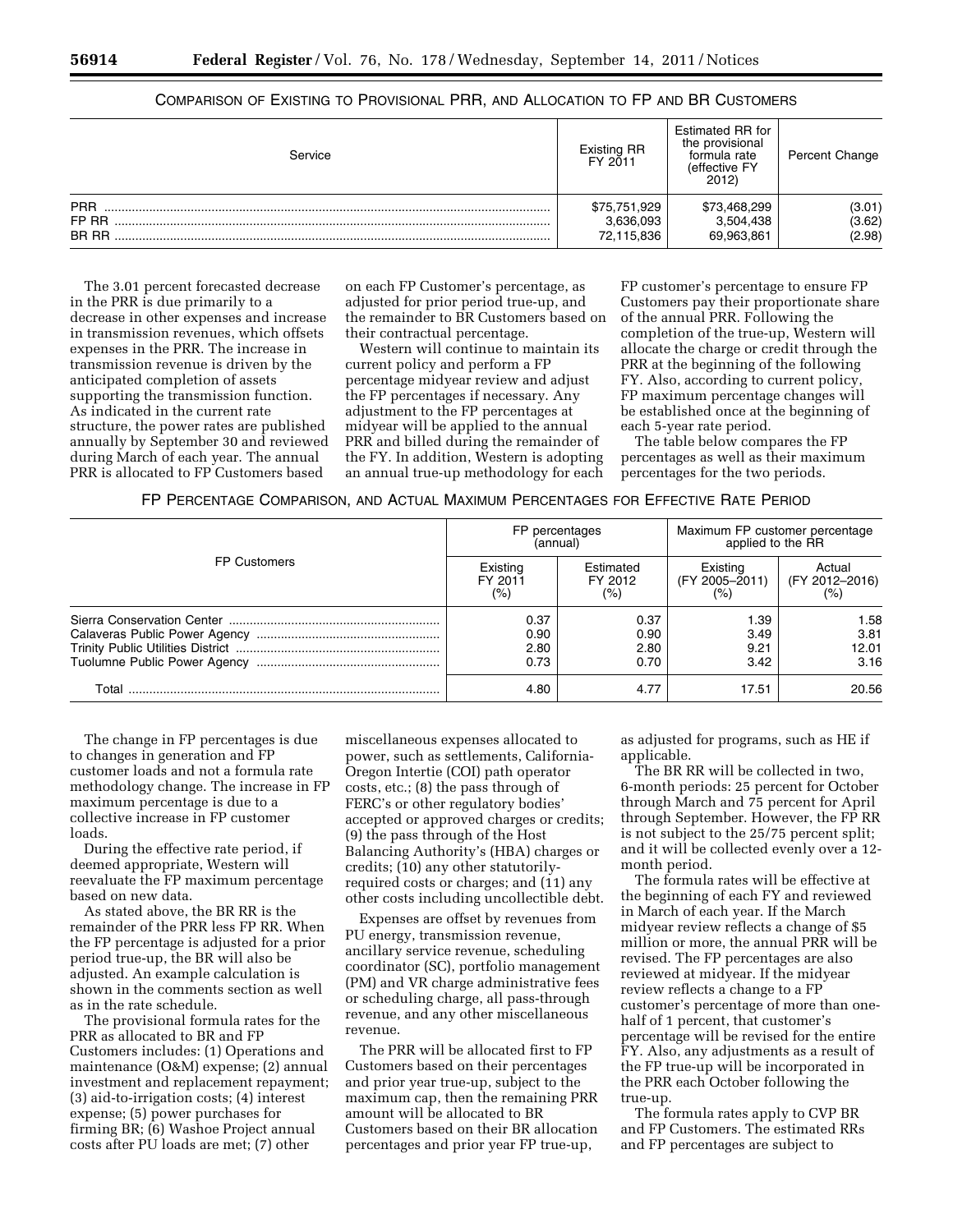change prior to the rates taking effect for FY 2012. The RRs will be finalized by Western on or before October 1, 2011.

## *B. CPP*

Under the CPP provisional rate, the CPP cost recovery does not change from the existing formula rate methodology and remains 100 percent pass through. The provisional formula rate also added Component 2 and Component 3. The provisional formula rate for CPP applies to power supplied by Western to meet a customer's load. CPP may include long- and short-term purchases at various rates. As more fully described in the rate schedule, the CPP provisional formula rate is comprised of three components. All costs associated with CPP will be recovered through Component 1 of the formula rate that passes through the cost of the purchase to a specific customer(s). Such costs could include Western's scheduling costs as well as the cost of the power.

The VR scheduling charge is to recover Western's cost for scheduling VR customer's CPP service. Under the provisional formula rate, Component 1, the VR customer's scheduling charge for FY 2012 is \$37.91 per schedule. This is a 22 percent increase from the January 1, 2005, through September 30, 2011, VR scheduling charge of \$31.07 per

schedule. This increase is based on a percentage change in O&M from the 2005 rate case. For FY 2013 through FY 2016 VR scheduling charge increases 3 percent each year to reflect inflationary cost increases.

#### *C. Transmission*

Cost-of-Service Study

Western is using the same methodology to allocate costs to the transmission RRs and regulation and frequency response RR for both the existing and provisional formula rates. Western prepared a detailed cost-ofservice (COS) study to determine the RR that will be recovered through the CVP regulation and frequency response service formula rate and the CVP, COTP, and PACI transmission service formula rates. The costs allocated through the COS study generally include O&M, interest, and depreciation expenses. This combined COS study integrates all three transmission systems. Each CVP, COTP, and PACI facility was researched in order to determine its functional use. The costs for CVP, COTP, and PACI facilities that support the transfer capability of the transmission system (excluding generation tie-lines and radial lines) are included in the respective transmission system's RR; whereas, the cost for facilities that

support the generation capability of the CVP system (including generation tielines and radial lines) are included in the CVP generation RR and are used in the regulation and frequency response service RR. The costs associated with the CVP are allocated to the transmission and generation functions based on a ratio of transmission or generation plant to total plant.

#### CVP Firm and Non-Firm Point-to-Point

The provisional formula rate applies to CVP firm point-to-point (PTP) transmission service, existing CVP firm pre-OATT transmission service, and CVP non-firm transmission service. Under the provisional formula rate, the estimated rate for Component 1 for firm and non-firm PTP service effective October 1, 2011, is \$1.31 per kilowatt (kW) month. This is a 26 percent increase from the April 1, 2011, CVP firm and non-firm PTP rate of \$1.04 per kW month. The increase is primarily due to the anticipated completion of assets supporting the transmission function and not a formula rate methodology change. Both the existing formula rate and the provisional formula rate for CVP firm and non-firm PTP services are comprised of three components:

*Component 1:* 

# **CVP Transmission Revenue Requirement (TRR)** Total Transmission Capacity (TTc) + Network Integration Transmission Service Capacity (NITSc)

#### *Where:*

- CVP TRR = TRR is the cost associated with facilities that support the transfer capability of the CVP transmission system excluding generation facilities and radial lines.
- TTc = The TTc is the total transmission capacity under long-term contract between Western and other parties.
- NITSc = The NITSc is the 12-month average coincident peaks of Network Integrated Transmission Service (NITS) Customers at the time of the monthly CVP transmission system peak. For rate design purposes, Western's use of the transmission system to meet its statutory obligations is treated as NITS

This formula rate also contains Components 2 and 3.

The provisional formula rate for CVP transmission service is based on a RR that recovers: (1) The CVP transmission system costs for facilities associated with providing transmission service; (2) the non-facility costs allocated to transmission service; (3) O&M costs, cost of capital or interest expense, depreciation expense, and other

miscellaneous costs associated with providing transmission services; (4) the cost for transmission scheduling, system control and dispatch service is included in O&M; (5) the pass through of FERC's or other regulatory bodies' accepted or approved charges or credits; (6) the pass through of the HBA's charges or credits; (7) any other statutorily-required costs or charges; and (8) any other costs associated with transmission service including uncollectible debt. Revenues from the sales of short-term, non-firm transmission will offset the TRR. Revenue from unreserved use of transmission penalties exceeding transmission service cost will be applied as an offset to the TRR.

The estimated rates resulting from the formula rate are subject to change prior to the rates taking effect. The rates will be finalized by Western on or before October 1, 2011.

#### CVP NITS

The NITS provisional formula rate applies to CVP NITS Customers.

Effective October 1, 2011, the estimated monthly NITS RR is \$2,247,754. This RR is a 26 percent increase from the April 1, 2011, monthly NITS RR of \$1,783,441. The increase is primarily due to the anticipated completion of assets supporting the CVP transmission function and not a rate methodology change. Both the existing and provisional formula rates for this service are comprised of three components: *Component 1:* 

NITS customer's monthly demand charge = NITS customer's load ratio share  $\times$  1/12 of the Annual Network TRR.

#### *Where:*

- NITS customer's load ratio share = The NITS customer's load, hourly, or in accordance with approved policies or procedures, (including behind the meter generation minus the NITS customer's adjusted BR) coincident with the monthly CVP transmission system peak, averaged over a 12-month rolling period, expressed as a ratio.
- Annual Network TRR = The total CVP TRR less revenue from long-term contracts for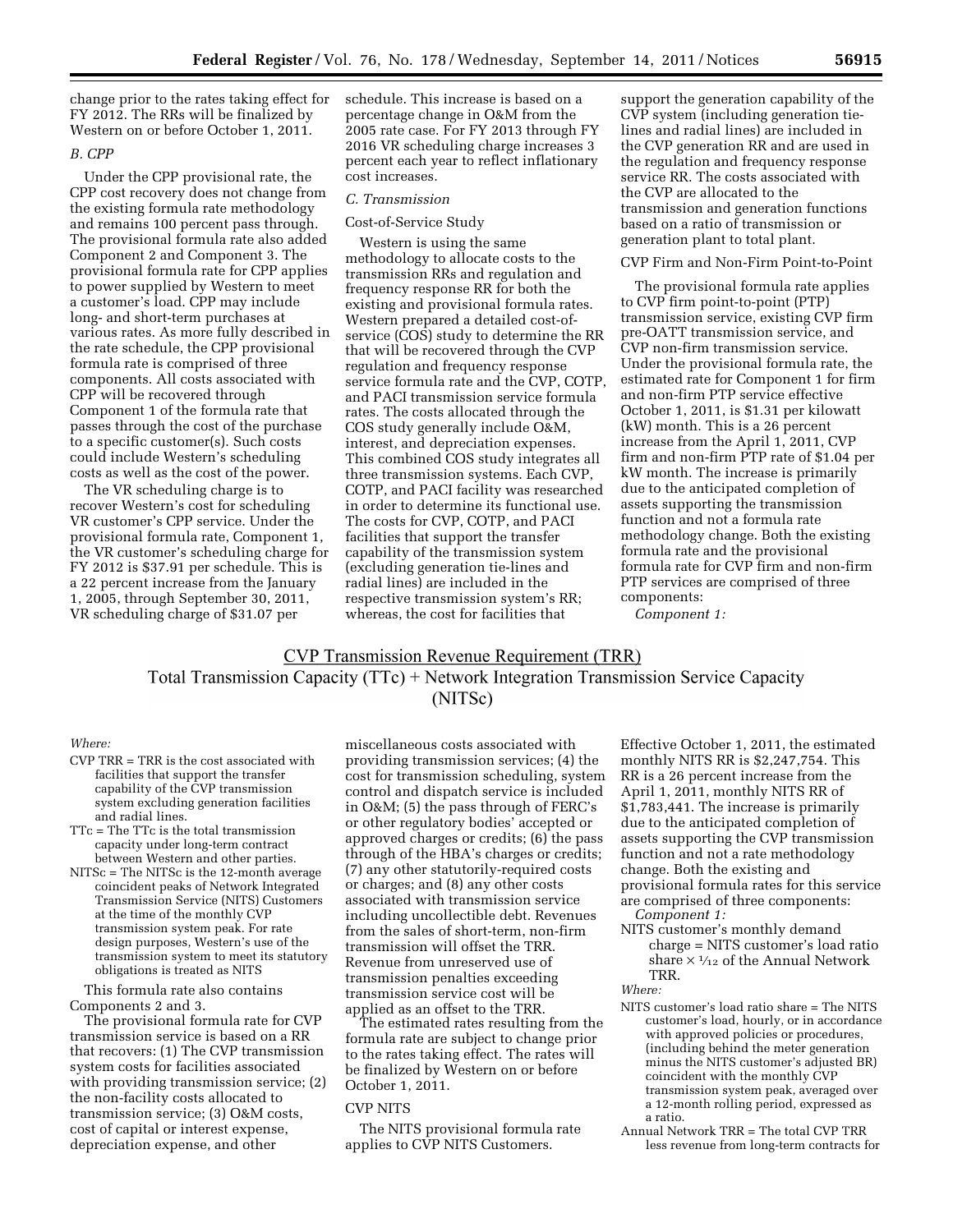the CVP transmission between Western and other parties.

This formula rate also contains Components 2 and 3.

The provisional formula rate for CVP NITS is based on a RR that recovers: (1) The CVP transmission system costs for facilities associated with providing transmission service; (2) the non-facility costs allocated to transmission service; (3) O&M cost, cost of capital or interest expense, depreciation expense, and other miscellaneous costs associated with providing transmission service; (4) the cost for transmission scheduling,

system control and dispatch service; (5) the pass through of FERC's or other regulatory bodies' accepted or approved charges or credits; (6) the pass through of the HBA's charges or credits; (7) any other statutorily-required costs or charges; and (8) any other costs associated with transmission service including uncollectible debt. Revenues from the sales of short-term, non-firm transmission will offset the TRR. Revenue exceeding cost from unreserved use of transmission penalties will also be applied as an offset to the TRR.

The estimated rates resulting from the formula rate are subject to change prior to the rates taking effect. The rates will be finalized by Western on or before October 1, 2011.

COTP PTP Transmission

The provisional formula rate applies to COTP PTP transmission service. A comparison of the estimated rates resulting from Component 1 of the provisional formula rate for COTP firm PTP transmission service to the existing COTP firm PTP transmission service rates are shown in the table below.

# COMPARISON OF EXISTING RATES TO ESTIMATED PROVISIONAL RATES FOR COTP FIRM AND NON-FIRM PTP TRANSMISSION SERVICE

| Season                     | <b>Existing COTP</b><br>rates<br>FY 2011<br>\$/MWh) | <b>Estimated COTP</b><br>rates<br>FY 2012<br>(S/MWh) | Percent change<br>(%)     |
|----------------------------|-----------------------------------------------------|------------------------------------------------------|---------------------------|
| Spring<br>Summer<br>Winter | \$2.74<br>2.73                                      | \$2.70<br>2.69<br>2.72                               | 1.46)<br>(1.47)<br>(1.81) |

The existing and provisional formula rate for COTP PTP transmission service consists of three components.

*Component 1:* 

# **COTP TRR** Western's COTP Seasonal Capacity

*Where:* 

- COTP TRR = COTP Seasonal TRR (Western's costs associated with facilities that support the transfer capability of the COTP).
- Western's COTP Seasonal Capacity = Western's share of COTP capacity (subject to curtailment) under the current COI transfer capability for the season. The three seasons are defined as follows: Summer–June through October; Winter– November through March; and Spring– April through May.

This formula rate also contains Components 2 and 3.

The estimated COTP PTP transmission service rate decreased despite a forecasted 3 percent O&M inflationary increase, because interest expense is forecasted to decrease. There is no formula rate methodology change.

The provisional formula rate for COTP firm and non-firm PTP transmission service is based on a RR

that recovers: (1) The COTP transmission system costs for facilities associated with providing transmission service; (2) the non-facility costs allocated to transmission service; (3) O&M costs, interest expense, depreciation expense, and other miscellaneous costs associated with providing transmission services; (4) the cost of scheduling system control and dispatch service associated with COTP transmission; (5) the pass through of FERC's or other regulatory bodies' accepted or approved charges or credits; (6) the pass through of the HBA's charges or credits; (7) any other statutorily-required costs or charges; and (8) any other costs associated with transmission service including uncollectible debt.

The rates resulting from Component 1 of the provisional formula rate may be discounted for short-term sales and

revenue from COTP unreserved use penalties. The estimated rates resulting from the provisional formula rate are subject to change prior to the rates taking effect. The last month of the summer seasonal rate (October) is in the new rate period. Western will publish a rate for October 2011 before September 15, 2011. The rates resulting from the provisional formula rate for the winter season will be finalized by Western on or before October 15, 2011, and effective November 1, 2011.

#### PACI PTP Transmission

The provisional formula rate applies to PACI firm and non-firm PTP transmission service. The estimated firm and non-firm PTP rates resulting from Component 1 of the provisional formula rate for PACI transmission service are shown below.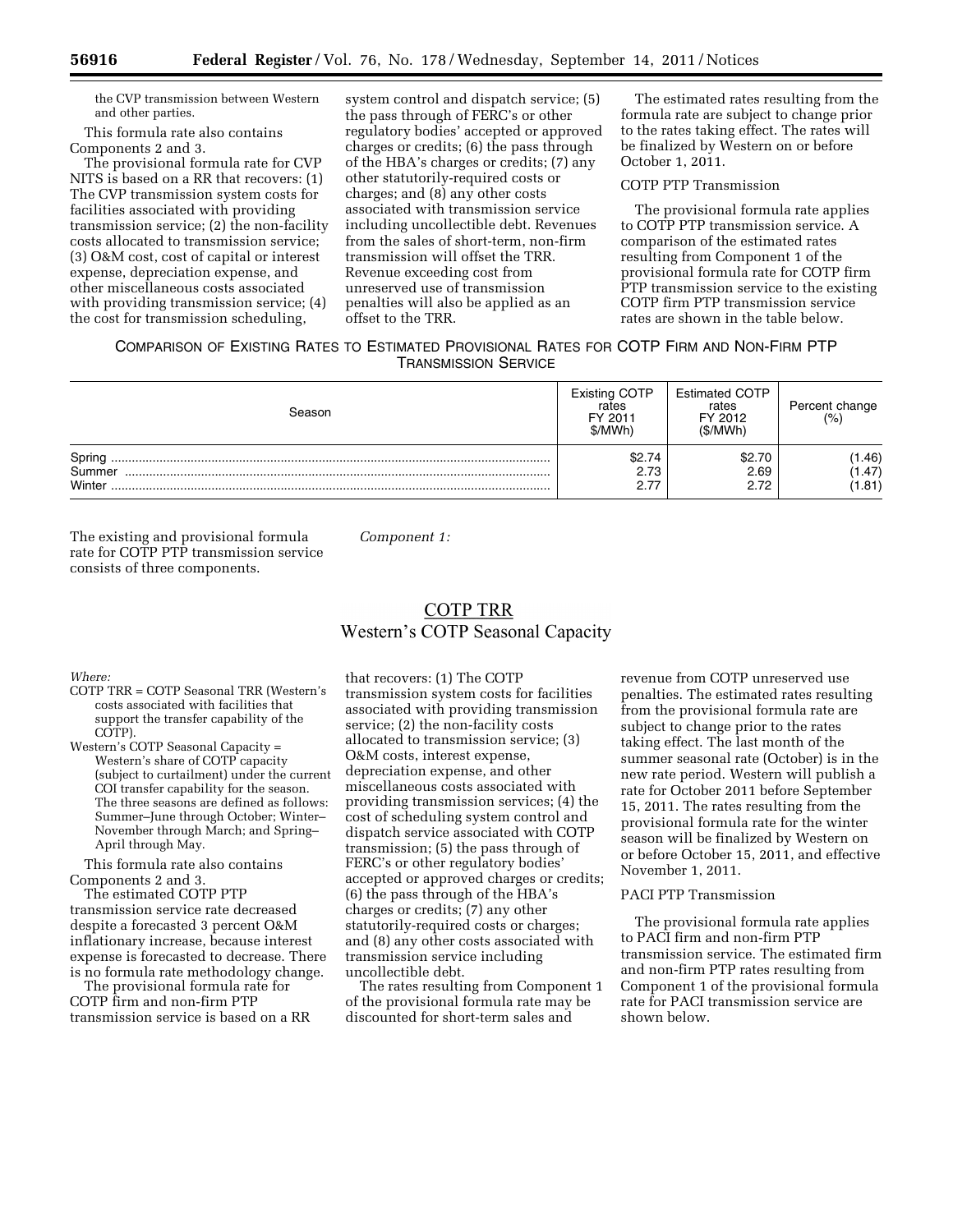COMPARISON OF EXISTING RATES TO ESTIMATED PROVISIONAL RATES FOR PACI FIRM AND NON-FIRM PTP TRANSMISSION SERVICE

| Season                     | <b>Existing PACI</b><br>rates<br>FY 2011<br>\$/MWh) | <b>Estimated PACI</b><br>rates<br>FY 2012<br>(S/MWh) | Percent change                   |
|----------------------------|-----------------------------------------------------|------------------------------------------------------|----------------------------------|
| Spring<br>Summer<br>Winter | \$1.21<br>1.21<br>1.15                              | \$1.21<br>1.21<br>.22                                | No change.<br>No change.<br>6.09 |

The existing and provisional formula rate for PACI transmission service consists of three components:

*Component 1:* 

# PACI TRR Western's PACI Seasonal Capacity

Where:

PACI TRR = PACI Seasonal TRR includes Western's costs associated with facilities that support the transfer capability of the PACI.

Western's PACI Seasonal Capacity = Western's share of PACI capacity (subject to curtailment) under the current COI transfer capability for the season. The three seasons are defined as follows: Summer—June through October; Winter—November through March; and Spring—April through May.

This formula rate also contains Components 2 and 3.

The estimated PACI PTP transmission service rate remains unchanged, despite a 3 percent inflationary cost increase because of a forecasted decrease in interest expense. The change in the winter rate is due to actual costs exceeding forecasted costs. There is no formula rate methodology change.

The formula rate for PACI transmission service is based on a RR that recovers: (1) The PACI transmission system costs for facilities associated with providing transmission service; (2) the non-facility costs allocated to transmission service; (3) O&M costs, interest expense, depreciation expense, and other miscellaneous costs associated with providing transmission services; (4) the cost of scheduling system control and dispatch service associated with PACI transmission; (5) the pass through of FERC's or other regulatory bodies' accepted or approved charges or credits; (6) the pass through of the HBA's charges or credits; (7) any other statutorily-required costs or charges; and (8) any other costs associated with transmission service including uncollectible debt.

The rates resulting from Component 1 of the provisional formula rate may be discounted for short-term sales and revenue from PACI unreserved use

penalties. The estimated rates resulting from the provisional formula rate are subject to change prior to the rates taking effect. The last month of the summer seasonal rate (October) is in the new rate period. Western will publish a rate for October 2011 before September 15, 2011. The rates resulting from the provisional formula rate for the winter season will be finalized by Western on or before October 15, 2011, and effective November 1, 2011.

Transmission of Western Power by Others

Effective October 1, 2011, the formula rate methodology for this service does not change from the existing methodology, and all costs are passed through under this rate schedule. The existing and provisional formula rates consist of three components:

*Component 1:* When Western uses transmission facilities other than its own in supplying Western power and costs are incurred by Western for the use of such facilities, the customer will pay all costs, including transmission losses incurred in the delivery of such power. This formula rate also contains Components 2 and 3.

These costs are fully recovered from the beneficiaries receiving this service, and there is no change in the existing formula rate methodology.

# **UUP**

This is a new rate schedule effective on October 1, 2011, through September 30, 2016. The UUP service is provided when a transmission customer uses transmission service that it has not reserved or uses transmission service in excess of its reserved capacity. A transmission customer that has not reserved capacity or exceeds its firm or non-firm reserved capacity at any point

of receipt or any point of delivery will be assessed UUP. The penalty will be assessed at 200 percent of the firm PTP applicable rate when transmission is used and not reserved except where noted in the rate schedule.

The provisional formula rate consists of three components:

*Component 1:* The penalty charge for a transmission customer who engages in unreserved use is 200 percent of Western's approved transmission service rate for PTP transmission service assessed as follows: (1) The UUP for a single hour of unreserved use will be based upon the rate for daily firm PTP service; (2) the UUP for more than one assessment for a given duration (*e.g.,*  daily) will increase to the next longest duration (*e.g.,* weekly); and (3) the UUP for multiple instances of unreserved use (*e.g.,* more than 1 hour) within a day will be based on the rate for daily firm PTP service. The penalty charge for multiple instances of unreserved use isolated to one-calendar week would result in a penalty based on the charge for weekly firm PTP service. The penalty charge for multiple instances of unreserved use during more than one week within a calendar month is based on the charge for monthly firm PTP service.

The UUP will not apply to transmission customers utilizing PTP transmission service under Western's OATT as a result of action taken to support reliability. Such actions include reserve activations or uncontrolled event response as directed by the responsible reliability authority such as Sub-Balancing Authority (SBA), HBA, Reliability Coordinator, or Transmission Operator.

A transmission customer that exceeds its firm or non-firm reserved capacity is required to pay for all ancillary services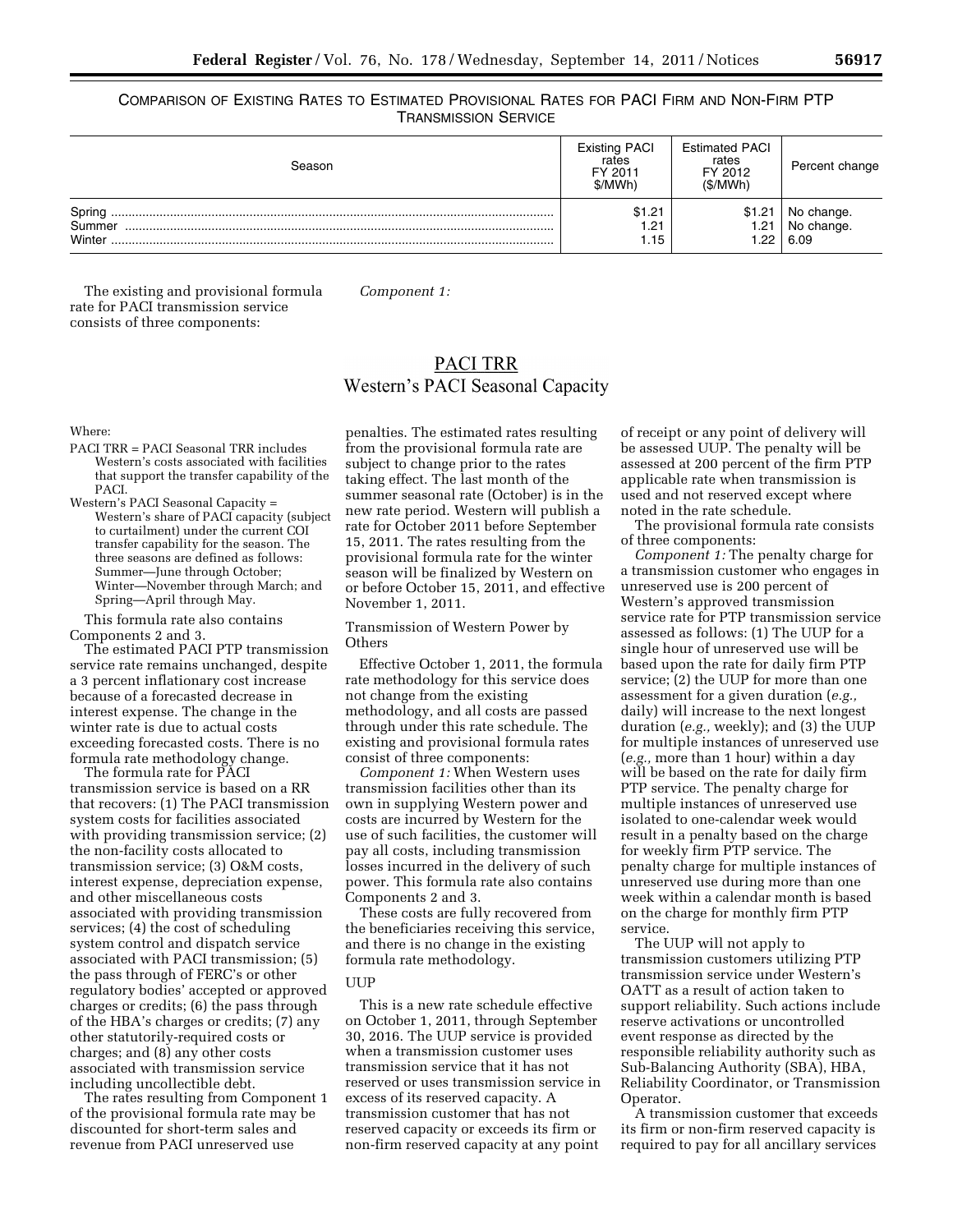identified in Western's OATT associated with the unreserved use of transmission service. The transmission customer or eligible customer will pay for ancillary services based on the amount of transmission service it used but did not reserve. No penalty will be applied to the ancillary service charges.

This formula rate also contains Components 2 and 3.

The provisional rate recovers the cost of transmission and applies a penalty for such unreserved use. The revenue resulting from the penalty portion will be distributed as a credit to the relevant TRR. The penalty rate is applicable for all unreserved use of transmission and transmission in excess of reservation except, as may be determined by Western; for example, in emergencies or reserve sharing activations.

#### *D. Ancillary Services*

This section includes provisional formula rates for the following ancillary services: spinning reserve, supplemental reserve, regulation and frequency response, EI, and GI. Western's costs for providing transmission scheduling, system control and dispatch service, and reactive supply and voltage control are included in the appropriate transmission or BR and FP power formula rates.

Provisional formula rates are not changing from existing rate methodologies, except where noted. GI is a new service effective October 1, 2011. As it pertains to ancillary services rate schedules, in order to encourage good scheduling practices, Western is adopting the 150 percent penalty on actual cost in addition to the existing 150 percent penalty on market price, and will assess the greater of the two. The penalty will be applicable to the following rate schedules: (1) EI service; (2) GI service; (3) regulation and frequency response penalty for nonperformance of self provision; (4) spinning reserve penalty portion for non-performance; and (5) supplemental reserve penalty portion for nonperformance. Also, any costs incurred under EI/GI when disposing of surplus energy, including negative pricing, will be assessed to the responsible party. Finally, to the extent that an entity incorporates intermittent resources, Western will eliminate the 150 percent penalty; and Western will charge the greater of the CAISO market price or Western's actual cost.

#### Spinning Reserve Service

Western is not proposing a change to the existing formula rate methodology for spinning reserve service, with the exception of the penalty for nonperformance, which will be charged the greater of 150 percent of market or 150 percent of actual cost.

The spinning reserve charge is calculated for each hour during the month in order to derive the total monthly charge. The provisional formula rate for spinning reserve service is comprised of three components as follows:

The formula rate for spinning reserve service is the price consistent with the CAISO's market plus all costs incurred as a result of the sale of spinning reserves, such as Western's scheduling costs.

For customers that have a contractual obligation to provide spinning reserve service to Western and do not fulfill that obligation, the penalty for nonperformance is the greater of 150 percent of Western's actual cost or 150 percent of the market price.

This formula rate also contains Components 2 and 3.

The provisional rate formula includes: (1) A price consistent with the CAISO's market price; (2) all costs incurred as a result of the sale of spinning reserves, such as Western's scheduling costs; (3) the cost of energy, capacity, or generation that supports spinning reserve service; (4) the pass through of FERC's or other regulatory bodies' accepted or approved charges or credits; (5) the pass through of the HBA's charges or credits; and (6) any other statutorily-required costs or charges. For customers that have a contractual obligation to provide spinning reserve service to Western and do not fulfill that obligation, the penalty for nonperformance is the greater of 150 percent of actual cost or 150 percent of the CAISO market price.

The cost for spinning reserve service required to firm CVP generation for the current hour and the following hour is included in the PRR. Any surplus spinning reserves may be sold at prices consistent with the CAISO market price. Revenues from the sale of surplus spinning reserves will offset the PRR. The spinning reserve formula rate will apply to SBA Customers who contract with Western to provide this service.

#### Supplemental Reserve Service

Western is not proposing a change to the existing formula rate methodology for supplemental reserve service, except for customers that have a contractual obligation to provide supplemental reserve service to Western and do not fulfill that obligation, the penalty for non-performance will be charged the greater of 150 percent of market or 150 percent of actual cost.

The formula rate for supplemental reserve service is comprised of three components as follows:

*Component 1:* The formula rate for supplemental reserve service is the price consistent with the CAISO's market plus all costs incurred as a result of the sale of supplemental reserves such as Western's scheduling costs. For customers that have a contractual obligation to provide supplemental reserve service to Western and do not fulfill that obligation, the penalty for non-performance is the greater of 150 percent of Western's actual cost or 150 percent of the CAISO market price. This formula rate also contains Components 2 and 3.

The provisional rate formula includes: (1) A price consistent with the CAISO's market price; (2) all costs incurred as a result of the sale of supplemental reserve service such as Western's scheduling costs; (3) the cost of energy, capacity, or generation that supports supplemental reserve service; (4) the pass through of the HBA's charges or credits; (5) the pass through of FERC's or other regulatory bodies' accepted or approved charges or credits; and (6) any other statutorily-required costs or charges.

For customers that have a contractual obligation to provide supplemental reserve to Western and do not fulfill that obligation, the penalty for nonperformance is equal to the greater of 150 percent of actual cost of generation or 150 percent of the CAISO market price.

The cost for supplemental reserves required to firm CVP generation for the current hour and the following hour is included in the PRR. Any supplemental reserves may be sold at prices consistent with the CAISO market price. Revenues from the sale of supplemental reserves will offset the PRR. The supplemental reserve service formula rate will apply to SBA Customers who contract with Western to provide this service.

#### Regulation and Frequency Response Service

Western is not proposing a change to the existing formula rate methodology with the exception of the self-provision penalty, which will be charged the greater of 150 percent of actual or 150 percent of market price. The regulation rate effective April 1, 2011, was \$4.33 per kWmonth. The rate effective during the FY 2012 rate period under the provisional formula rate is estimated at \$4.05 per kWmonth. The forecasted rate decrease is primarily due to the anticipated completion of assets supporting transmission, which results in a decrease to cost of regulation, other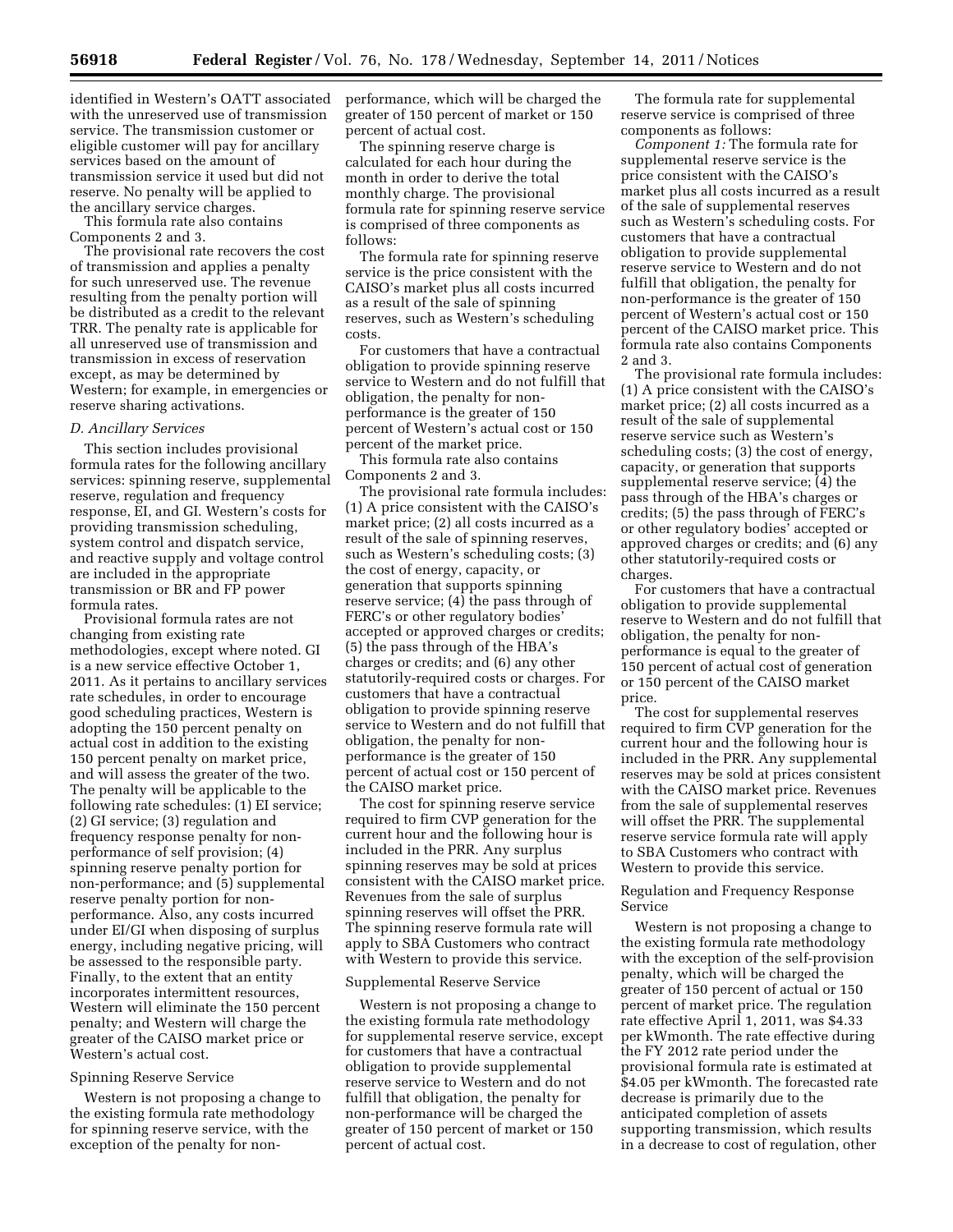factors being equal. The provisional formula rate for this service is

comprised of three components.

*Component 1:* 

# Annual Revenue Requirement Annual Regulating Capacity (kW)

### The annual RR includes: (1) The CVP generation costs associated with providing regulation, and (2) the nonfacility costs allocated to regulation.

The annual regulating capacity is onehalf of the total regulating capacity bandwidths provided by Western under the interconnected operations agreements with SBA members.

The penalty for non-performance by an SBA customer who has committed to self-provision for their regulating capacity requirement will be the greater of 150 percent of Western's actual costs or 150 percent of the CAISO market price.

Western will revise the formula rate resulting from Component 1 based on either of the following two conditions: (1) Updated financial data available in March of each year, or (2) a change in the numerator or denominator that results in a rate change of at least \$0.25 per kW month. This formula also includes Components 2 and 3.

This provisional formula rate for regulation and frequency response is based on an annual RR that recovers: (1) The CVP generation costs associated with providing regulation; (2) the nonfacility costs allocated to regulation; (3) O&M costs, interest expense, depreciation expense, and other miscellaneous costs; (4) the pass through of FERC's or other regulatory bodies' accepted or approved charges or credits; (5) the pass through of the HBA's charges or credits; (6) any other statutorily required costs or charges; and (7) any other costs associated with transmission service including uncollectible debt.

The regulation RR will be recovered from SBA Customers that have contracted with Western for this service. To the extent that an entity incorporates variable resources, treatment of such will be determined in the associated interconnected operations agreement contract. The revenues from regulation service will be applied to the PRR. The estimated regulation RR resulting from the provisional formula rate is subject to change prior to the rate taking effect for FY 2012. The regulation RR will be finalized by Western on or before October 1, 2011.

To the extent that an entity incorporates intermittent resources, treatment of such will be determined in the associated contract.

#### EI Service

Western is not proposing a change to the existing formula rate methodology with the exception that: (1) The EI charge will be the greater of 150 percent of market or 150 percent of actual cost for under-deliveries outside the bandwidth, and (2) any costs incurred under EI when disposing of surplus energy, including negative pricing, will be assessed to the responsible party. Any changes to EI charges result from changes to actual cost or market prices. The provisional rate for EI services is comprised of three components:

#### *Component 1:*

EI service is applied to deviations as follows: (1) For deviations within the contractual bandwidth, there will be no financial settlement unless otherwise dictated by contract or policy, rather, EI will be tracked and settled with energy; (2) negative deviations (under-delivery), outside the deviation bandwidth, will be charged the greater of 150 percent of market price or 150 percent of Western's actual cost; and (3) positive deviations (over-delivery) outside the deviation bandwidth will be lost to the system, except for any hour where Western incurs a cost, then that cost will be borne by the responsible party.

Deviations that occur as a result of actions taken to support reliability will be resolved in accordance with existing contractual requirements. Such actions include reserve activations or uncontrolled event responses as directed by the responsible reliability authority, such as SBA, HBA, RC, or TOP. The formula rate also contains Components 2 and 3.

Western will maintain its existing tiered methodology for EI as defined by contractual agreements. While FERC Order No. 890 defines a three-tier methodology, it allows alternatives to the design if the rate schedule follows the intent of these principles: (1) Charges based on incremental cost or some multiple thereof, and (2) charges must provide incentive for accurate scheduling.

Western's existing EI rate schedule follows FERC's intent as follows: (1) For deviations within the bandwidth, energy is returned; for deviations outside the bandwidth, over-deliveries are lost to the system; and underdeliveries are charged the greater of 150 percent of the CAISO market price or 150 percent of Western's actual cost, and (2) Western charges penalties outside the bandwidth as an incentive for good scheduling practices.

Given that Western's customers will be operating under existing agreements during the applicable rate period, Western will revisit FERC Order No. 890's approach as well as Western's existing settlements and billing processes and will consider a transition to FERC's methodology during Western's next rate process or earlier if deemed appropriate.

Accordingly, for deviations outside of the bandwidth, the EI service charge is recovered using the greater of 150 percent of the CAISO market price or 150 percent of Western's actual cost. The actual cost is calculated using CVP generation RR and associated energy. Additional costs subject to recovery include HBA's charges or credits, FERC's or other regulatory bodies' accepted or approved charges or credits, and any other statutorily required costs or charges.

The EI service charge will be recovered from SBA Customers that have contracted with Western for this service. Since the actual cost is calculated based on Western's cost of generation, it is subject to change prior to the effective rate period.

Below is an example of how the EI charge is calculated using Component 1:

# EI CHARGE EXAMPLE CALCULATION (COMPONENT 1)

On October 1, HE 1, Customer A has: Scheduled Net Interchange ............. | 90 MW Actual Net Interchange ................... 102 MW Actual Energy in excess of Scheduled Energy. 12 MW Contractual Bandwidth .................... 8 MW EI for HE 1 ...................................... 4 MW

To derive the total monthly charge for Customer A, the EI is calculated for each hour that it occurs during the month.

The EI charge is based upon a comparison between the real-time energy pricing from the CAISO for each hour and Western's actual cost, both multiplied by 150 percent, for that same hour. The higher of the two is applied to derive the EI charge. Therefore, the EI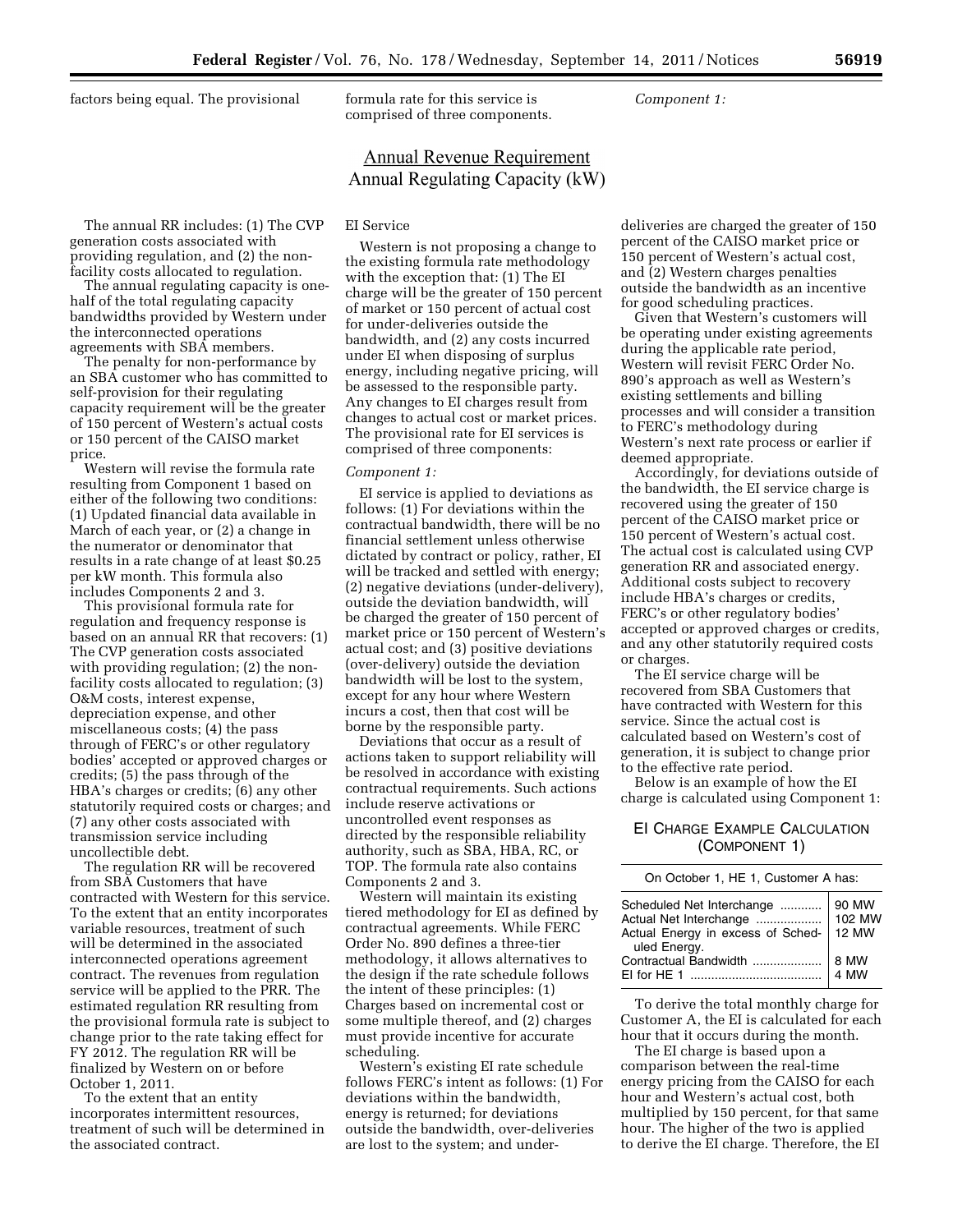charge for October 1, HE 1, is calculated as follows:

| October 1, hour ending 1                                                               | Price   | Price comparison               | MW  | Charge   |
|----------------------------------------------------------------------------------------|---------|--------------------------------|-----|----------|
| Western's Calculated Actual Cost (\$18.27 $\times$ 150%) applied per<br>rate schedule. | \$27.40 | 150% Actual $<$ 150% of Market | N/A | N/A      |
| Real-Time CAISO price (\$21.84 $\times$ 150%) applied per rate sched-<br>ule.          | 32.76   | 150% Market > Actual           |     | \$131.04 |

**Note:** EI charge for October 1, HE 1, is calculated as follows:  $4 MW \times $32.76 = $131.04$ .

Imbalances that occur as a result of action taken by the generator, at Western's request, to support reliability will not be subject to penalties. Such actions include directives by SBA, HBA, Reliability Coordinators, or reserve activations and frequency correction initiatives.

#### Service

This is a new rate schedule effective on October 1, 2011, through September 30, 2016. Western is proposing to adopt its existing EI formula rate methodology for GI. The provisional rate for this service is comprised of three components:

*Component 1:* GI is applied to deviations as follows: (1) For deviations within the bandwidth, there will be no financial settlement, unless otherwise dictated by contract; rather, GI will be tracked and settled with energy; (2) negative deviations (under-delivery), outside the deviation bandwidth, will be charged the greater of 150 percent of market price or 150 percent of Western's actual cost; and (3) positive deviations (over-delivery), outside the deviation bandwidth, will be lost to the system, except for any hour where Western incurs a cost, then that cost will be borne by the responsible party.

Deviations that occur as a result of actions taken to support reliability will be resolved in accordance with existing contractual requirements. Such actions include reserve activations or uncontrolled event responses as directed by the responsible reliability authority such as SBA, HBA, Reliability Coordinator, or Transmission Operator.

To the extent that an entity incorporates intermittent resources, deviations will be charged the same as defined above except for negative deviations outside the bandwidth (under-delivery) will not be charged the penalty, only the greater of actual cost or market price. Intermittent generators

serving load outside of SNR's SBA will be required to dynamically schedule or dynamically meter their generation to another BA. An intermittent resource for the limited purpose of these rate schedules is an electric generator that is not dispatchable and cannot store its output, and therefore, cannot respond to changes in demand or respond to transmission security constraints.

This formula rate also contains Components 2 and 3.

Similar to EI, FERC Order No. 890 defines a three-tier methodology for GI. The order allows alternatives to designs if the rate schedule follows the intent of the three principles: (1) Charges are based on incremental cost or some multiple thereof; (2) charges must provide incentives for good scheduling practices; and (3) provisions should address intermittent renewable resources (wind/solar) and waive punitive penalties.

Similar to Western's existing EI rate schedule, GI will follow FERC intent by: (1) Establishing a tiered methodology; within the bandwidth, energy is exchanged, over-deliveries are lost to the system, and under-deliveries are charged the greater of 150 percent of the CAISO market price or 150 percent of Western's actual cost; (2) penalties outside the bandwidth also provide incentives for good scheduling practices; and (3) to the extent that an entity incorporates intermittent resources, Western will eliminate the 150 percent of market price and actual cost factor for under-deliveries and will charge the greater of market price or Western's actual cost.

Currently, Western has no existing customers subject to GI. Western will revisit FERC Order No. 890's approach as well as Western's existing settlements and billing processes and will consider a transition to FERC's methodology during Western's next rate process or earlier if deemed appropriate.

Accordingly, for deviations outside of the bandwidth, the GI charge is recovered using the greater of 150 percent of the market price or 150 percent of Western's actual cost. The actual cost is calculated using CVP generation RR and associated energy. Additional costs subject to recovery include: (1) HBA's charges or credits; (2) FERC's or other regulatory bodies' accepted or approved charges or credits; and (3) any other statutorily required costs or charges.

The GI charge will be recovered from SBA Customers that have contracted with Western for this service. Since the actual cost is calculated based on Western's cost of generation, it is subject to change prior to the effective rate period.

Below is an example of how the GI charge is calculated using Component 1.

# GI SERVICE CHARGE EXAMPLE CALCULATION (COMPONENT 1)

| If, on October 1, HE 1, Customer A<br>has:                                                                                           |                                 |
|--------------------------------------------------------------------------------------------------------------------------------------|---------------------------------|
| Scheduled Net Interchange<br>Actual Net Interchange<br>Scheduled Generation in excess of<br>Actual Generation (under-deliv-<br>ery). | 102 MW<br>90 MW<br><b>12 MW</b> |
| Contractual Bandwidth<br>GI for HF 1                                                                                                 | 8 MW<br>4 MW                    |

To derive the total monthly charge for Customer A, the GI is calculated for each hour that it occurs during the month. The GI charge is based upon a comparison between the real-time energy pricing from the CAISO for each hour and Western's actual cost, both multiplied by 150 percent, for that same hour. The higher of the two is applied to derive the GI charge.

The following table is an example of how Western determines the GI charge related to the GI in the table above:

| October 1, hour ending 1                                                               | Price | Price comparison                                | MW  | Charge |
|----------------------------------------------------------------------------------------|-------|-------------------------------------------------|-----|--------|
| Western's Calculated Actual Cost (\$18.27 $\times$ 150%) applied per<br>rate schedule. |       | \$27.40   150% of Actual < 150% of Mar-<br>keı. | N/A | N/A    |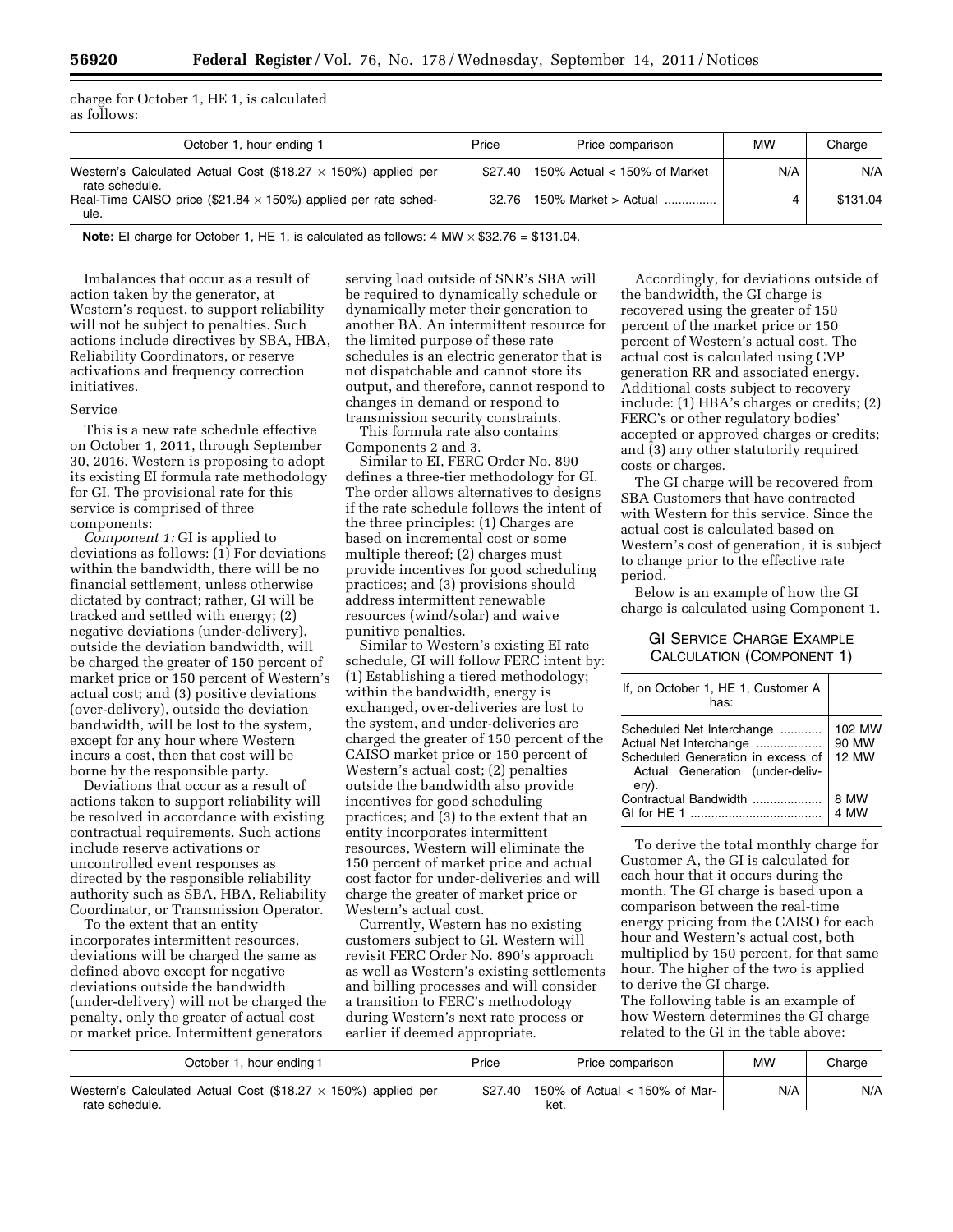| October 1, hour ending 1                                                      | Price | Price comparison                    | <b>MW</b> | Charge   |
|-------------------------------------------------------------------------------|-------|-------------------------------------|-----------|----------|
| Real-Time CAISO price (\$21.84 $\times$ 150%) applied per rate sched-<br>ule. |       | $$32.76 \mid 150\%$ Market > Actual |           | \$131.04 |

**Note:** GI charge for October 1, HE 1 is calculated as follows: 4 MW × \$32.76 = \$131.04.

GI charges will not apply as a result of action taken to support reliability. Such actions include reserve activations or uncontrolled event response as directed by the responsible reliability authority, such as SBA, HBA, Reliability Coordinator, or Transmission Operator.

To the extent that an entity incorporates intermittent resources, treatment of such will be determined in the associated contract.

#### Relationship between EI and GI

EI and GI service charges and energy accounting will be netted within the hour, or in accordance with approved procedures, with charges for both services allowable only when the imbalances for both are deficit, rather

than offsetting—one deficit and one surplus. **Note**—this only applies to netting within the bandwidth.

# EXAMPLE OF RELATIONSHIP BETWEEN EI AND GI

Transmission Provider or SBA can charge customers for both EI and GI service in the same hour, but not if the imbalances offset each other.

Example of Offsetting:

- For example—Customer A
- $\gg$  GI:  $-10$  MW deficit
- >> EI service: 5 MW surplus >> Customer A charged: 5 MW (GI
	- charge)
- Example of Aggravating (increasing—absolute value)

SUMMARY TABLE OF REVENUES AND EXPENSES

## EXAMPLE OF RELATIONSHIP BETWEEN EI AND GI—Continued

| • For example-Customer B          |  |
|-----------------------------------|--|
| $<<$ GI Service: $-10$ MW deficit |  |
| $<<$ El service: $-10$ MW deficit |  |
| << Customer A charged: -10 MW for |  |

GI charge plus  $-10MW$  for EI charge

Statement of Revenue and Related Expenses

The following table provides a summary of projected revenues and expenses for the rates through the 5-year provisional rate approval period. The table includes comparison of existing rate data to estimated rate data and the difference.

Rate Recovery CVP, COTP, and PACI—5-Year Rate Comparison Existing (FY 2006–FY 2010) to Provisional Rate Period (FY 2012–FY 2016) Total Revenue and Expenses (in thousands)

| Revenue or Expense Category  | Existing Rate Pe-<br>riod $FY$ 2006– $FY$<br>2010    | <b>Provisional Rate</b><br>Period FY 2012-<br>FY 2016  | <b>Differences</b>                                 |
|------------------------------|------------------------------------------------------|--------------------------------------------------------|----------------------------------------------------|
| <b>Total Revenue</b>         | \$1,563,274                                          | \$1,955,569                                            | \$392,295                                          |
| <b>Revenue Distribution.</b> |                                                      |                                                        |                                                    |
| Expenses:                    | 411,204<br>875,402<br>26,371<br>177,817<br>1,490,794 | 496,505<br>1,180,215<br>50.881<br>173,331<br>1,900,931 | 85,301<br>304,812<br>24,510<br>(4, 486)<br>410,137 |
| <b>Principal Payments:</b>   | 4.890<br>51,075<br>14,521<br>1,994<br>72,480         | 52,644<br>1,994<br>54,638                              | (4,890)<br>1,569<br>(14, 521)<br>(17, 842)         |
|                              | 1,563,275                                            | 1.955.569                                              | 392.294                                            |

#### **Basis for Rate Development**

The existing formula rate methodologies expire on September 30, 2011. Western considered all comments received during its public consultation and comment period. The comments and responses, paraphrased for brevity when not affecting the meaning of the statement(s), are discussed below. Direct quotes from comment letters or the public comment forum are used for clarity where necessary. The comments

and responses discussed below are: (1) BR and FP power; (2) CVP transmission; (3) ancillary services; and (4) other comments. Also, questions received from customers during the public consultation and comment period were answered and resolved and are not discussed below. Those questions and responses are posted at Western's Web site located at: *http://www.wapa.gov/sn/ marketing/rates/ratesProcess/ formalProcess/CIL2011/index.asp.* 

Several customers expressed appreciation for Western's efforts during the comprehensive informal and formal rate process and support maintaining the existing formula rate methodologies.

#### **BR and FP Power Comments**

A. *Comment:* During the formal process, the FP Customers stated Western should consider the following in its final rate filing: (1) Perform a FP percentage true-up each year; (2) maintain a maximum percentage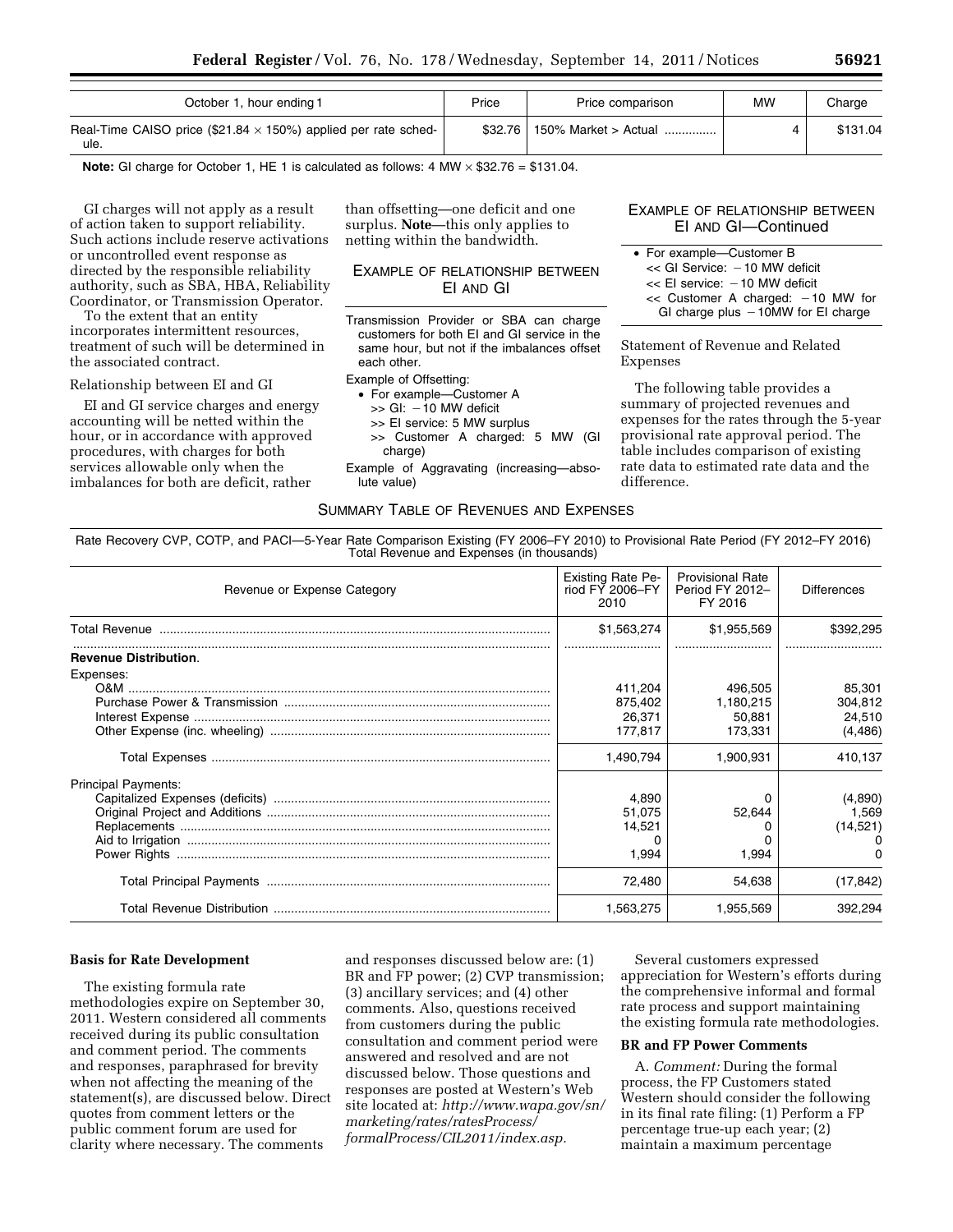threshold; (3) any increases at midyear be collected over remaining months of the FY versus collected in one month; (4) include a requirement that Western consider input from FP Customers prior to publishing percentages; (5) provide an explanation for any difference between FP and PU payment obligation; and (6) provide customers with advance notice (6 months to 1 year) if changes to maximum percentages are anticipated.

*Response:* Western considered customer comments and is adopting a true-up methodology for FP Customers each year in order to ensure FP Customers pay their proportionate share of the PRR. The FP percent true-up calculation will be based on actual data for the FY being adjusted. Changes to PRR based on FP percentage true-up calculations will be incorporated in the PRR at the beginning of each FY as shown in the example below, and will

be applied to both FP and BR Customers to ensure full cost recovery of the PRR. As shown in Table 1, the total PRR for Year 1, as published on October 1, is \$75,000,000, and the estimated payment is allocated to customers based on their estimated FP and BR percentages. Following a true-up of FP percentages in Year 2, the difference between estimated and actual will be reflected in the PRR in Year 3.

| TABLE 1-ESTIMATED AND ACTUAL YEAR 1 PRR ALLOCATION DUE TO FP % TRUE-UP |  |  |
|------------------------------------------------------------------------|--|--|
|------------------------------------------------------------------------|--|--|

| FP Customer        | Year 1 FP % (based on<br>estimate) | Year 1 FP and<br><b>BR PRR</b><br>allocation | Year 1 actual FP %<br>(determined during year 2)                                  | Year 1 FP and<br>BR actual<br>(adjusted)<br>PRR allocation | Difference<br>(applied in year<br>3)       |
|--------------------|------------------------------------|----------------------------------------------|-----------------------------------------------------------------------------------|------------------------------------------------------------|--------------------------------------------|
| Customer A         | 0.35%<br>0.90%                     | \$262,500<br>675.000                         | 0.38%<br>0.85%<br>$562.500 \mid 0.75\% \dots \dots \dots \dots \dots \dots \dots$ | \$285.000<br>637.500<br>2,175,000<br>562.500               | \$22,500<br>(37,500)<br>75.000<br>$\Omega$ |
|                    |                                    | 3.600.000                                    | 4.88%                                                                             | 3.660.000                                                  | 60.000                                     |
|                    | BR Customers    Contractual %      | 71.400.000                                   | Contractual %                                                                     | 71.340.000                                                 | (60,000)                                   |
| Total PRR (Year 1) |                                    | 75.000.000                                   | Total PRR                                                                         | 75,000,000                                                 | $\Omega$                                   |

Beginning in Year 3, the PRR, as published on October 1, is \$73,000,000. Based on the true-up methodology, the

adjustment (difference seen in Table 1) from Year 1 is factored in the PRR for Year 3, and payment obligations for

both FP and BR Customers are appropriately adjusted as shown in the Table 2 below.

TABLE 2—FP % ADJUSTMENT FROM YEAR 1 (ACTUAL TO ESTIMATED PAYMENT) APPLIED IN YEAR 3

| FP Customer | Year 3 est. FP % | Year 3 estimated<br>PRR payment              | PY FP true-up<br>(Year 1 true-up<br>amount) | Total year 3 bill                            |
|-------------|------------------|----------------------------------------------|---------------------------------------------|----------------------------------------------|
|             |                  | \$255,500<br>657,000<br>2,080,500<br>562.100 | \$22,500<br>(37,500)<br>75.000              | \$278,000<br>619,500<br>2,155,500<br>562.100 |
|             |                  | 3,555,100                                    | 60.000                                      | 3,615,100                                    |
|             |                  | 69.444.900                                   | (60,000)                                    | 69,384,900                                   |
|             |                  | 73.000.000                                   | 0                                           | 73,000,000                                   |

Based on the true-up adjustment from Year 1, the PRR is appropriately allocated to both FP and BR Customers in Year 3.

Western will continue to: (1) Maintain its maximum percentage methodology so that during periods of low hydrology there is limited PRR financial obligation for FP Customers; (2) collect costs from changes at midyear over remaining months in FY; and (3) maintain its current communication procedures including receiving input during development of percentages. Western currently notifies and receives input from the FP Customers when developing the FP percentages prior to finalizing the FP percentage at the start

of the FY and during the midyear FP percentage review. Western intends on continuing with this communication effort. Western is adopting a true-up for the FP Customers' allocation of the PRR; therefore, the FP Customers will pay their proportionate share of the PRR up to the maximum FP percentage. Western is changing the language in the BR and FP power rate schedule to reflect the annual FP true-up procedure. Also, according to current policy, FP maximum percentages are established once at the beginning of each 5-year rate adjustment period, and generally do not change. While changes are not anticipated, if Western deems a review of the FP Customers' maximum

percentage appropriate, Western will notify the customers. Finally, as discussed during informal rate meetings, while both FP and PU load obligations are statutory, cost recovery obligations vary. Western, in concert with Reclamation and customers, established a cost recovery policy for PU, namely, the PU cost sub-allocation methodology, and recovers PU costs annually. Alternatively, FP Customers' cost recovery methodology was established through Western's rate adjustment procedures. Further, FP Customers are power customers and more closely aligned with Western's Preference Customers than Reclamation's water customers.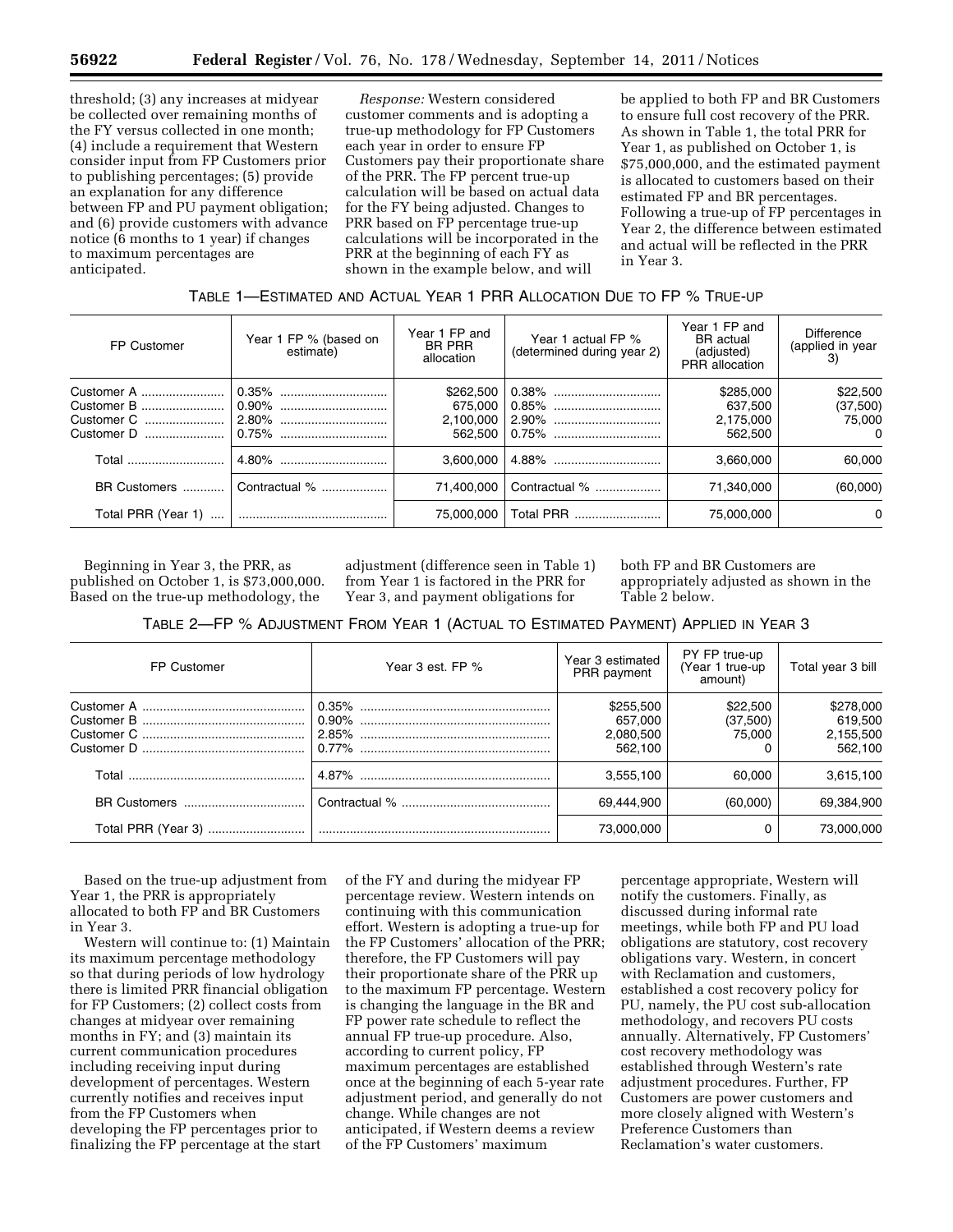B. *Comment:* A customer suggested that Western consider publishing the final PRR by September 15, rather than by September 30, to aid customers in their budgeting process.

*Response:* Western's PRR developed prior to the start of each FY is dependent on the timing and receipt of other data that impacts the PRR, such as transmission and regulation RRs, FP load projections, power purchases, and other financial or operational data. Western may require time beyond September 15 to finalize the PRR and other rates. In response to customers' budgeting needs, Western plans to publish a PRR forecast during May of each year to provide rate information to customers for budgeting and other purposes. Additionally, Western will continue to strive for rate stability and predictability. While Western will attempt to publish the PRR by September 15, it will maintain its current publication date of September 30. There will be no change to the rate schedule.

C. *Comment:* Several customers suggested that Western establish a trigger or safety valve in the formula rate to defer or terminate costs when Western's rates are uneconomic due to extended periods of low generation or operational constraints.

*Response:* Western has a statutory obligation to recover its costs within certain prescribed periods. Western also ensures its costs are the lowest cost possible consistent with sound business principles. Additionally, Western continues to strive for rate stability. Western's recent PRR forecast exhibits stable, level rates. From the comments, Western understands the customer rate volatility is primarily driven by Reclamation's Restoration Fund costs, hydrology, market conditions, pumping or biological restrictions, or other factors outside of Western's control. While these items are outside the scope of the rate process, Western understands the customers' position that if the project becomes uneconomic due to these types of external factors, project repayment could be impacted. Deferring Western's costs from one period to a future period or periods, however, introduces external and unpredictable volatility to an otherwise stable PRR. Additionally, generation triggers are not fully known until the April-through-June time frame; therefore, a change to an annual PRR could not be perfected until as late as June creating cash-flow concerns. Western previously responded to customers' concerns to align power recovery more closely with generation by billing 75 percent of the BR RR in the period where the most benefit is

received. Finally, while the factors discussed above are outside of Western's control, Western will continue to work with other agencies, when possible, in an attempt to address the factors, such as working with Reclamation in an effort to stabilize the Restoration Fund. Given legal and policy constraints and the fact the decisions are made by other agencies, outside factors or markets, Western cannot guarantee any outcomes.

D. *Comment:* Several customers suggested that the HE program should be adjusted annually based on a formula (PRR/forecasted BR) with a true-up provision.

*Response:* Western's current HE methodology ensures the cost of BR and HE energy is valued the same in the month the energy is used. Valuing the HE energy based on derived annual costs and BR energy based on derived monthly costs creates inequities for energy in similar periods. Western's analysis of the customers' proposal revealed that assessing HE monthly, rather than yearly, has a cumulative minimal monetary effect. The HE program is voluntary, and Western will continue to support the program in the current form.

E. *Comment:* A customer suggested the HE program should be allocated 50 percent on the number of participants and 50 percent on BR percentage.

*Response:* As Western stated in comment D above, valuing the HE energy differently than BR energy creates inequities. Currently, in accordance with Western's BR contracts, HE is generally allocated 100 percent based on the number of participants. Here, a customer requested a change to the HE program allocation methodology, which is contractual and not part of the rate process. The HE program is voluntary, and Western will continue to support the program in the current form.

F. *Comment:* A customer commented that Western should clarify the general power contract provision (GPCP) 11 meaning of ''date of a rate change'' and if it allows a preference customer to terminate its Federal power allocation each time a new PRR is developed and implemented.

*Response:* While GPCPs are outside the scope of the rate process, GPCP 11 is intended to provide an opportunity to allow a customer to terminate a contract when Western adjusts the rates through the formal rate adjustment proceedings. A rate adjustment is defined by regulation. The regulations state that a change in a monetary charge that results from a formula is not a rate adjustment.

G. *Comment:* Several customers' suggested the VR scheduling charge increase should be based on actual costs versus the set 3 percent per year increase.

*Response:* Western considered customers comments and re-analyzed its VR scheduling charge rate development and confirmed that its results are still valid for the rate period. Western's O&M expense for the period of 2005 through 2010 increased, on average, 4 percent annually. Western's O&M for the relevant rate period is expected to increase 3 percent annually, partially because FY 2011 and FY 2012 have no cost-of-living adjustments to payroll. The prospective annual rate and cost recovery for this service totals approximately \$30,000. A 3 percent inflationary increase on \$30,000 is \$900. Because the VR scheduling charge is primarily driven by labor costs, Western believes its charge is supported by history and future projections, and outweighs the cost of performing annual adjustments.

H. *Comment:* A customer commented that Scheduling Coordinator (SC) and Portfolio Management (PM) charges for Full Load Service Customers should be reviewed and adjusted annually based on actual costs.

*Response:* The SC and PM charges are established in the scheduling coordinator and FLS contracts and are outside the scope of this public process. However, to provide clarity on these comments, when Western revised the SC and PM charges, it performed an indepth analysis that considered all of the elements that contribute to the cost of providing SC and PM services. Findings from, and an explanation of the methodology used to conduct the study, were presented to the customers at the October 29, 2009, Informal Rates meeting. At that meeting, Western stated costs for performing its CVP legislative and statutory requirements and scheduling those requirements are appropriately included in O&M. The information presented at the meeting showed that Western's cost for providing the necessary SC and PM services as related to meeting these requirements are paid for by all of the CVP power customers. The costs for providing additional and separate SC and PM services are paid for by those entities requesting such services, at no additional cost to other CVP power customers.

As discussed in the October 29, 2009, Informal Rates meeting, Western did increase future SC and PM rates for inflation and salary increases and committed to review the charges on an ongoing basis.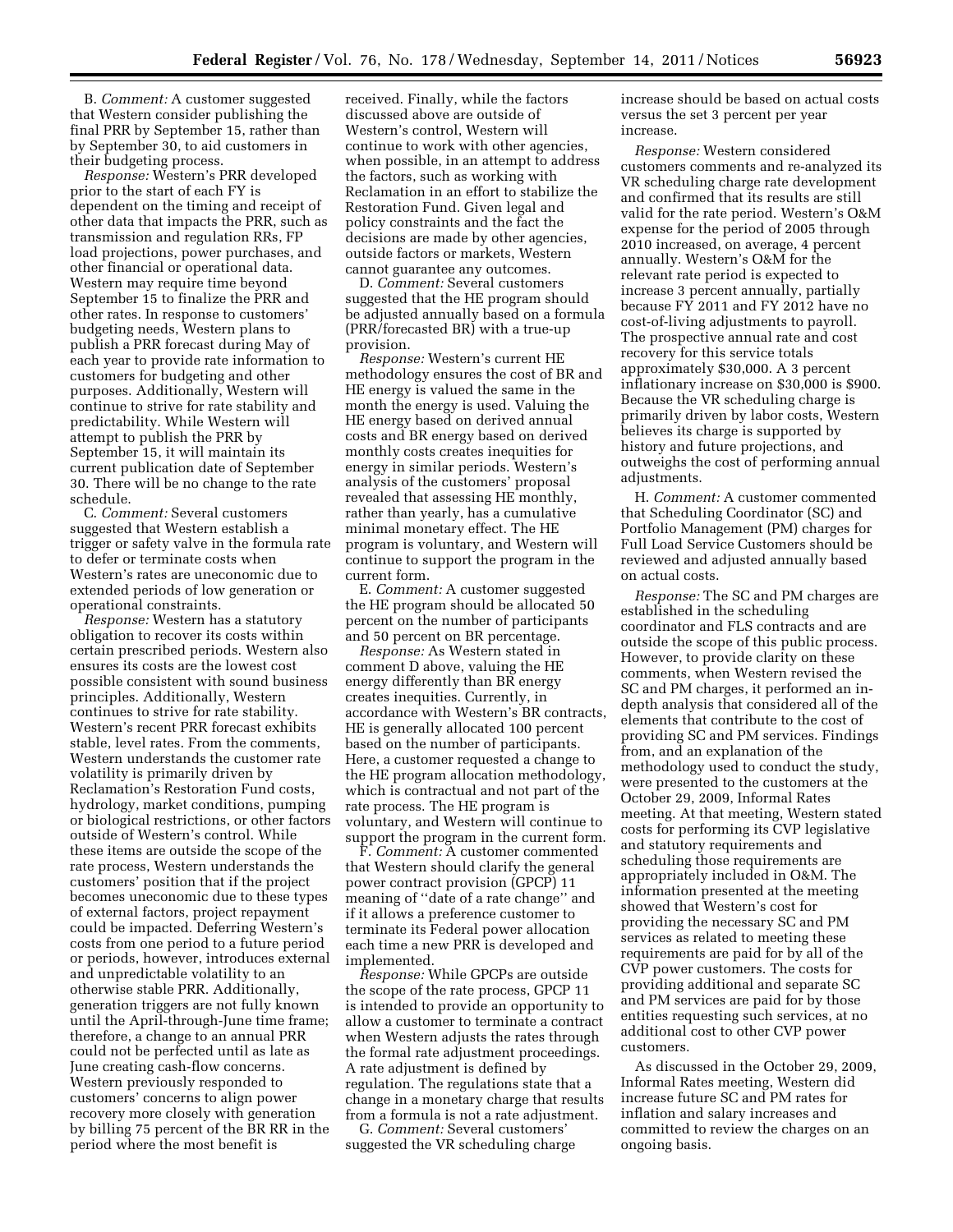#### **CVP Transmission Comments**

I. *Comment:* A customer commented that Western should waive UUP for unscheduled use of the system related to a contingency event, such as reserve activation, and clarify in the appropriate rate schedule to protect reserve sharing agreements.

*Response:* Western exempts the assessment of UUP to customers for actions taken by Western to support reliability, such as reserve activations or an uncontrolled event response. Reserve activation from reserve sharing agreements in response to a said event will be exempt from UUP. However, an exemption from the assessment of UUP does not relieve customers from paying for unscheduled or unreserved transmission and ancillary services, if used.

J. *Comment:* Several customers commented that Western's transmission cost allocation methodology, as it relates to the Sacramento Area Voltage Support (SVS) Project, is unreasonable and Western should consider: (1) Allocating costs based on proportional benefits; (2) allocating costs using incremental pricing; (3) allocating costs directly to beneficiary; or (4) excluding costs from rates.

*Response:* Western considered the customers' comments, reviewed its rate methodology and alternatives, and determined that its existing and provisional cost allocation methodology is consistent with Western's statutory rate recovery obligations. Western began planning, in collaboration with its customers, to mitigate the diminishing reliability operation margins of its transmission network in the Sacramento region as early as 2001. As part of Western's SVS Program Draft Supplemental Environmental Impact Statement, Western identified the purpose and need for the SVS Project. Western's CVP transmission system is affected by voltage stability, reliability, and security of the greater Sacramentoarea transmission system. The transmission studies performed in 2006 and 2007 continued to show that the existing transmission lines in the greater Sacramento area had reached their maximum power transfer limits. As a result, load-serving entities and utilities in the area have taken interim measures to avoid potential uncontrolled systemwide outages; however, in an effort to avoid load shedding and potential rotating blackouts and in order to ensure the continued reliable operation of Western's system and to meet its contractual and statutory obligations, Western determined it was necessary to construct the SVS Project.

During the informal rate process, Western engaged customers and sought input and comments regarding its formula rates. Additionally, during the June 25, 2010, Informal Rates meeting, Western provided a forecast of its transmission rates based on currently planned and funded projects. Western also published on its Open Access Same Time Information System (OASIS) and Rates Web site, transmission rate forecasts on May 20, 2010, and November 22, 2010, to include the rate impact of the SVS and other transmission projects.

The SVS Project is a network upgrade, as defined under Western's OATT, for the continued reliable operation and support of Western's CVP transmission system; and, as a result, all of Western's network customers receive benefits from the SVS Project. Western's existing and provisional formula rate methodologies are the same and allocate network upgrade costs to Western's transmission customers based on system usage and reserved capacity. Therefore, in this case the application of incremental pricing or other pricing methodology for the SVS Project is inappropriate. Further, Western cannot exclude the costs of the SVS Project from its rates. Unless specifically authorized by Congress, Western must recover all of its costs. Western does not have Congressional authority to exclude the costs of SVS, and Western must recover those costs.

As part of the formal rate process, Western gave the customers an opportunity to provide any information on other authorities that would allow Western to capture transmission costs for a single facility under both embedded costs and incremental costs or under an alternative methodology. While Western develops its rates under DOE orders and is not bound by pricing policies of others, Western believes it is important to understand other authorities, such as FERC policies, and evaluate them.

One customer commented that pursuant to FERC's June 17, 2010, Notice of Proposed Rulemaking (NOPR),31 FERC now requires that cost be allocated roughly in proportion to benefits. Under the NOPR, the customer implied that if a customer receives no benefits from a network upgrade, the customer should not be allocated any costs for the network upgrade or at least, the customer only should be allocated costs in proportion to the benefits. While Western appreciates the

customer's research into the matter, Western is concerned about adopting a pricing methodology that would allocate specific network upgrade costs commensurate to individual benefits. Such an approach would be difficult and costly to administer. Under such an approach, any customer could argue the benefits it receives are not commensurate to its costs. Such an approach could require Western to evaluate each and every line and determine how much each and every customer benefits. The process would require Western to determine how to allocate the costs for reliability benefits. Furthermore, it becomes difficult to determine, over time, which users benefit from which upgrades. Some upgrades are made possible by others some are required because of others. Western also recognizes the limitations of establishing rate-making policy based on a NOPR, which is not yet final. In some instances, FERC's final decision has varied from its NOPR. Because of the uncertainties associated with utilizing a benefit pricing model at this time, Western does not believe it is prudent to adopt such a model.

Western also evaluated the ''and'' pricing model suggested by earlier comments. Western does not believe it is equitable to charge both the embedded cost and incremental cost to certain users of the grid. Such a pricing policy would place an undue and discriminatory burden on a small group of customers.

One customer referencing Western's OATT, Attachment P, stated that Western has the ability to allocate costs of new transmission on a case-by-case basis. Western's OATT, Attachment P, sets forth the provisions for cost allocation related to transmission planning and not transmission rates. Western remains committed to an open and transparent transmission planning process.

For the reasons discussed above, Western believes the application of incremental transmission pricing or other transmission pricing methodology recommended by customers for the SVS Project is inappropriate at this time and will not implement either.

K. *Comment:* Western should reflect the full 270 MW of incremental capacity for SVS in its rate.

*Response:* As stated in Western's response on February 23, 2011, Western estimated 126 MW of new transmission capacity from SVS for the purpose of forecasting its 2012 rate. The actual capacity would be based on Western's system study results at the time the SVS Project became commercially operational and, subsequently, be used

<sup>31</sup>*See* Transmission Planning and Cost Allocation by Transmission Owning and Operating Public Utilities, 131 FERC ¶ 61,253 (2010).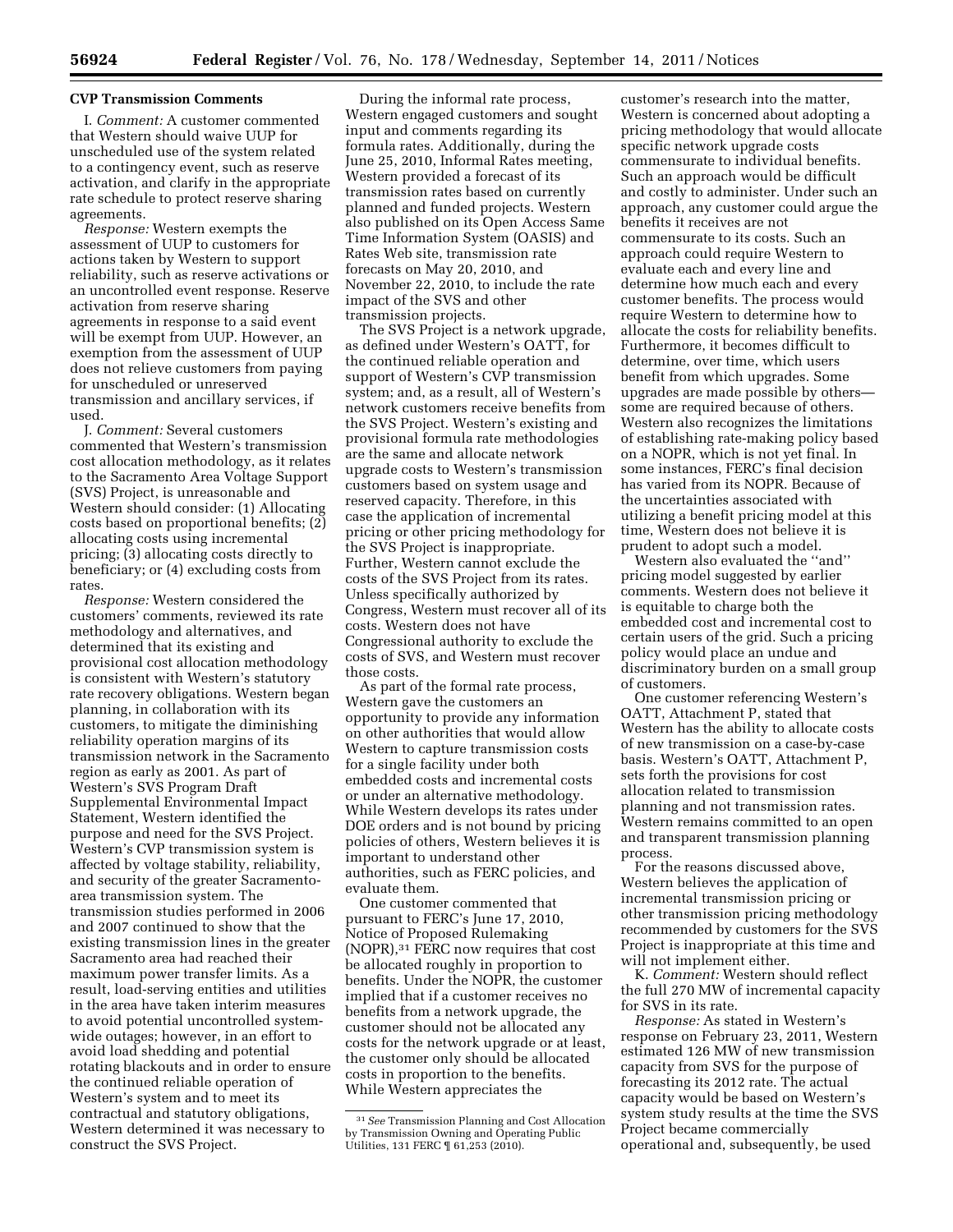in determining the effective rate under the provisional transmission formula rate. Study results completed in April 2011 indicated that 165 MW of additional transfer capability into the Sacramento area would be available; therefore, 165 MW will be used in calculating Western's forecasted CVP transmission rate.

L. *Comment:* A customer stated that it receives no benefit from the network upgrade and further requested clarification of the extent to which the transmission upgrade will reduce or eliminate the need for Western to rely on Sutter Energy Center (Sutter) for voltage support.

*Response:* Western's transmission customers benefit from the addition of network upgrades that improve reliable operation of the network. As described in the response to Comment ''J'' above, Western constructed the SVS Project as a network upgrade to ensure the continued reliable operations of the CVP Federal transmission system. The SVS Project will also reduce the reliance upon remedial action schemes (RAS) (including the RAS for Sutter). Sutter's obligation to provide voltage support as a function of NERC/WECC reliability requirements will not change as a result of the SVS transmission project.

M. *Comment:* A customer commented that intermittent resources should not degrade or compromise existing reliability of the CVP; additions or integration of renewable resources should be fully studied and costs should be appropriately allocated. Additionally, customers requested Western involve all rate payers on all proposed future expansion of CVP transmission network.

*Response:* Western agrees intermittent resources should not degrade or compromise the reliability of the CVP. Western's future transmission planning processes are outside the scope of this process. Western's OATT, Attachment P, delineates Western's transmission planning process. Western reminds its customers and others that Western typically holds quarterly transmission meetings, prepares and presents its 10 year transmission plan annually, and posts meeting notifications, documents, and plans on its OASIS at *http:// www.oatioasis.com/wasn/index.html.*  As intermittent resource entities request interconnection to Western's system, Western incorporates such requests into its process and ensures costs are appropriately allocated.

## **Ancillary Services Comments**

N. *Comment:* A customer suggested that Western apply 150 percent penalty to market and actual cost rather than

just market cost for deviations outside the bandwidth for EI, GI, and when customers self-provide but fail to perform for spinning and supplemental reserves and regulation, respectively.

*Response:* Western agrees with the customer's suggestion that the 150 percent penalty should be applied to both the market price and Western's actual cost. Currently, Western applies the 150 percent penalty on the market price only and is adopting the 150 percent penalty for the actual cost. Without a penalty on Western's actual cost, there is no penalty. Because the penalty is intended to incent good scheduling, or encourage customers with a requirement to self-provide ancillary services to perform their obligation, Western concluded the penalty should also apply to its actual cost. This will be applicable to the following rate schedules: (1) EI service; (2) GI service; (3) regulation and frequency response service (penalty for non-performance); (4) spinning reserve service (penalty for non-performance); and (5) supplemental reserve service (penalty for non-performance).

O. *Comment:* A customer suggested that Western charge any costs incurred under EI and GI, including negative pricing, when disposing of surplus energy to the responsible party.

*Response:* Pursuant to Western's EI and GI rate schedules, positive deviations (over-delivery), outside the bandwidth, are lost to the system. However, Western agrees with the commenter that Western should charge costs to responsible parties in instances where Western incurs a cost for disposing of surplus energy, and Western will charge accordingly.

P. *Comment:* A customer asked that Western consider reinstating compensation to generators, including Sutter, for reactive power supplied to support the Sacramento region, particularly to the SMUD and Roseville service areas.

*Response:* Western reviewed the history of removing reactive power from its TRR, analyzed its current operations and FERC comparability rules, and determined that conditions and limitations existing during our Rate Order WAPA–128 filing continue to exist today. Therefore, based on the reasons previously articulated in Western's Rate Order WAPA–128, and to continue to adhere to FERC comparability standards, Western is not changing from its current methodology.

Q. *Comment:* Several customers commented that Western should restructure regulation and frequency response services to be consistent with how services are provided for spinning and supplemental reserves. Customers also commented that CVP generation should not be reserved for a subset of customers, but rather should be made available for all CVP Preference Customers. Alternatively, customers requiring regulation should (1) Use their BR, if available, and (2) if not, Western should procure on their behalf, or (3) those requiring regulation should selfprovide.

*Response:* The marketing of regulation and frequency response service is outside the scope of this rates process. Western will continue to follow the terms of its 2004 Marketing Plan, which states that CVP generation must be adjusted for reserves, as well as other obligations, such as project use and losses, before CVP generation is available for marketing. Western's policy-decision and rate methodology used to recover the cost from entities requiring regulation has been in place since 2005 and has generated annual revenue averaging approximately \$1.2 million. That revenue reduces the overall cost in the PRR.

#### **Other Comments**

R. *Comment:* A customer commented that Western should include Restoration Fund costs in the generation RR.

*Response:* Western is a billing agent for Reclamation, and the Restoration Fund is not a part of Western's costs. The billing requirements for the Restoration Fund were set in a separate public process, and thus are outside the scope of this public process.

S. *Comment:* A customer suggested that Western should offer a policy to challenge costs in the Restoration Fund.

*Response:* Western, as the Restoration Fund billing agent for Reclamation, will continue to work with Reclamation to examine and explain Restoration Fund costs. This and other Restoration Fund comments should be addressed in a Restoration Fund public process and are outside the scope of this public process.

T. *Comment:* A customer suggested that the Restoration Fund be recovered on a moving-average basis to avoid rate shock.

*Response:* Western, as the billing agent, will continue to work with Reclamation to examine the Restoration Fund. This and other Restoration Fund comments should be addressed in a Restoration Fund public process and are outside the scope of this public process.

#### **Availability of Information**

Information about this rate adjustment, including PRS, rate brochure, studies, comments, letters, memorandums, and other supporting material made or kept by Western and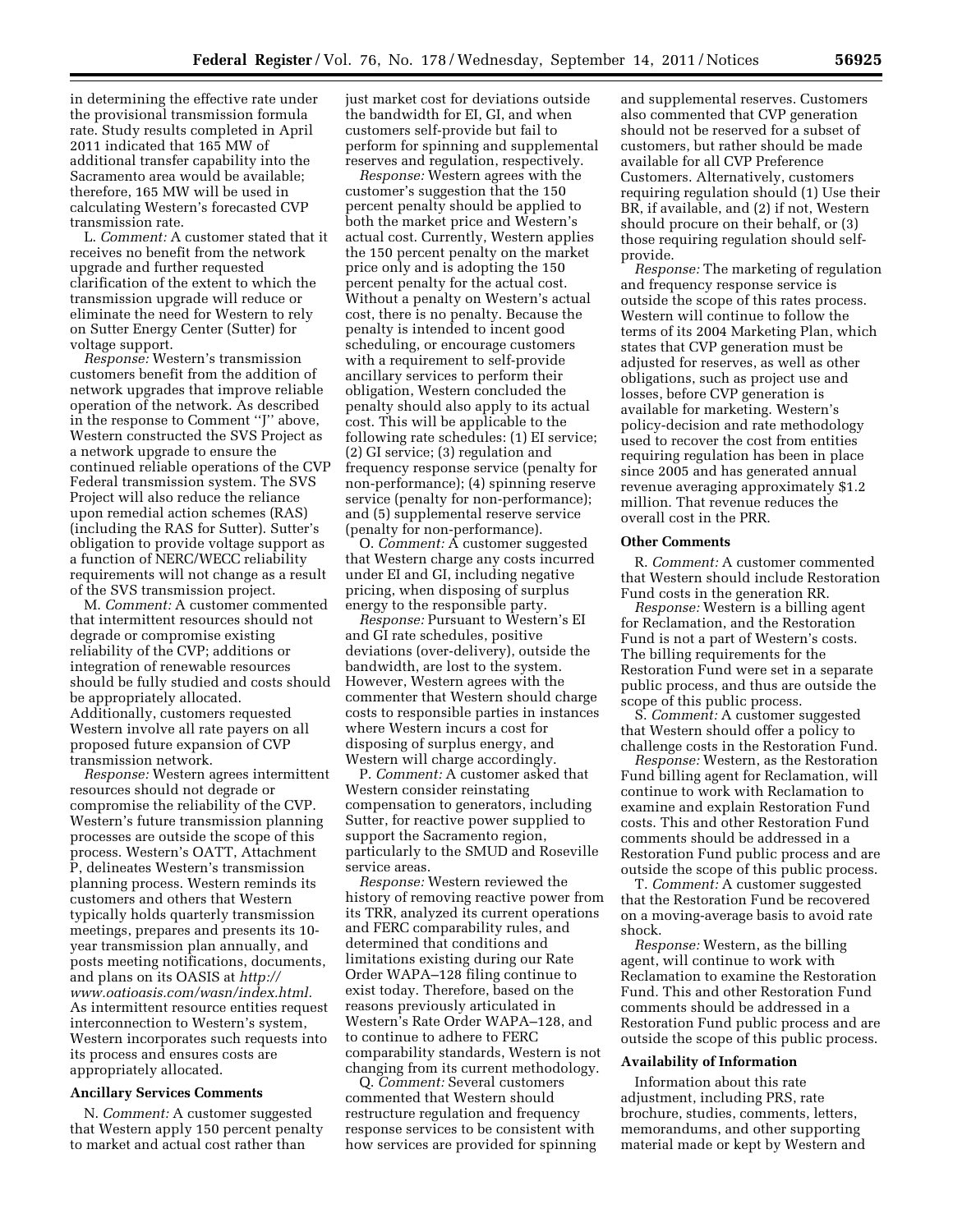used to develop the provisional formula rates, is available for public review at the SNR office, located at 114 Parkshore Drive, Folsom, California, 95630, or where available at the following *Web site: http://www.wapa.gov/sn/ marketing/rates/.* 

#### **Ratemaking Procedure Requirements**

#### *Environmental Compliance*

In compliance with the National Environmental Policy Act of 1969 (NEPA) (42 U.S.C. 4321, *et seq.*), the Council on Environmental Quality Regulations for implementing NEPA (40 CFR parts 1500–1508), and DOE NEPA Implementing Procedures and Guidelines (10 CFR part 1021), Western has determined that this action is categorically excluded from further NEPA analysis.

#### *Determination Under Executive Order 12866*

Western has an exemption from centralized regulatory review under Executive Order 12866; accordingly, no clearance of this notice by the Office of Management and Budget is required.

#### *Submission to the FERC*

The provisional formula rates herein confirmed, approved, and placed into effect, on an interim basis, together with supporting documents, will be submitted to FERC for confirmation and final approval.

#### **Order**

In view of the foregoing and under the authority delegated to me, I confirm, approve, and place into effect on October 1, 2011, on an interim basis, Rate Order WAPA–156, which includes Rate Schedules CV–F13, CPP–2, CV–T3, CV–NWT5, COTP–T3, PACI–T3, CV– TPT7, CV–UUP1, CV–SPR4, CV–SUR4, CV–RFS4, CV–EID4, and CV–GID1, for the CVP, COTP, and PACI of Western. By this Order, I am placing the rates into effect in less than 30 days to meet contract deadlines, to avoid financial difficulties and to provide a rate for a new service. These rate schedules shall remain in effect on an interim basis pending FERC's confirmation and approval of them or substitute formula rates on a final basis through September 30, 2016, or until superseded.

Dated: September 2, 2011. Daniel B. Poneman *Deputy Secretary* 

Rate Schedule CV–F13

(Supersedes Schedule CV–F12)

#### **Central Valley Project**

*Schedule of Rates For Base Resource and First Preference Power* 

*Effective:* October 1, 2011, through September 30, 2016.

*Available:* Within the marketing area served by the Western Area Power Administration (Western), Sierra Nevada Customer Service Region.

*Applicable:* To the Base Resource (BR) and First Preference (FP) Power Customers.

*Character and Conditions of Service:*  Alternating current, 60-hertz, threephase, delivered and metered at the voltages and points established by contract. This service includes the Central Valley Project (CVP) transmission (to include reactive supply and voltage control from Federal generation sources needed to support the transmission service), spinning reserve service, and supplemental reserve service.

*Power Revenue Requirement (PRR):*  Western will develop the PRR prior to the start of each fiscal year (FY). The PRR will be divided in two 6-month periods, October through March and April through September, based on FP and BR percentages. The PRR for the April-through-September period will be reviewed in March of each year. The review will analyze financial data from the October-through-February period, to the extent information is available, as well as forecasted data for the Marchthrough-September period. If there is a change of \$5 million or more, the PRR will be recalculated for the entire FY. The PRR is allocated to FP Customers and BR Customers based on formula rates, as adjusted for Hourly Exchange (HE), FP true-up calculation, and midyear adjustments.

# EXAMPLE OF PRR ALLOCATION TO FP AND BR

| Component  | Formula | Allocation                              |
|------------|---------|-----------------------------------------|
| Annual PRR |         | \$70,000,000<br>3.500.000<br>66,500,000 |

**Note:** This example is intended to show the PRR allocation to the customer groups and is not adjusted for billing, midyear adjustments or FP true-up calculation.

*FP Power Formula Rate:* 

The annual FP customer allocation is equal to the annual PRR multiplied by

the relevant FP percentage. The formula rate for FP power has three components. *Component 1:* 

 $FP$  Customer Percentage =  $\_\_\_\_\_\_\_\_\_\_\_\_$ 

FP Customer Load Gen + Power Purchases - Project Use

# $FP$  Customer Charge =  $FP$  Customer Percentage x MRR

*Where:* 

- FP Customer Load = An FP Customer's forecasted annual load in megawatthours (MWh).
- Gen = The forecasted annual CVP and Washoe generation (MWh).

Power Purchases = Power purchases for Project Use and FP loads (MWh).

Project Use = The forecasted annual Project Use loads (MWh). MRR = Monthly PRR.

Western will develop each FP customer's percentage prior to the start of each FY. During March of each FY, each FP customer's percentage will be reviewed. If, as a result of the review,

there is a change in a FP customer's percentage of more than one-half of 1 percent, the percentage will be revised for the April-through-September period and billing adjustments made for the October-through-March period to reflect the revised percentage.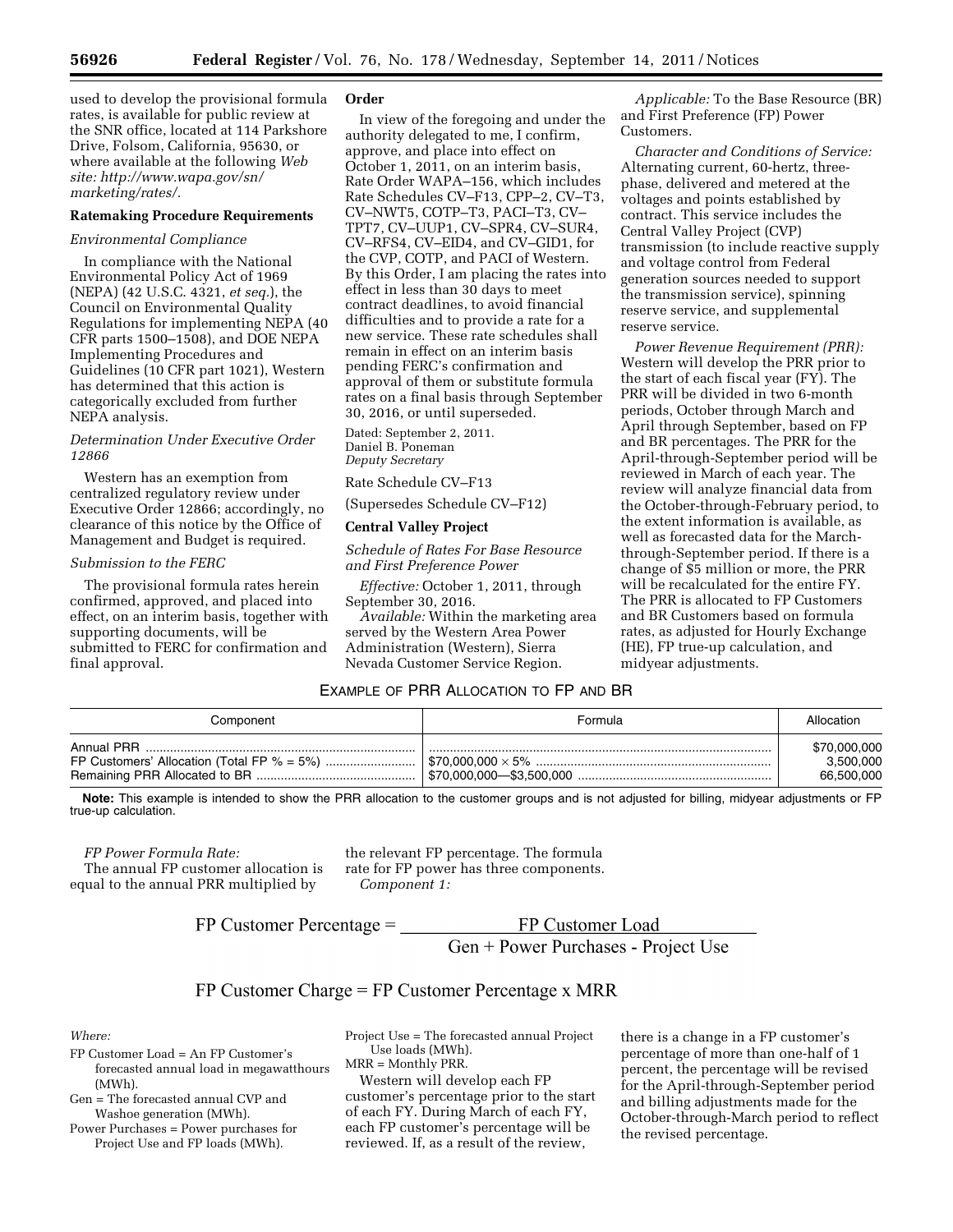| FP Customer                                          | Year 1 FP % (based on<br>estimate) | Year 1 FP and<br><b>BR PRR</b><br>allocation | Year 1 actual FP %<br>(determined during year 2) | Year 1 FP and<br><b>BR</b> actual<br>(adjusted)<br>PRR allocation | Difference<br>(applied in year<br>3)       |
|------------------------------------------------------|------------------------------------|----------------------------------------------|--------------------------------------------------|-------------------------------------------------------------------|--------------------------------------------|
| Customer A<br>Customer B<br>Customer C<br>Customer D | 0.35%<br>0.90%<br>$\mid$ 2.80%     |                                              |                                                  | \$285,000<br>637.500<br>2,175,000<br>562,500                      | \$22,500<br>(37,500)<br>75,000<br>$\Omega$ |
| Total                                                |                                    |                                              |                                                  | 3.660.000                                                         | 60.000                                     |
|                                                      | BR Customers    Contractual %      | 71.400.000                                   | Contractual %                                    | 71.340.000                                                        | (60,000)                                   |
| Total PRR (Year 1)                                   |                                    | 75,000,000                                   | Total PRR                                        | 75,000,000                                                        | $\Omega$                                   |

# TABLE 1—ESTIMATED AND ACTUAL YEAR 1 PRR ALLOCATION DUE TO FP % TRUE-UP

In addition, Western is adopting a true-up methodology for FP Customers each year in order to ensure FP Customers pay their proportionate share of the PRR. The FP percentage true-up calculation will use actual data for the FY being adjusted. Changes to the PRR based on FP percentage true-up calculations will be incorporated in the PRR at the beginning of each FY as

shown in the example below. As shown in the example in Table 1, the total PRR for Year 1, on October 1, is \$75 million, and estimated revenue requirements are allocated to customers based on their estimated FP and BR percentages. A true-up of each FP percentage for Year 1 occurs in Year 2 and the difference between the estimated and actual will be reflected in the PRR in Year 3.

Beginning in Year 3, the PRR, as published on October 1, is \$73,000,000. Based on the true-up methodology, the adjustment (difference seen in Table 1) from Year 1 is factored in the PRR for Year 3, and payment obligations for both FP and BR Customers are appropriately adjusted as shown in the Table 2 below.

TABLE 2—FP % ADJUSTMENT FROM YEAR 1 (ACTUAL TO ESTIMATED) APPLIED IN YEAR 3

| FP customer | Year 3 est. FP % | Year 3 estimated<br>PRR payment              | PY FP true-up<br>(year 1 true-up<br>amount) | Total year 3 bill                            |
|-------------|------------------|----------------------------------------------|---------------------------------------------|----------------------------------------------|
|             |                  | \$255,500<br>657,000<br>2,080,500<br>562.100 | \$22,500<br>(37,500)<br>75.000              | \$278,000<br>619,500<br>2,155,500<br>562.100 |
|             |                  | 3,555,100                                    | 60.000                                      | 3,615,100                                    |
|             |                  | 69,444,900                                   | (60,000)                                    | 69,384,900                                   |
|             |                  | 73,000,000                                   | 0                                           | 73,000,000                                   |

Based on the true-up adjustment from Year 1, the adjusted PRR for Year 3 is appropriately allocated to both FP and BR Customers.

The percentages in the table below are the maximum percentages for each FP customer that will be applied to the MRR during the rate period October 1, 2011, through September 30, 2016. The maximum percentages were determined based on a critically dry year where there are hydrologic conditions that result in low CVP generation and, consequently, low levels of BR. An FP percentage cannot exceed the maximum except in instances where individual FP customer percentages increase due to load growth. If these maximum percentages are used for determining the FP customer charges for more than one year, Western will evaluate customer percentages from the formula rate versus

the maximum percentage and make adjustments as appropriate.

FP ACTUAL MAXIMUM PERCENTAGES EFFECTIVE RATE PERIOD FY 2012 THROUGH FY 2016

| FP customer                                   | Maximum FP<br>customer<br>percentage<br>applied to the<br>MRR percent |
|-----------------------------------------------|-----------------------------------------------------------------------|
| Sierra Conservation Cen-                      | 1.58                                                                  |
| Calaveras Public Power                        |                                                                       |
| Agency                                        | 3.81                                                                  |
| <b>Trinity Public Utilities Dis-</b><br>trict | 12.01                                                                 |
| Tuolumne Public Power                         |                                                                       |
| Agency<br>                                    | 3.16                                                                  |
| Total                                         | 20.56                                                                 |
|                                               |                                                                       |

Below is a sample calculation for an FP customer's monthly charge for power.

# EXAMPLE: FP MONTHLY CUSTOMER CHARGE CALCULATION

| Numerator:                                                                                                                              |                                                         |
|-----------------------------------------------------------------------------------------------------------------------------------------|---------------------------------------------------------|
| FP Customer's Load-<br>MWh<br>Denominator:                                                                                              | 10,000                                                  |
| Washoe Generation-<br>MWh<br>CVP Generation-MWh<br>PU Load—MWh<br>PU Purchase—MWh<br>Calculated Percentage:<br>FP Customer's Percentage | 2,500<br>3,700,000<br>(1,200,000)<br>47,000<br>$0.39\%$ |
|                                                                                                                                         |                                                         |
| Monthly Power Revenue Re-<br>quirement (MRR)                                                                                            | \$3,333,333                                             |
| <b>FP Customer Monthly</b><br>Charge = $(FP % x MRR)$                                                                                   | \$13,000                                                |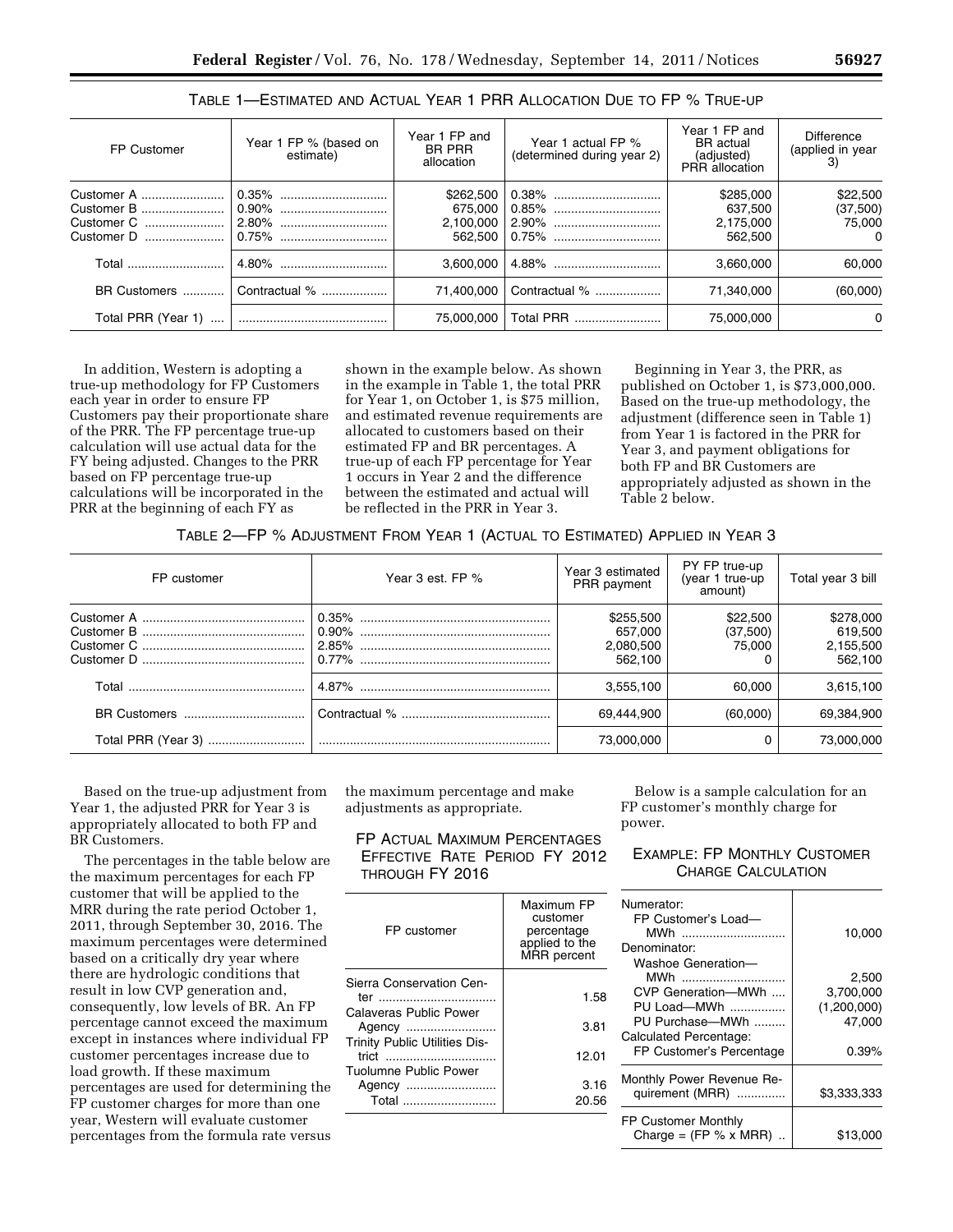*Component 2:* Any charges or credits associated with the creation, termination, or modification to any tariff, contract, or rate schedule accepted or approved by the Federal Energy Regulatory Commission (FERC) or other regulatory bodies will be passed on to each relevant customer. The FERC's or other regulatory bodies' accepted or approved charges or credits apply to the service to which this rate methodology applies. When possible, Western will pass through directly to the relevant customer FERC's or other regulatory bodies' accepted or approved charges or credits in the same manner Western is charged or credited. If FERC's or other regulatory bodies' accepted or approved charges or credits cannot be passed through directly to the relevant customer in the same manner Western is charged or credited, the charges or credits will be passed through using Component 1 of the formula rate.

*Component 3:* Any charges or credits from the Host Balancing Authority (HBA) applied to Western for providing

this service will be passed through directly to the relevant customer in the same manner Western is charged or credited to the extent possible. If the HBA's costs or credits cannot be passed through to the relevant customer in the same manner Western is charged or credited, the charges or credits will be passed through using Component 1 of the formula rate.

*BR Formula Rate:* The annual BR allocation is equal to the annual PRR less the annual FP customer allocation. The formula rate for BR has three components.

#### *Component 1:*

BR Customer Allocation =  $(BR R x)$  $BR\%$ 

- BR RR = BR Monthly Revenue Requirement (RR)
- BR% = BR percentage for each customer as indicated in the BR contract after adjustments for programs, such as HE, if applicable.

After the FP Customers' share of the annual PRR has been determined, including a prior period true-up from

the FP formula rate, the remainder of the annual PRR is recovered from the BR Customers. BR Customers' allocation will also be adjusted by the amount of under- or overpayment by FP Customers. The BR RR will be collected in two 6-month periods. For October through March, 25 percent of the BR RR will be collected. For April through September, 75 percent of the BR RR will be collected. The monthly BR RR is calculated by dividing the BR 6-month RR by six. The revenues from the sale of surplus BR will be applied to the annual BR RR for the following FY.

An example of a reallocation program is the HE program. BR Customers pay for exchange energy, hourly or seasonally, by adjusting the BR percentage that is applied to the BR RR. Adjustments to a customer's BR percentage for seasonal exchanges will be reflected in the customer's BR contract.

An illustration of the adjustment to a customer's BR percentage for HE energy is shown in the example below.

# EXAMPLE OF BR PERCENTAGE ADJUSTMENTS FOR HE ENERGY

| <b>BR Customer</b> | BR % from<br>contract | Hourly $BR =$<br>30 MWh | Customer's<br>BR > load | Customers<br>receiving HE | <b>BR</b> delivered<br>(adj'd for HE) | Revised BR %            |
|--------------------|-----------------------|-------------------------|-------------------------|---------------------------|---------------------------------------|-------------------------|
|                    | 20%<br>10%<br>70%     | 21                      |                         |                           | 23                                    | 10.0%<br>13.3%<br>76.7% |
| Total              | 100%                  | 30                      |                         | ≏                         | 30                                    | 100.0%                  |

*Component 2:* Any charges or credits associated with the creation, termination, or modification to any tariff, contract, or rate schedule accepted or approved by FERC or other regulatory bodies will be passed on to each relevant customer. The FERC's or other regulatory bodies' accepted or approved charges or credits apply to the service to which this rate methodology applies. When possible, Western will pass through directly to the relevant customer FERC's or other regulatory bodies' accepted or approved charges or credits in the same manner Western is charged or credited. If FERC's or other regulatory bodies' accepted or approved charges or credits cannot be passed through directly to the relevant customer in the same manner Western is charged or credited, the charges or credits will be passed through using Component 1 of the formula rate.

*Component 3:* Any charges or credits from the HBA applied to Western for providing this service will be passed through directly to the relevant customer in the same manner Western

is charged or credited to the extent possible. If the HBA's costs or credits cannot be passed through to the relevant customer in the same manner Western is charged or credited, the charges or credits will be passed through using Component 1 of the formula rate.

*Billing:* Billing for BR and FP power will occur monthly using the respective formula rate. Any adjustment made at midyear is applicable to the entire FY and billed over the remainder the FY.

*Adjustment for Losses:* Losses will be accounted for under this rate schedule as stated in the service agreement.

*Adjustment for Audit Adjustments:*  Financial audit adjustments that apply to the formula rate under this rate schedule will be evaluated on a case-bycase basis to determine the appropriate treatment for repayment and cash flow management.

#### Rate Schedule CPP–2

(Supersedes Schedule CPP–1)

#### **Central Valley Project**

*Schedule of Rates for Custom Product Power* 

*Effective:* October 1, 2011, through September 30, 2016.

*Available:* Within the marketing area served by the Western Area Power Administration (Western), Sierra Nevada Customer Service Region.

*Applicable:* To customers that contract with Western for Custom Product Power (CPP).

To Variable Resources (VR) Customers requesting scheduling for this service. VR Customers will pay a scheduling charge to recover Western's cost for scheduling VR CPP service.

*Character and Conditions of Service:*  Alternating current, 60-hertz, threephase, delivered and metered at the voltages and points established by contract, in accordance with approved policies and procedures.

*Formula Rate:* The formula rate for CPP includes three components:

*Where:*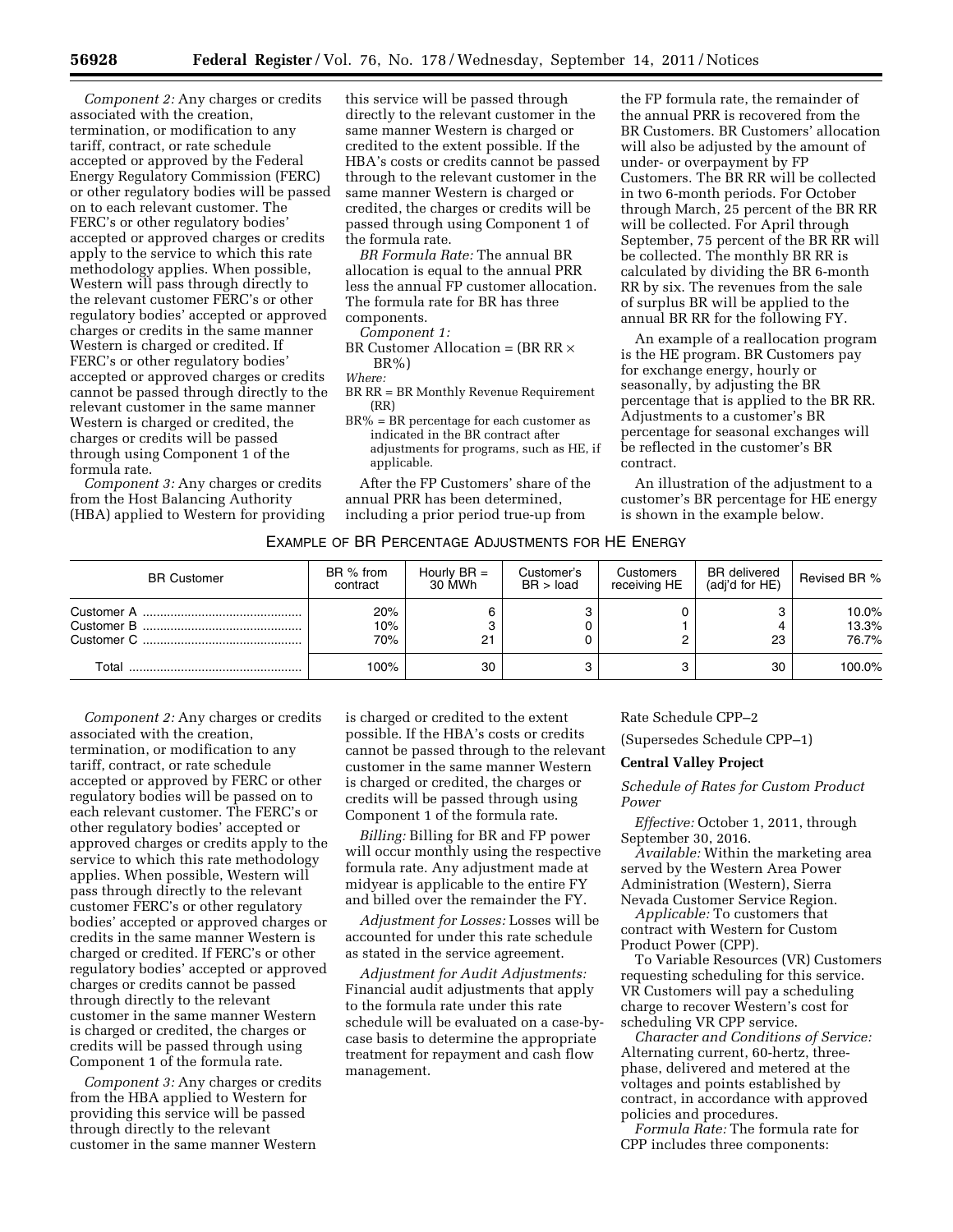*Component 1:* The customer will pay all costs incurred in the provision of CPP. These costs will be passed through to the customer. The methodology used to calculate the amount of the pass through will be based on the type of funding used to purchase the CPP. The CPP includes, but is not limited to, supplemental power and Base Resource (BR) firming power. If in the event customer advance funding is used to purchase CPP, then allocation of surplus CPP sales will be determined based on customer's account status.

If the CPP is funded through appropriations, Federal reimbursable, or use of receipts authority, the cost of the CPP is passed through to the

customer(s) for whom Western has made the purchase. The CPP funded through appropriations, Federal reimbursable, or use of receipts authority that is surplus to the load requirements of the customer(s) will be sold. Proceeds from the sale of surplus CPP funded through use of receipts, Federal reimbursable, or appropriations authority will be applied to the CPP purchase cost for the customer(s) to the extent possible. If the cost of the CPP is fully recovered and proceeds remain from the sale of surplus CPP, the remaining proceeds will be used to reduce the Power Revenue Requirement (PRR).

The table below illustrates the pass through of the CPP costs to each customer and the treatment of proceeds from the sale of surplus CPP funded through appropriations, Federal reimbursable, or use of receipts authority. As shown below, customers A, B, and C are responsible for paying the full costs of the CPP purchase made by Western (total CPP revenue requirement (RR) is \$780). The CPP RR of \$780 is reduced by the sale of 1 megawatthour (MWh) at \$45, which reduces the CPP RR to \$735. Therefore, the reduced CPP RR of \$735 is prorated to each customer based on the amount of CPP purchased on their behalf.

EXAMPLE: CPP COST RECOVERY WITH PROCEEDS FROM SALES OF SURPLUS CPP USE OF RECEIPTS, FEDERAL REIMBURSABLE, OR APPROPRIATIONS AUTHORITY

| If Western made a CPP purchase of 13 MW for the hour $\circledcirc$ \$60/MWh = \$780                                                                                   |    |    |          |  |          |                     |  |
|------------------------------------------------------------------------------------------------------------------------------------------------------------------------|----|----|----------|--|----------|---------------------|--|
| CPP<br>Proceeds from<br>Surplus CPP<br>sold<br>CPP customer<br><b>CPP USED</b><br><b>CPP</b><br>excess CPP<br>Purchased<br>costs<br>(MWh)<br>charges<br>(MWh)<br>sales |    |    |          |  |          |                     |  |
|                                                                                                                                                                        |    | ∩  | <br><br> |  | <br><br> | \$283<br>226<br>226 |  |
| Total                                                                                                                                                                  | 13 | 12 | \$780    |  | \$45     | 735                 |  |

NOTES:

 $1.$  Western sold 1 MWh of CPP at \$45/MWh = \$45.

2. Proceeds from the sale of surplus CPP reduce the CPP costs prorated based on the amount of CPP purchased.

Effective October 1, 2011, Western will charge \$37.91 per schedule per day to cover its administrative costs for procuring and scheduling CPP if the customer has not contracted with

Western for this type of service through other agreements. If the actual number of schedules for the month is not available, Western will estimate the number of schedules for the month and

apply the \$37.91 per schedule charge to the estimated number of schedules.

The table below depicts the VR scheduling charge per schedule for the effective rate period.

## VR SCHEDULING CHARGE (PER SCHEDULE) EFFECTIVE RATE FY 2012 THROUGH FY 2016

| г٦.                                   | 2012    | 2013    | 2014    | 2015    | 2016    |
|---------------------------------------|---------|---------|---------|---------|---------|
| VR Scheduling Charge Per Schedule<br> | \$37.91 | \$39.04 | \$40.21 | \$41.42 | \$42.66 |

*Component 2:* Any charges or credits associated with the creation, termination, or modification to any tariff, contract, or rate schedule accepted or approved by the Federal Energy Regulatory Commission (FERC) or other regulatory bodies will be passed on to each relevant customer. The FERC's or other regulatory bodies' accepted or approved charges or credits apply to the service to which this rate methodology applies. When possible, Western will pass through directly to the relevant customer FERC's or other regulatory bodies' accepted or approved charges or credits in the same manner Western is charged or credited. If FERC's or other regulatory bodies' accepted or approved charges or credits

cannot be passed through directly to the relevant customer in the same manner Western is charged or credited, the charges or credits will be passed through using Component 1 of the formula rate.

*Component 3:* Any charges or credits from the Host Balancing Authority (HBA) applied to Western for providing this service will be passed through directly to the relevant customer in the same manner Western is charged or credited to the extent possible. If the HBA's costs or credits cannot be passed through to the relevant customer in the same manner Western is charged or credited, the charges or credits will be passed through using Component 1 of the formula rate.

*Billing:* Billing for CPP and VR scheduling charge occurs monthly using the formula rate.

*Adjustments for Losses:* All losses incurred for delivery of CPP under this rate schedule shall be the responsibility of the customer that has contracted for this service.

*Adjustment for Audit Adjustments:*  Financial audit adjustments that apply to the formula rate under this rate schedule will be evaluated on a case-bycase basis to determine the appropriate treatment for repayment and cash flow management.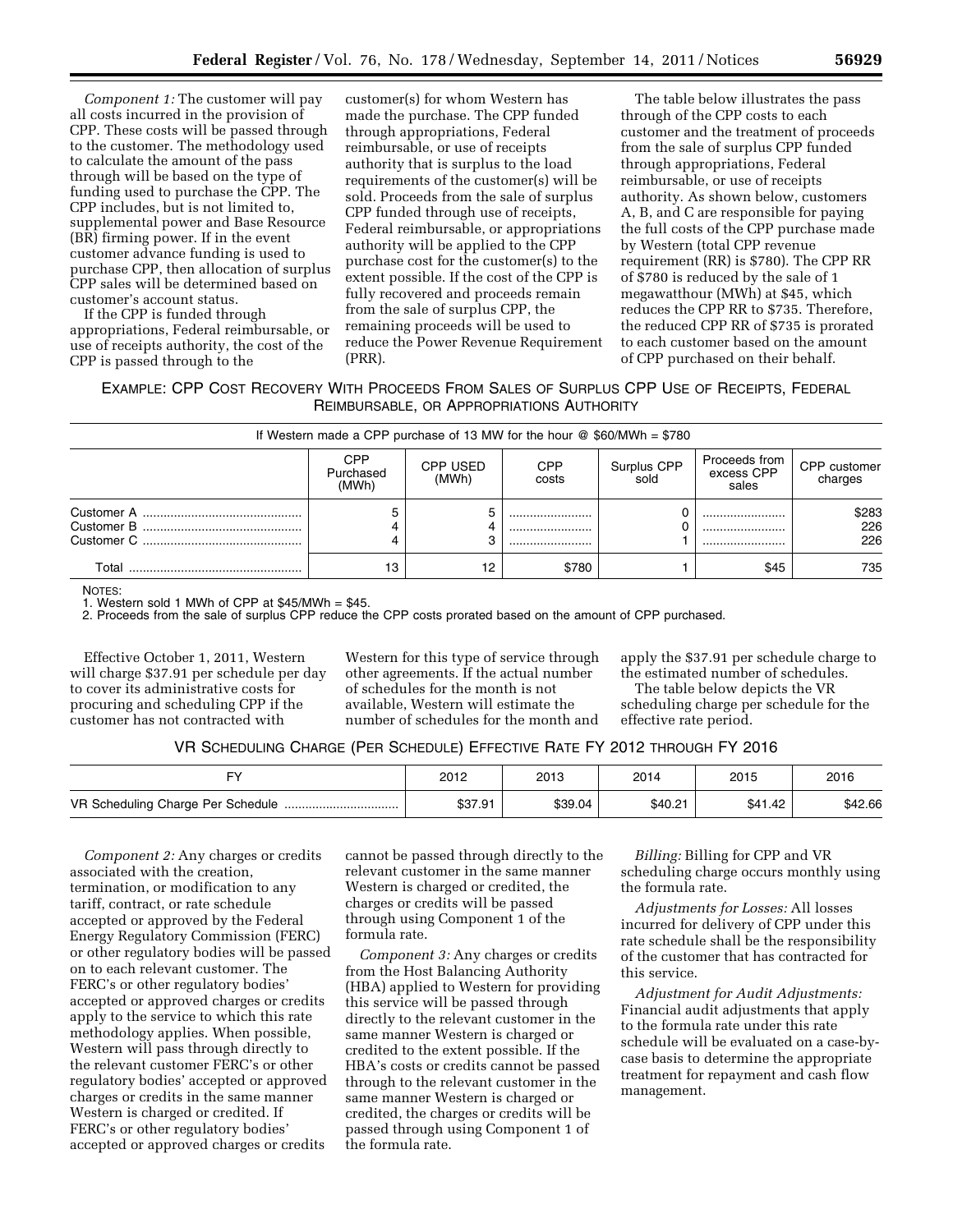Rate Schedule CV–T3

(Supersedes Schedules CV–T2)

#### **Central Valley Project**

*Schedule of Rate for Point-to-Point Transmission Service* 

*Effective:* October 1, 2011, through September 30, 2016.

*Available:* Within the marketing area served by the Western Area Power

Administration (Western), Sierra Nevada Customer Service Region.

*Applicable:* To customers receiving Central Valley Project (CVP) firm and/or non-firm Point-to-Point (PTP) transmission service.

*Character and Conditions of Service:*  Transmission service for three-phase, alternating current at 60-hertz, delivered and metered at the voltages and points of delivery or receipt, adjusted for

losses, and delivered to points of delivery. This service includes scheduling and system control and dispatch service needed to support the transmission service.

*Formula Rate:* The formula rate for CVP firm and non-firm PTP transmission includes three components:

*Component 1:* 

# **CVP Transmission Revenue Requirement (TRR)** Total Transmission Capacity (TTc) + Network Integration Transmission Service Capacity (NITSc)

#### *Where:*

- CVP TRR = TRR is the cost associated with facilities that support the transfer capability of the CVP transmission system excluding generation facilities and radial lines.
- TTc = The TTc is the total transmission capacity under a long-term contract between Western and other parties.
- NITSc = The NITSc is the 12-month average coincident peaks of Network Integrated Transmission Service (NITS) customers at the time of the monthly CVP transmission system peak. For rate design purposes, Western's use of the transmission system to meet its statutory obligations is treated as NITS.

Western may revise the rate from Component 1 based on either of the following conditions: (1) Updated financial data available in March of each year; or (2) a change in the numerator or denominator that results in a rate change of at least \$0.05 per kilowatt month (kW month). Rate change notifications will be posted on Western's Open Access Same-Time Information System.

*Component 2:* Any charges or credits associated with the creation, termination, or modification to any tariff, contract, or rate schedule accepted or approved by the Federal Energy Regulatory Commission (FERC) or other regulatory bodies will be passed on to each relevant customer. The FERC's or other regulatory bodies' accepted or approved charges or credits apply to the service to which this rate methodology applies. When possible, Western will pass through directly to the relevant customer FERC's or other regulatory bodies' accepted or approved charges or credits in the same manner Western is charged or credited. If FERC's or other regulatory bodies' accepted or approved charges or credits cannot be passed through directly to the relevant customer in the same manner Western is charged or credited, the charges or credits will be passed

through using Component 1 of the formula rate.

*Component 3:* Any charges or credits from the Host Balancing Authority (HBA) applied to Western for providing this service will be passed through directly to the relevant customer in the same manner Western is charged or credited to the extent possible. If the HBA's costs or credits cannot be passed through to the relevant customer in the same manner Western is charged or credited, the charges or credits will be passed through using Component 1 of the formula rate.

*Billing:* The formula rate above applies to the maximum amount of capacity reserved for periods ranging from 1 hour to 1 month, payable whether used or not. Billing will occur monthly.

*Adjustment for Losses:* Losses incurred for service under this rate schedule will be accounted for as agreed to by the parties in accordance with the service agreements.

*Adjustment for Audit Adjustments:*  Financial audit adjustments that apply to the formula rate under this rate schedule will be evaluated on a case-bycase basis to determine the appropriate treatment for repayment and cash flow management.

#### Rate Schedule CV–NWT5

(Supersedes Schedule CV–NWT4)

#### **Central Valley Project**

*Schedule of Rate for Network Integration Transmission Service* 

*Effective:* October 1, 2011, through September 30, 2016.

*Available:* Within the marketing area served by the Western Area Power Administration (Western), Sierra Nevada Customer Service Region.

*Applicable:* To customers receiving Central Valley Project (CVP) Network Integration Transmission Service (NITS).

*Character and Conditions of Service:*  Transmission service for three-phase, alternating current at 60-hertz, delivered and metered at the voltages and points of delivery or receipt, adjusted for losses, and delivered to points of delivery. This service includes scheduling and system control and dispatch service needed to support the transmission service.

*Formula Rate:* The formula rate for CVP NITS includes three components:

*Component 1:* The NITS revenue requirement equals the CVP transmission revenue requirement (TRR) less the CVP firm point-to-point revenue. Each NITS customer's allocation is based on the following formula:

NITS customer's monthly demand charge = NITS customer's load ratio share  $\times$  1/12 of the Annual Network TRR.

#### *Where:*

- NITS customer's load ratio share = The NITS customer's load, hourly, or in accordance with approved policies or procedures, (including behind the meter generation minus the NITS customer's adjusted Base Resource) coincident with the monthly CVP transmission system peak, averaged over a 12-month rolling period, expressed as a ratio.
- Annual Network TRR = The total CVP TRR less revenue from long-term contracts for the CVP transmission between Western and other parties.

The Annual Network TRR will be revised when the formula rate from Component 1 of the CVP Transmission Rate under Rates Schedule CV–T3 is revised.

*Component 2:* Any charges or credits associated with the creation, termination, or modification to any tariff, contract, or rate schedule accepted or approved by the Federal Energy Regulatory Commission (FERC) or other regulatory bodies will be passed on to each relevant customer. The FERC's or other regulatory bodies'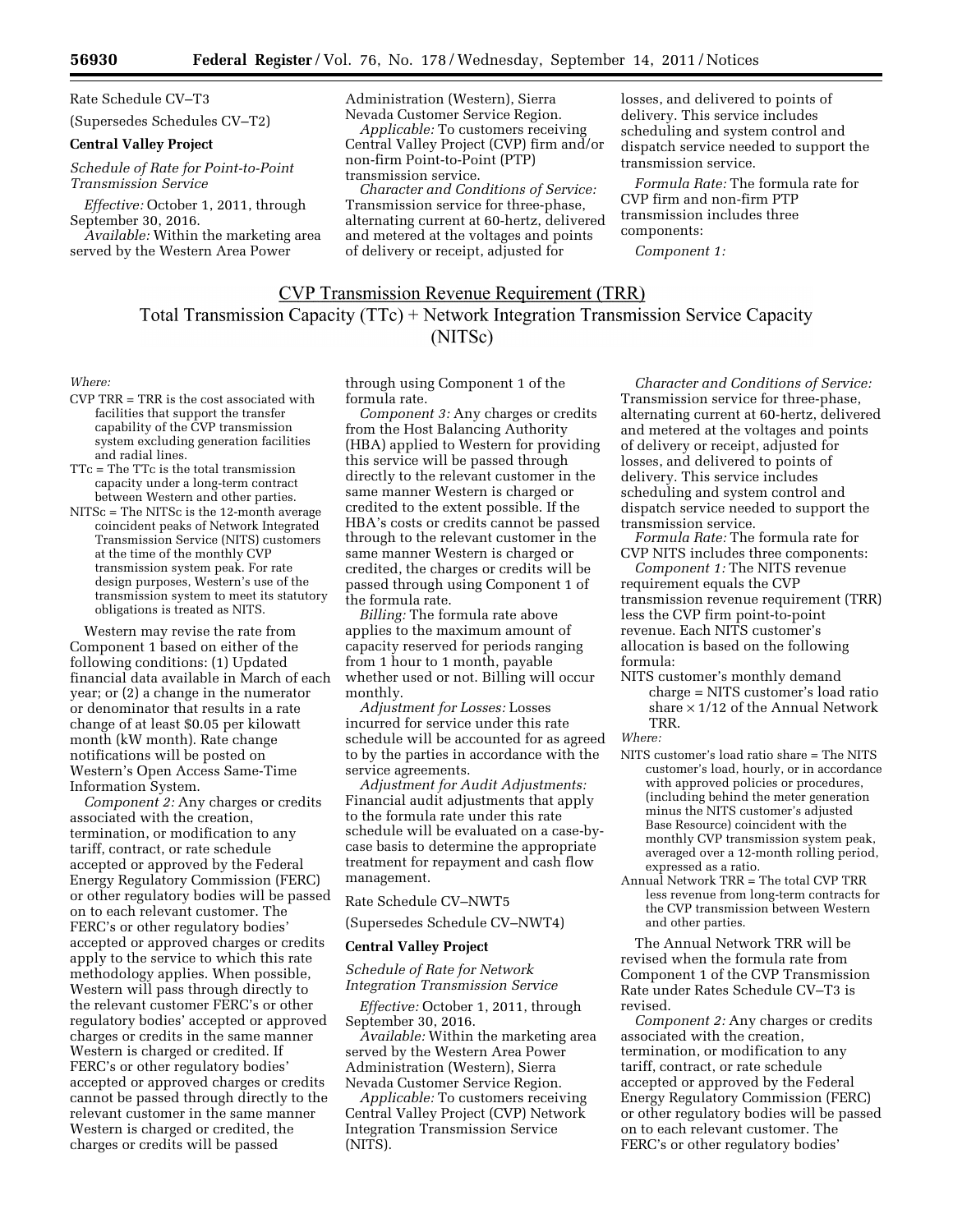accepted or approved charges or credits apply to the service to which this rate methodology applies. When possible, Western will pass through directly to the relevant customer FERC's or other regulatory bodies' accepted or approved charges or credits in the same manner Western is charged or credited. If FERC's or other regulatory bodies' accepted or approved charges or credits cannot be passed through directly to the relevant customer in the same manner Western is charged or credited, the charges or credits will be passed through using Component 1 of the formula rate.

*Component 3:* Any charges or credits from the Host Balancing Authority (HBA) applied to Western for providing this service will be passed through directly to the relevant customer in the same manner Western is charged or credited to the extent possible. If the HBA's costs or credits cannot be passed through to the relevant customer in the same manner Western is charged or

credited, the charges or credits will be passed through using Component 1 of the formula rate.

*Billing:* NITS will be billed monthly under the formula rate.

*Adjustment for Losses:* Losses incurred for service under this rate schedule will be accounted for as agreed to by the parties in accordance with the service agreement.

*Adjustment for Audit Adjustments:*  Financial audit adjustments that apply to the formula rate under this rate schedule will be evaluated on a case-bycase basis to determine the appropriate treatment for repayment and cash flow management.

Rate Schedule COTP–T3

(Supersedes Schedule COTP–T2)

#### **California-Oregon Transmission Project**

*Schedule of Rate for Point-to-Point Transmission Service* 

*Effective:* October 1, 2011, through September 30, 2016.

*Available:* Within the marketing area served by the Western Area Power Administration (Western), Sierra Nevada Customer Service Region.

*Applicable:* To customers receiving California-Oregon Transmission Project (COTP) firm and/or non-firm point-topoint (PTP) transmission service.

*Character and Conditions of Service:*  Transmission service for three-phase, alternating current at 60-hertz, delivered and metered at the voltages and points of delivery or receipt, adjusted for losses, and delivered to points of delivery. This service includes scheduling and system control and dispatch service needed to support the transmission service.

*Formula Rate:* The formula rate for COTP firm and non-firm PTP transmission service includes three components:

*Component 1:* 

# **COTP Transmission Revenue Requirement (TRR)** Western's COTP Seasonal Capacity

#### Where:

- COTP TRR = COTP Seasonal TRR (Western's costs associated with facilities that support the transfer capability of the COTP).
- Western's COTP Seasonal Capacity = Western's share of COTP capacity (subject to curtailment) under the current California-Oregon Intertie (COI) transfer capability for the season. The three seasons are defined as follows: Summer—June through October; Winter—November through March; and Spring—April through May.

Western will update the rate from Component 1 for COTP firm and nonfirm PTP transmission service at least 15 days before the start of each COI rating season. Rate change notifications will be posted on Western's Open Access Same-Time Information System Web site.

*Component 2:* Any charges or credits associated with the creation, termination, or modification to any tariff, contract, or rate schedule accepted or approved by the Federal Energy Regulatory Commission (FERC) or other regulatory bodies will be passed on to each relevant customer. The FERC's or other regulatory bodies' accepted or approved charges or credits apply to the service to which this rate methodology applies. When possible, Western will pass through directly to the relevant customer FERC's or other regulatory bodies' accepted or approved charges or credits in the same manner

Western is charged or credited. If FERC's or other regulatory bodies' accepted or approved charges or credits cannot be passed through directly to the relevant customer in the same manner Western is charged or credited, the charges or credits will be passed through using Component 1 of the formula rate.

*Component 3:* Any charges or credits from the Host Balancing Authority (HBA) applied to Western for providing this service will be passed through directly to the relevant customer in the same manner Western is charged or credited to the extent possible. If the HBA's costs or credits cannot be passed through to the relevant customer in the same manner Western is charged or credited, the charges or credits will be passed through using Component 1 of the formula rate.

*Billing:* The formula rate above applies to the maximum amount of capacity reserved for periods ranging from 1 hour to 1 month, payable whether used or not. Billing will occur monthly.

*Adjustment for Losses:* Losses incurred for service under this rate schedule will be accounted for as agreed to by the parties in accordance with the service agreement.

*Adjustment for Audit Adjustments:*  Financial audit adjustments that apply to the formula rate under this rate

schedule will be evaluated on a case-bycase basis to determine the appropriate treatment for repayment and cash flow management.

Rate Schedule PACI–T3

(Supersedes Schedule PACI–T2)

### **Pacific Alternating Current Intertie Project**

*Schedule of Rate For Point-to-Point Transmission Service* 

*Effective:* October 1, 2011, through September 30, 2016.

*Available:* Within the marketing area served by the Western Area Power Administration (Western), Sierra Nevada Customer Service Region (SNR).

*Applicable:* To customers receiving Pacific Alternating Current Intertie (PACI) firm and/or non-firm point-topoint transmission service.

*Character and Conditions of Service:*  Transmission service for three-phase, alternating current at 60-hertz, delivered and metered at the voltages and points of delivery or receipt, adjusted for losses, and delivered to points of delivery. This service includes scheduling and system control and dispatch service needed to support the transmission service.

*Formula Rate:* The formula rate for PACI firm and non-firm transmission includes three components: *Component 1:*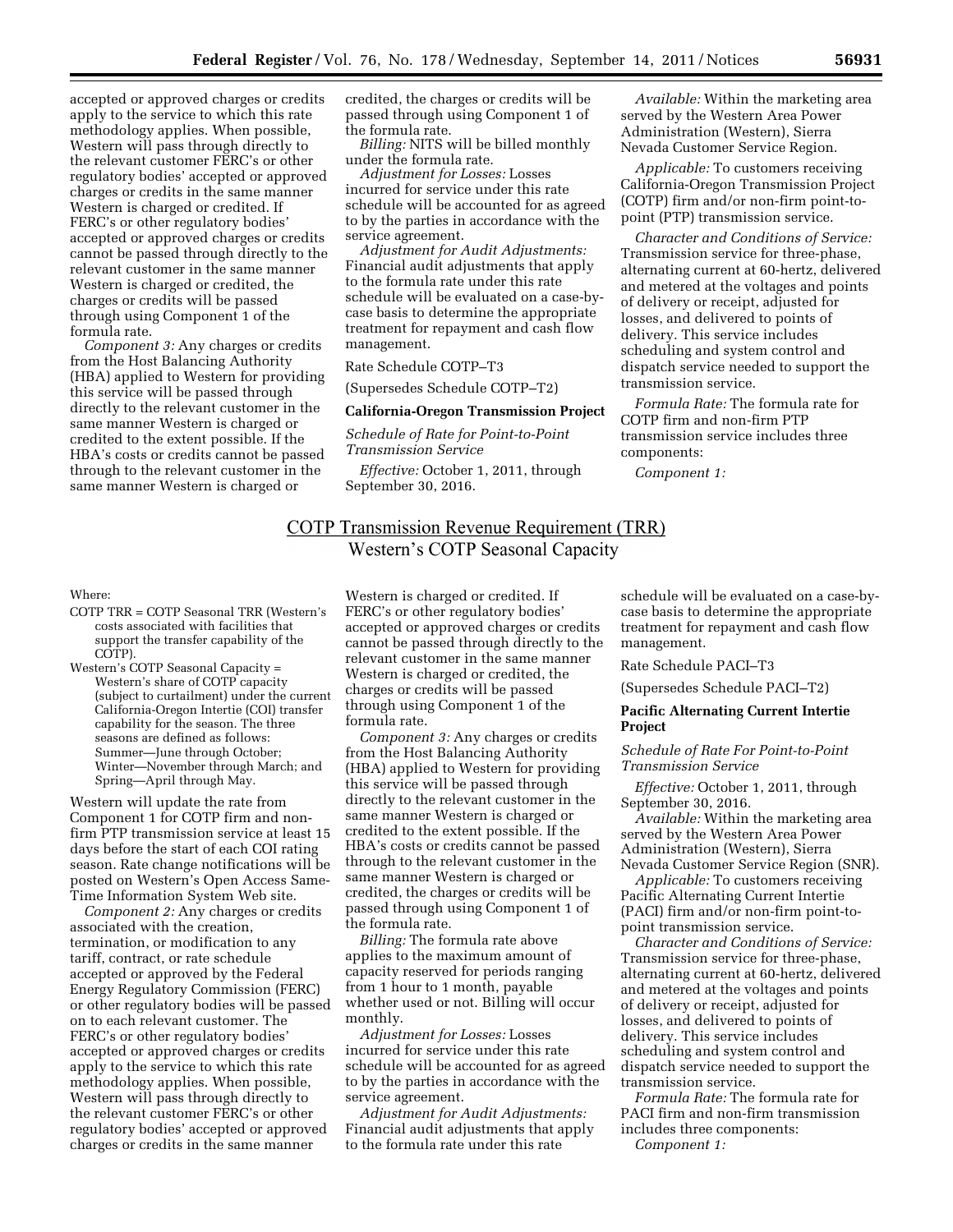# **PACI Transmission Revenue Requirement (TRR) Western's PACI Seasonal Capacity**

#### *Where:*

PACI TRR = PACI Seasonal TRR includes Western's costs associated with facilities that support the transfer capability of the PACI.

Western's PACI Seasonal Capacity = Western's share of PACI capacity (subject to curtailment) under the current California-Oregon Intertie (COI) transfer capability for the season. The three seasons are defined as follows: Summer—June through October; Winter—November through March; and Spring—April through May.

Western will update the rate resulting from Component 1 at least 15 days before the start of each COI rating season. Rate change notifications will be posted on Western's Open Access Same Time Information System.

*Component 2:* Any charges or credits associated with the creation, termination, or modification to any tariff, contract, or rate schedule accepted or approved by the Federal Energy Regulatory Commission (FERC) or other regulatory bodies will be passed on to each relevant customer. The FERC's or other regulatory bodies' accepted or approved charges or credits apply to the service to which this rate methodology applies. When possible, Western will pass through directly to the relevant customer FERC's or other regulatory bodies' accepted or approved charges or credits in the same manner Western is charged or credited. If FERC's or other regulatory bodies' accepted or approved charges or credits cannot be passed through directly to the relevant customer in the same manner Western is charged or credited, the charges or credits will be passed through using Component 1 of the formula rate.

*Component 3:* Any charges or credits from the Host Balancing Authority (HBA) applied to Western for providing this service will be passed through directly to the relevant customer in the same manner Western is charged or credited to the extent possible. If the HBA's costs or credits cannot be passed through to the relevant customer in the same manner Western is charged or credited, the charges or credits will be passed through using Component 1 of the formula rate.

*Billing:* The formula rate above applies to the maximum amount of capacity reserved for periods ranging from 1 hour to 1 month, payable whether used or not. Billing will occur monthly.

*Adjustment for Losses:* Losses incurred for service under this rate schedule will be accounted for as agreed to by the parties in accordance with the service agreement.

*Adjustment for Audit Adjustments:*  Financial audit adjustments that apply to the formula rate under this rate schedule will be evaluated on a case-bycase basis to determine the appropriate treatment for repayment and cash flow management.

#### Rate Schedule CV–TPT7

(Supersedes Schedule CV–TPT6)

#### **Central Valley Project**

*Schedule of Rate for Transmission of Western Power by Others* 

*Effective:* October 1, 2011, through September 30, 2016.

*Available:* Within the marketing area served by the Western Area Power Administration (Western), Sierra Nevada Customer Service Region.

*Applicable:* To Western's power service customers who require transmission service by a third party to receive power sold by Western.

*Character and Conditions of Service:*  Transmission service for three-phase, alternating current at 60-hertz, delivered and metered at the voltages and points of delivery or receipt, adjusted for losses, and delivered to points as agreed to by the parties.

*Formula Rate:* The formula rate for transmission of Western's power by others includes three components.

*Component 1:* When Western uses transmission facilities other than its own in supplying Western power and costs are incurred by Western for the use of such facilities, the customer will pay all costs, including transmission losses, incurred in the delivery of such power.

*Component 2:* Any charges or credits associated with the creation, termination, or modification to any tariff, contract, or rate schedule accepted or approved by the Federal Energy Regulatory Commission (FERC) or other regulatory bodies will be passed on to each relevant customer. The FERC's or other regulatory bodies' accepted or approved charges or credits apply to the service to which this rate methodology applies. When possible, Western will pass through directly to the relevant customer FERC's or other regulatory bodies' accepted or approved charges or credits in the same manner Western is charged or credited. If

FERC's or other regulatory bodies' accepted or approved charges or credits cannot be passed through directly to the relevant customer in the same manner Western is charged or credited, the charges or credits will be passed through using Component 1 of the formula rate.

*Component 3:* Any charges or credits from the Host Balancing Authority (HBA) applied to Western for providing this service will be passed through directly to the relevant customer in the same manner Western is charged or credited to the extent possible. If the HBA's costs or credits cannot be passed through to the relevant customer in the same manner Western is charged or credited, the charges or credits will be passed through using Component 1 of the formula rate.

*Billing:* Third-party transmission will be billed monthly under the formula rate.

*Adjustments for losses:* All losses incurred for delivery of power under this rate schedule will be the responsibility of the customer that received the power.

*Adjustment for Audit Adjustments:*  Financial audit adjustments that apply to the formula rate under this rate schedule will be evaluated on a case-bycase basis to determine the appropriate treatment for repayment and cash flow management.

New Rate Schedule CV–UUP1

#### **Central Valley Project**

*Schedule of Rate for Unreserved Use Penalties* 

*Effective:* October 1, 2011, through September 30, 2016.

*Available:* Within the marketing area served by the Western Area Power Administration (Western), Sierra Nevada Customer Service Region (SNR).

*Applicable:* Western added this penalty rate for unreserved use of transmission service for the Central Valley Project, California-Oregon Transmission Project, and Pacific Alternating Current Intertie effective October 1, 2011. This penalty is applicable to point-to-point (PTP) transmission customers using transmission not reserved or in excess of reservation or network customers when they schedule delivery of off-system non-designated purchases using transmission capacity reserved for designated network resources.

*Character and Conditions of Service:*  Transmission service for three-phase,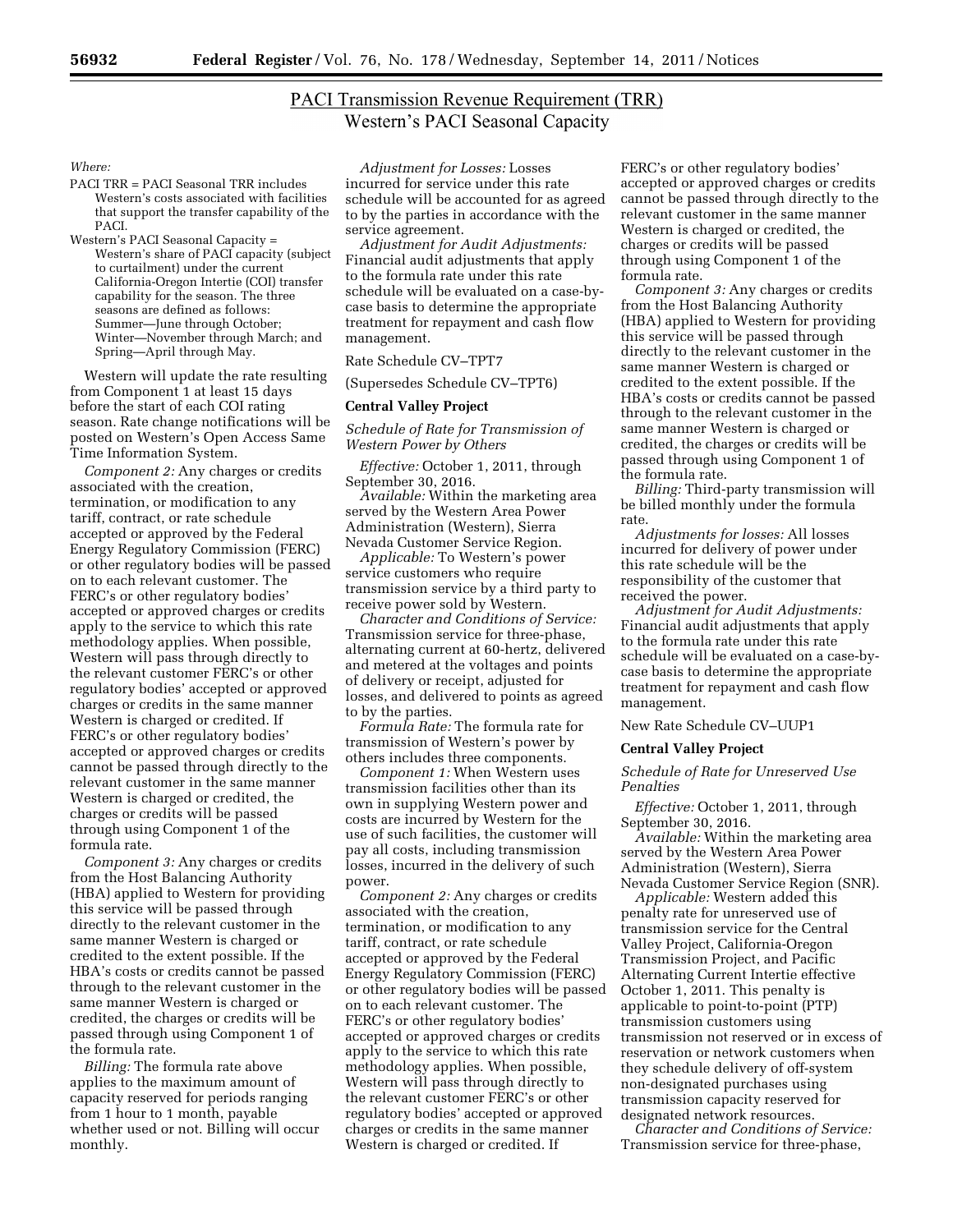alternating current at 60-hertz, delivered and metered at the voltages and points of delivery or receipt, adjusted for losses, and delivered to points of delivery. This service includes scheduling and system control and dispatch service needed to support the transmission service.

*Penalty Rate:* The formula rate for Unreserved Use Penalty (UPP) has three components.

*Component 1:* The UUP service is provided when a transmission customer uses transmission service that it has not reserved or uses transmission service in excess of its reserved capacity. A transmission customer that has not reserved capacity or exceeds its firm or non-firm reserved capacity at any point of receipt or any point of delivery will be assessed UUP.

The penalty charge for a transmission customer who engages in unreserved use is 200 percent of Western's approved transmission service rate for PTP transmission service assessed as follows: (1) The UUP for a single hour of unreserved use will be based upon the rate for daily firm PTP service; (2) the UUP for more than one assessment for a given duration (*e.g.,* daily) will increase to the next longest duration (weekly); and (3) the UUP for multiple instances of unreserved use (*e.g.,* more than 1 hour) within a day will be based on the rate for daily firm PTP service. The penalty charge for multiple instances of unreserved use isolated to one-calendar week would result in a penalty based on the charge for weekly firm PTP service. The penalty charge for multiple instances of unreserved use during more than one week within a calendar month is based on the charge for monthly firm PTP service.

The UUP will not apply to transmission customers utilizing PTP transmission service under Western's Open Access Transmission Tariff (OATT) as a result of action taken to support reliability. Such actions include reserve activations or uncontrolled event response as directed by the responsible reliability authority such as Sub-Balancing Authority, Host Balancing Authority (HBA), Reliability Coordinator, or Transmission Operator.

A transmission customer that exceeds its firm or non-firm reserved capacity is required to pay for all ancillary services identified in Western's OATT associated with the unreserved use of transmission service. The transmission customer or eligible customer will pay for ancillary services, in accordance with existing rate schedules, based on the amount of transmission service it used but did not reserve.

The UUP collected over and above the base PTP rate will be distributed to customers as a credit on future transmission revenue requirements.

*Component 2:* Any charges or credits associated with the creation, termination, or modification to any tariff, contract, or rate schedule accepted or approved by the Federal Energy Regulatory Commission (FERC) or other regulatory bodies will be passed on to each relevant customer. The FERC's or other regulatory bodies' accepted or approved charges or credits apply to the service to which this rate methodology applies. When possible, Western will pass through directly to the relevant customer FERC's or other regulatory bodies' accepted or approved charges or credits in the same manner Western is charged or credited. If FERC's or other regulatory bodies' accepted or approved charges or credits cannot be passed through directly to the relevant customer in the same manner Western is charged or credited, the charges or credits will be passed through using Component 1 of the penalty rate.

*Component 3:* Any charges or credits from the HBA applied to Western for providing this service will be passed through directly to the relevant customer in the same manner Western is charged or credited to the extent possible. If the HBA's costs or credits cannot be passed through to the relevant customer in the same manner Western is charged or credited, the charges or credits will be passed through using Component 1 of the penalty rate.

*Billing:* The UUP will be billed monthly under the formula rate.

*Adjustments for losses:* All losses incurred for delivery of power under this rate schedule shall be the responsibility of the customer that received the power.

*Adjustment for Audit Adjustments:*  Financial audit adjustments that apply to the formula rate will be evaluated on a case-by-case basis to determine the appropriate treatment for repayment and cash flow management.

Rate Schedule CV–SPR4

(Supersedes Schedule CV–SPR3)

#### **Central Valley Project**

*Schedule of Rate for Spinning Reserve Service* 

*Effective:* October 1, 2011, through September 30, 2016.

*Available:* Within the marketing area served by the Western Area Power Administration (Western), Sierra Nevada Customer Service Region.

*Applicable:* To customers receiving spinning reserve service.

*Character and Conditions of Service:*  Spinning reserve service supplies capacity that is available immediately to serve load and is synchronized with the power system.

*Formula Rate:* The formula rate for spinning reserve includes three components:

*Component 1:* The formula rate for spinning reserve service is the price consistent with the California Independent System Operator's market plus all costs incurred as a result of the sale of spinning reserves, such as Western's scheduling costs.

For customers that have a contractual obligation to provide spinning reserve to Western and do not fulfill that obligation, the penalty for nonperformance is the greater of 150 percent of Western's actual cost or 150 percent of the market price.

*Component 2:* Any charges or credits associated with the creation, termination, or modification to any tariff, contract, or rate schedule accepted or approved by the Federal Energy Regulatory Commission (FERC) or other regulatory bodies will be passed on to each relevant customer. The FERC's or other regulatory bodies' accepted or approved charges or credits apply to the service to which this rate methodology applies. When possible, Western will pass through directly to the relevant customer FERC's or other regulatory bodies' accepted or approved charges or credits in the same manner Western is charged or credited. If FERC's or other regulatory bodies' accepted or approved charges or credits cannot be passed through directly to the relevant customer in the same manner Western is charged or credited, the charges or credits will be passed through using Component 1 of the formula rate.

*Component 3:* Any charges or credits from the Host Balancing Authority (HBA) applied to Western for providing this service will be passed through directly to the relevant customer in the same manner Western is charged or credited to the extent possible. If the HBA's costs or credits cannot be passed through to the relevant customer in the same manner Western is charged or credited, the charges or credits will be passed through using Component 1 of the formula rate.

*Billing:* The formula rate above will be applied to the amount of spinning reserve sold. Billing will occur monthly.

*Adjustment for Audit Adjustments:*  Financial audit adjustments that apply to the formula rate under this rate schedule will be evaluated on a case-bycase basis to determine the appropriate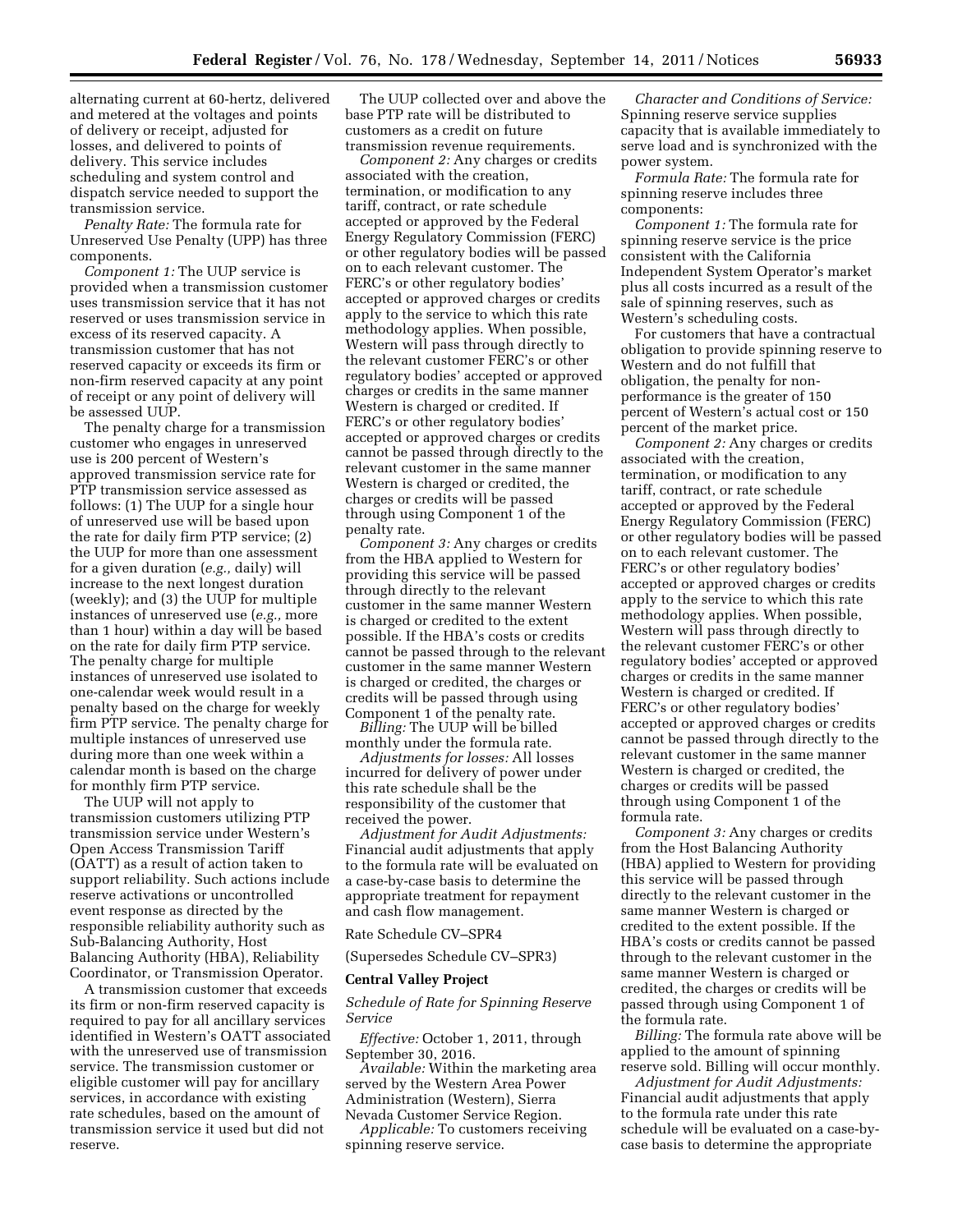treatment for repayment and cash flow management.

Rate Schedule CV–SUR4

(Supersedes Schedule CV–SUR3)

#### **Central Valley Project**

*Schedule of Rate for Supplemental Reserve Service* 

*Effective:* October 1, 2011, through September 30, 2016.

*Available:* Within the marketing area served by the Western Area Power Administration (Western), Sierra Nevada Customer Service Region.

*Applicable:* To customers receiving supplemental reserve service.

*Character and Conditions of Service:*  Supplemental reserve service supplies capacity that is available within the first 10 minutes to take load and is synchronized with the power system.

*Formula Rate:* The formula rate for supplemental reserve service includes three components:

*Component 1:* The formula rate for supplemental reserve service is the price consistent with the California Independent System Operator's market plus all costs incurred as a result of the sale of supplemental reserves, such as Western's scheduling costs.

For customers that have a contractual obligation to provide supplemental reserve service to Western and do not fulfill that obligation, the penalty for non-performance is the greater of 150

percent of Western's actual cost or 150 percent of the market price.

*Component 2:* Any charges or credits associated with the creation, termination, or modification to any tariff, contract, or rate schedule accepted or approved by the Federal Energy Regulatory Commission (FERC) or other regulatory bodies will be passed on to each relevant customer. The FERC's or other regulatory bodies' accepted or approved charges or credits apply to the service to which this rate methodology applies. When possible, Western will pass through directly to the relevant customer FERC's or other regulatory bodies' accepted or approved charges or credits in the same manner Western is charged or credited. If FERC's or other regulatory bodies' accepted or approved charges or credits cannot be passed through directly to the relevant customer in the same manner Western is charged or credited, the charges or credits will be passed through using Component 1 of the formula rate.

*Component 3:* Any charges or credits from the Host Balancing Authority (HBA) applied to Western for providing this service will be passed through directly to the relevant customer in the same manner Western is charged or credited to the extent possible. If the HBA's costs or credits cannot be passed through to the relevant customer in the same manner Western is charged or credited, the charges or credits will be

passed through using Component 1 of the formula rate.

*Billing:* The formula rate above will be applied to the amount of supplemental reserve service sold. Billing will occur monthly.

*Adjustment for Audit Adjustments:*  Financial audit adjustments that apply to the formula rate under this rate schedule will be evaluated on a case-bycase basis to determine the appropriate treatment for repayment and cash flow management.

#### Rate Schedule CV–RFS4

(Supersedes Schedule CV–RFS3)

#### **Central Valley Project**

*Schedule of Rate for Regulation and Frequency Response Service* 

*Effective:* October 1, 2011, through September 30, 2016.

*Available:* Within the marketing area served by the Western Area Power Administration (Western), Sierra Nevada Customer Service Region.

*Applicable:* To customers receiving Regulation and Frequency Response Service (regulation).

*Character and Conditions of Service:*  Regulation is necessary to provide for the continuous balancing of resources and interchange with load and for maintaining scheduled interconnection frequency at 60-cycles per second.

*Formula Rate:* The formula rate for regulation includes three components: *Component 1:* 

# Annual Revenue Requirement Annual Regulating Capacity (Kilowatt(kW))

The annual revenue requirement includes: (1) The Central Valley Project generation costs associated with providing regulation, and (2) the nonfacility costs allocated to regulation.

The annual regulating capacity is onehalf of the total regulating capacity bandwidths provided by Western under the Interconnected Operations Agreements with Sub-Balancing Authority (SBA) members.

The penalty for non-performance by an SBA customer who has committed to self-provision for their regulating capacity requirement will be the greater of 150 percent of Western's actual costs or 150 percent of the market price.

Western will revise the formula rate resulting from Component 1 based on either of the following two conditions: (1) Updated financial data available in March of each year; or (2) a change in the numerator or denominator that

results in a rate change of at least \$0.25 per kW month.

*Component 2:* Any charges or credits associated with the creation, termination, or modification to any tariff, contract, or rate schedule accepted or approved by the Federal Energy Regulatory Commission (FERC) or other regulatory bodies will be passed on to each relevant customer. The FERC's or other regulatory bodies' accepted or approved charges or credits apply to the service to which this rate methodology applies. When possible, Western will pass through directly to the relevant customer FERC's or other regulatory bodies' accepted or approved charges or credits in the same manner Western is charged or credited. If FERC's or other regulatory bodies' accepted or approved charges or credits cannot be passed through directly to the relevant customer in the same manner Western is charged or credited, the

charges or credits will be passed through using Component 1 of the formula rate.

*Component 3:* Any charges or credits from the Host Balancing Authority (HBA) applied to Western for providing this service will be passed through directly to the relevant customer in the same manner Western is charged or credited to the extent possible. If the HBA's costs or credits cannot be passed through to the relevant customer in the same manner Western is charged or credited, the charges or credits will be passed through using Component 1 of the formula rate.

*Billing:* The formula rate above will be applied to the regulating capacity bandwidth contained in the service agreement. Billing will occur monthly.

*Adjustment for Audit Adjustments:*  Financial audit adjustments that apply to the formula rate under this rate schedule will be evaluated on a case-by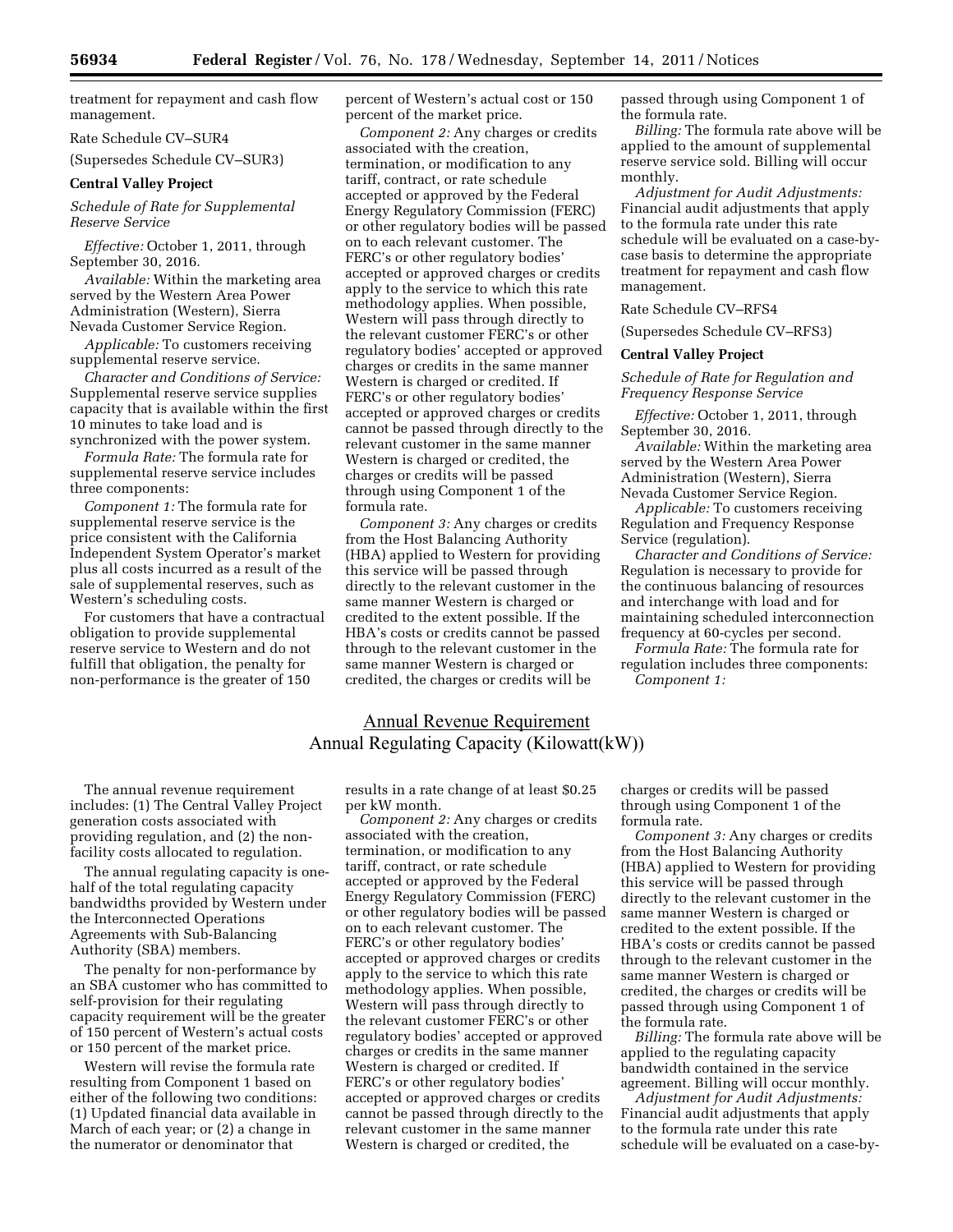case basis to determine the appropriate treatment for repayment and cash flow management.

Rate Schedule CV–EID4

(Supersedes Schedule CV–EID3)

#### **Central Valley Project**

*Schedule of Rate for Energy Imbalance Service* 

*Effective:* October 1, 2011, through September 30, 2016.

*Available:* Within the marketing area served by the Western Area Power Administration (Western), Sierra Nevada Customer Service Region.

*Applicable:* To customers receiving Energy Imbalance (EI) service.

*Character and Conditions of Service:*  EI is provided when a difference occurs between the scheduled and the actual delivery of energy to a load within the Sub-Balancing Authority (SBA) over an hour or in accordance with approved policies and procedures. The deviation, in megawatts, is the net scheduled amount of energy minus the net metered (actual delivered) amount.

EI service uses the deviation bandwidth that is established in the service agreement or Interconnected Operations Agreements.

*Formula Rate:* The formula rate for EI service includes three components:

*Component 1:* EI service is applied to deviations as follows: (1) For deviations within the bandwidth, there will be no financial settlement, unless otherwise dictated by contract or policy; rather, EI will be tracked and settled with energy; (2) negative deviations (under-delivery), outside the deviation bandwidth, will be charged the greater of 150 percent of the California Independent System Operator market price or 150 percent of Western's actual cost; and (3) positive deviations (over-delivery), outside the deviation bandwidth, will be lost to the system, except for any hour when Western incurs a cost to dispose of the energy, then that cost will be borne by the responsible party.

Deviations that occur as a result of actions taken to support reliability will be resolved in accordance with existing contractual requirements. Such actions include reserve activations or uncontrolled event responses as directed by the responsible reliability authority such as SBA, Host Balancing Authority (HBA), Reliability Coordinator, or Transmission Operator.

*Component 2:* Any charges or credits associated with the creation, termination, or modification to any tariff, contract, or rate schedule accepted or approved by the Federal Energy Regulatory Commission (FERC)

or other regulatory bodies will be passed on to each relevant customer. The FERC's or other regulatory bodies' accepted or approved charges or credits apply to the service to which this rate methodology applies. When possible, Western will pass through directly to the relevant customer FERC's or other regulatory bodies' accepted or approved charges or credits in the same manner Western is charged or credited. If FERC's or other regulatory bodies' accepted or approved charges or credits cannot be passed through directly to the relevant customer in the same manner Western is charged or credited, the charges or credits will be passed through using Component 1 of the formula rate.

*Component 3:* Any charges or credits from the HBA applied to Western for providing this service will be passed through directly to the relevant customer in the same manner Western is charged or credited to the extent possible. If the HBA's costs or credits cannot be passed through to the relevant customer in the same manner Western is charged or credited, the charges or credits will be passed through using Component 1 of the formula rate.

*Billing:* Billing for negative deviations outside the bandwidth, or as otherwise required, will occur monthly.

*Adjustment for Audit Adjustments:*  Financial audit adjustments that apply to the formula rate under this rate schedule will be evaluated on a case-bycase basis to determine the appropriate treatment for repayment and cash flow management.

#### New Rate Schedule CV–GID1

#### **Central Valley Project**

*Schedule of Rate for Generator Imbalance Service* 

*Effective:* October 1, 2011, through September 30, 2016.

*Available:* Within the marketing area served by the Western Area Power Administration (Western), Sierra Nevada Customer Service Region (SNR).

*Applicable:* To generators receiving Generator Imbalance Service (GI).

*Character and Conditions of Service:*  GI is provided when a difference occurs between the scheduled and actual delivery of energy from an eligible generation resource within the Sub-Balancing Authority (SBA), over an hour, or in accordance with approved policies. The deviation in megawatts is the net scheduled amount of generation minus the net metered output from the generator's (actual generation) amount.

GI is subject to the deviation bandwidth established in the service agreement or Interconnected Operations Agreements.

*Formula Rate:* The formula rate for the GI has three components:

*Component 1:* GI is applied to deviations as follows: (1) For deviations within the bandwidth, there will be no financial settlement, unless otherwise dictated by contract or policy; rather, GI will be tracked and settled with energy; (2) negative deviations (under-delivery), outside the deviation bandwidth, will be charged the greater of 150 percent of the California Independent System Operator market price or 150 percent of Western's actual cost; and (3) positive deviations (over-delivery), outside the deviation bandwidth, will be lost to the system, except for any hour when Western incurs a cost to dispose of the energy, then that cost will be borne by the responsible party.

Deviations that occur as a result of actions taken to support reliability will be resolved in accordance with existing contractual requirements. Such actions include reserve activations or uncontrolled event responses as directed by the responsible reliability authority such as Sub-Balancing Authority, Host Balancing Authority (HBA), Reliability Coordinator, or Transmission Operator.

To the extent that an entity incorporates intermittent resources, deviations will be charged as follows: (1) For deviations within the bandwidth, there will be no financial settlement, unless otherwise dictated by contract or policy; rather, GI will be tracked and settled with energy; (2) negative deviations (under-delivery), outside the deviation bandwidth, will be charged the greater of market price or actual cost (no penalty); and (3) positive deviations (over-delivery), outside the deviation bandwidth, will be lost to the system, except for any hour where Western incurs a cost, then that cost will be borne by the responsible party.

Intermittent generators serving load outside of SNR's SBA will be required to dynamically schedule or dynamically meter their generation to another Balancing Authority. An intermittent resource, for the limited purpose of these rate schedules, is an electric generator that is not dispatchable and cannot store its output, and therefore, cannot respond to changes in demand or respond to transmission security constraints.

*Component 2:* Any charges or credits associated with the creation, termination, or modification to any tariff, contract, or rate schedule accepted or approved by the Federal Energy Regulatory Commission (FERC) or other regulatory bodies will be passed